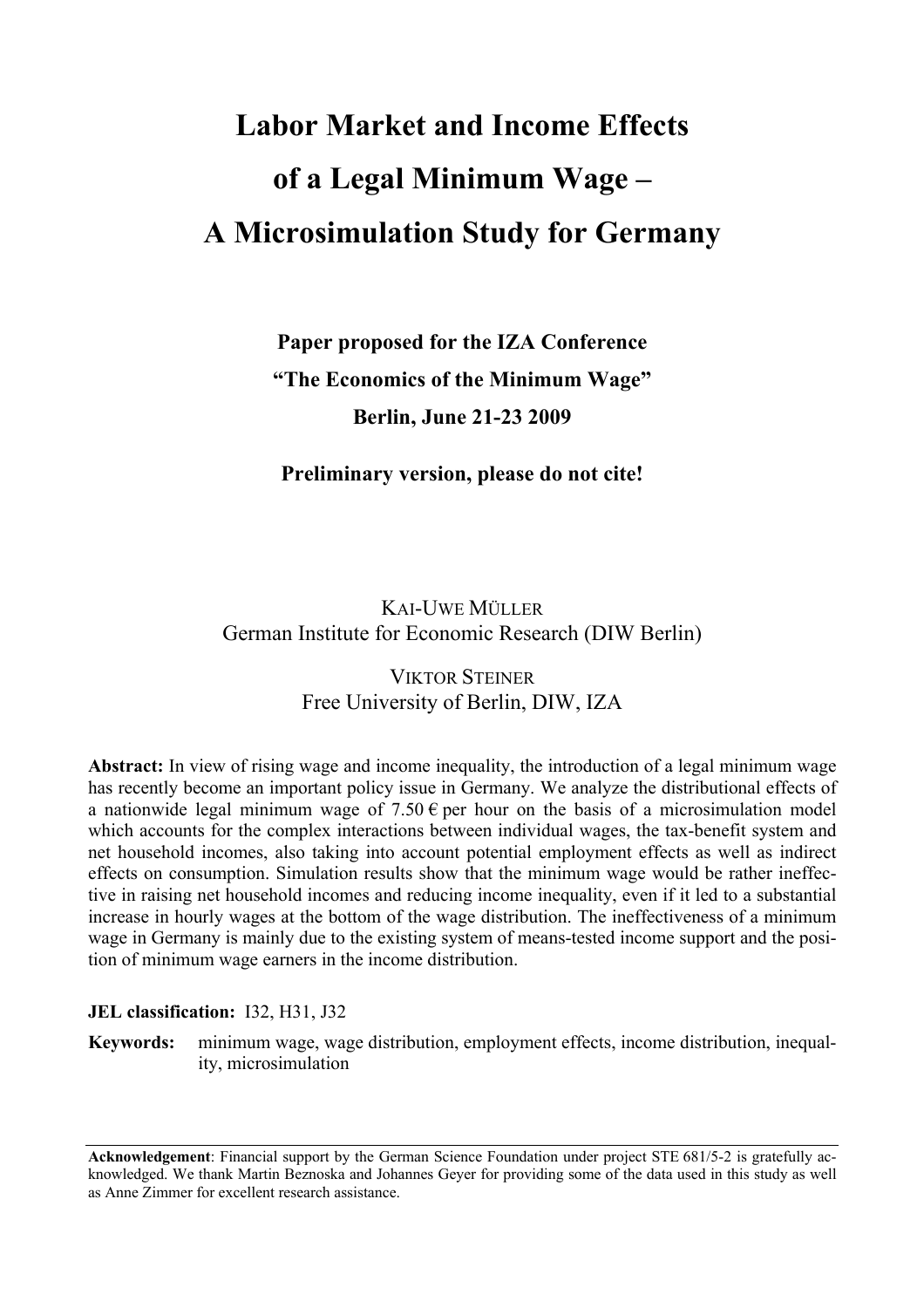## **1 Introduction**

 $\overline{a}$ 

Germany is one of the few OECD countries where no general legal minimum wage currently exists (see Immervoll, 2007). However, in view of rising wage inequality, the introduction of a legal minimum wage has become an important policy issue in Germany. One argument for the introduction of a minimum wage is that the existing wage bargaining system no longer prevents 'excessive' downward wage flexibility. This is said to be related to the significant decline of union coverage in the economy and an expanding low wage sector partly as a result of recent labor market reforms in Germany. In this view, a minimum wage prevents 'unfair' competition as a result of wage subsidies aimed at increasing employment in the low-wage sector. Another argument is that earnings of people working full-time should be sufficient to cover at least the means-tested social minimum. In this view, a minimum wage is a means to prevent the emergence of the so-called 'working poor'. Proponents of this approach, including the governing Social Democratic Party and the unions, have suggested a legal minimum wage of  $7.50 \in \text{per hour}$ . It is this latter view on which we focus in this paper. In particular, we will investigate whether the suggested legal minimum wage would achieve the stated goal to reduce the degree and depth of income inequality among the working population.

Whereas the extensive literature on the economic effects of minimum wages primarily focuses on their wage and employment effects (see, e.g., Brown, 1999; Neumark and Wascher, 2007), there has been comparatively little research on the important policy question to what extent minimum wages affect the available income at the household level and thus the income distribution and inequality.<sup>1</sup> This literature, which mostly deals with the U.S., has shown that only a small fraction of families at the bottom of the income distribution includes workers that are employed at the minimum. Those households often do not work at all or have only a single wage earner with the spouse caring for children. Therefore, a change of minimum wages is only weakly or not at all related to household income and has no significant effect on income inequality. In order to comprehensively analyze the potential income effects of minimum wages, the composition of households, the interplay of minimum wages and the tax-benefit system, as well as the adjustment of labor supply and demand have to be taken into account.

For Germany, there are hitherto only a few explorative studies on the potential effects of a statutory minimum wage on the wage and income distribution. On the basis of data from the German Socio-Economic Panel Study (SOEP), DIW (2006) documents that in West Germany very low wages are concentrated among marginally employed persons working few hours in jobs exempted

<sup>1</sup> This literature includes Johnson and Browning (1983), Burkhauser *et al*. (1996), Burkhauser and Sabia (2005), Bluestone and Ghilarducci (1996), MaCurdy and McIntyre (2001); Neumark and Wascher (1997, 2000), Neumark (2008) for the US; Goldberg and Green (1999) for Canada; Gosling (1996) and Sutherland (2001) for the UK, and Knabe and Schöb for Germany (2008). OECD (1998) and Brown (1999) summarize the older literature.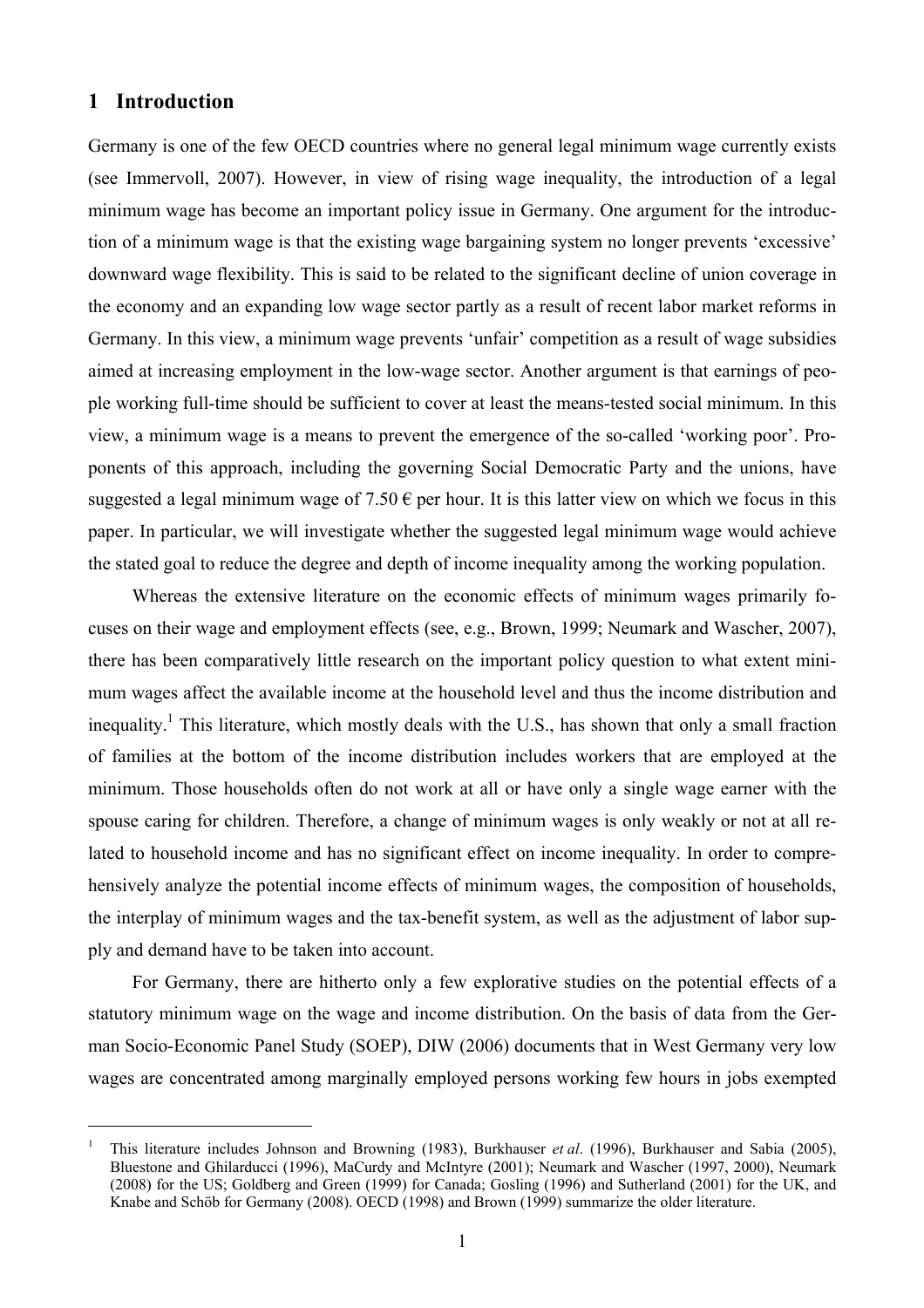from social security contributions (so-called 'Mini jobs'), whereas in East Germany low-wage jobs are also common among regularly employed people. It is also shown that minimum wages would disproportionately affect employees working in small firms and certain sectors, in particular agriculture and services. The relationship between lower wages and low incomes is found to be rather weak since low wages contribute only a relatively small share to household incomes. Bosch and Weinkopf (2006) report similar results for full-time employed people on the basis of administrative employment register data. Using SOEP data for 2004, Kalina and Weinkopf (2007) show that about 14 % of all dependent employed persons would have received a hypothetical minimum wage of  $7.50 \in \mathfrak{in}$  Germany, with higher shares among unskilled workers, women, youth, and people in marginal employment. Also using SOEP data, Knabe and Schöb (2008) find that households eligible to means-tested unemployment benefits would, on average, not benefit from a minimum wage because of the high benefit-withdrawal rate implicit in the German social welfare system.

This paper focuses on the effects of the introduction of a nationwide minimum wage of 7.50  $\epsilon$  per hour on the distribution on household incomes and income inequality. The next section provides some information on the evolution of the low-wage sector as well as the relationship between low wages, means-tested income support and household incomes in Germany. Section 3 describes our methodological approach to estimate minimum wage effects on wages, employment, and ultimately net household income. In a first step, it is shown how a minimum wage in the suggested amount would affect the distribution of hourly wages abstracting from behavioral adjustments. To move from shifts in hourly wages to changes in net household incomes, we apply a microsimulation model based on the SOEP. This model accounts for the complexity of the German tax-benefits system, in particular means-tested income-support schemes, exemptions of very low earnings from social security contributions, and the joint income taxation of married couples imposing relatively high marginal tax rates on secondary earners. In addition to the static simulation of income effects ('first round effects') we allow behavioral adjustments of labor supply and demand and calculate net household incomes after the adaptation of employment ('second round effects'). Moreover, we analyze indirect effects of the minimum wage on consumer prices and on net household incomes, without and with the adjustment of consumption behavior. Simulation results, summarized in Section 4, show that the proposed minimum wage would have little impact on the overall distribution of net household incomes and the reduction of inequality among households with at least one low-wage worker. If negative effects on labor demand are taken into account the average effects on income are reduced by about 50 %. To a large extent, the ineffectiveness of a minimum wage to increase net household incomes of the working poor and to reduce income inequality can be explained by the system of means-tested income support already existing in Germany. Section 5 summarizes our main findings and concludes.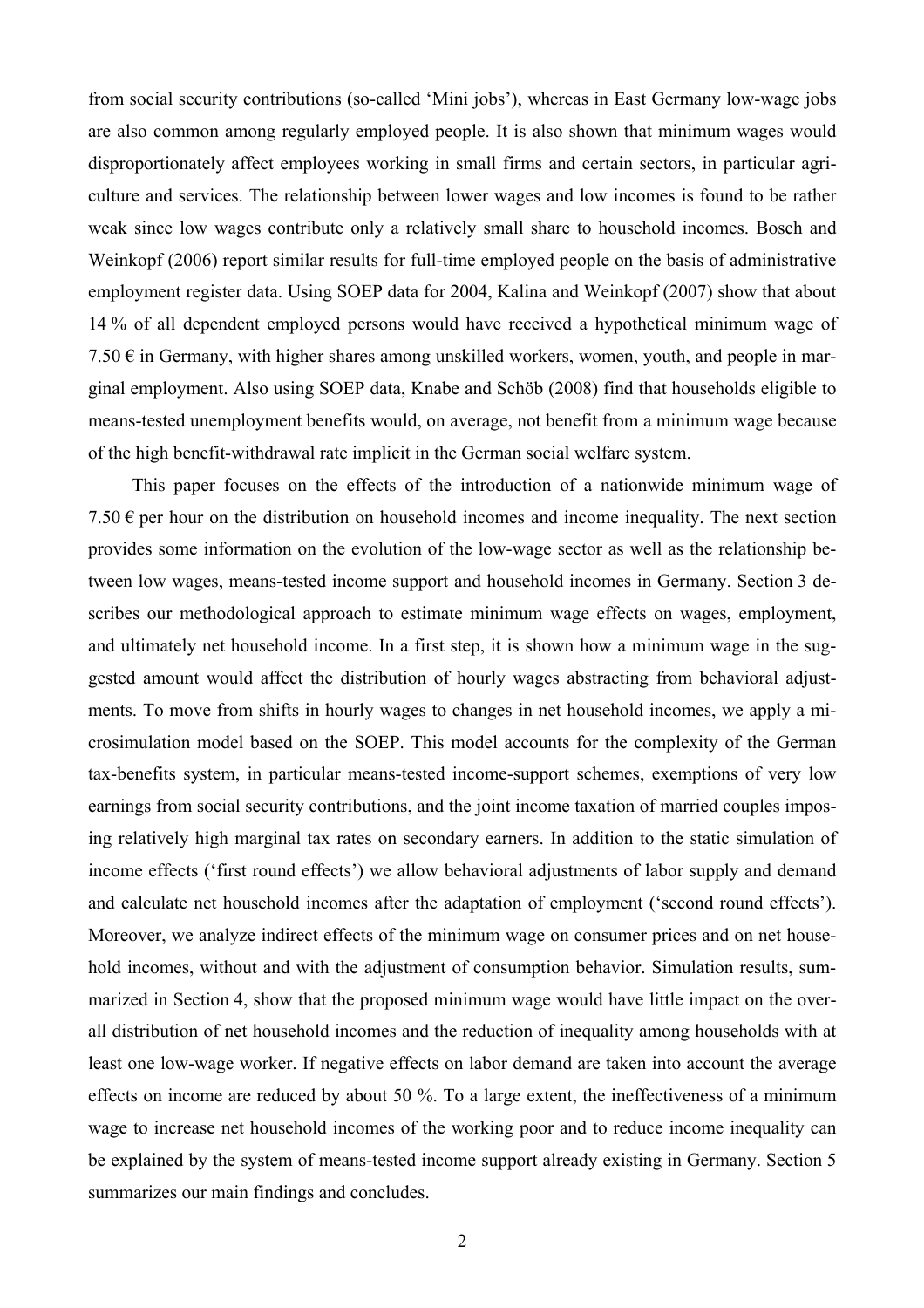# **2 Wage and Income Inequality, and the "Implicit Minimum Wage"**

Policy proposals to introduce a legal minimum wage in Germany are often made with reference to the alleged increase in wage and income inequality as well as in the share of the working poor associated with an expanding low-wage sector. These developments are often said to have especially affected women, who are disproportionately employed in low-wage jobs, and people in East Germany due to the still much higher unemployment and comparably weak union coverage.

Figure 1 documents the evolution of *wage inequality* between the mid-1990s and 2006 based on representative data from the German Socio-Economic Panel (SOEP, see Section 3). Changes in the overall wage inequality, as measured by the ratio between the median and the mean of the hourly wage distribution in the respective group of employed people (excluding the self-employed), is mainly driven by the increasing divergence between the median and wages at the bottom of the wage distribution, as measured by the ratio between the first decile (p10) and the median. The decline in this wage ratio is particularly pronounced for men in West Germany and for both men and women in East Germany. By 2006, it had declined by a third to about 0.4 for men, which is roughly the same level as obtained by women in both regions. Except for women in West Germany, the decline of the p10/median wage ratio was much more pronounced in this period than the one recorded for the p25/median ratio.

The increasing share of *low-wage employment*, defined by an hourly wage of less than 50 % of the median, since the late 1990s, and in particular during the past few years, is documented in Figure 2. For men this share almost doubled in the observation period, reaching about 13 % in 2006, but the incidence of low-wage employment has also been increasing substantially for women, especially in East Germany. This strong increase occurred well before the recent labor market reforms which improved financial incentives to take up low-wage jobs, as described below.

The empirical evidence indeed seems to support the claim that inequality at the bottom of the wage distribution has been strongly increasing, and that this is related to an expanding share of lowwage employment. Contrary to what is usually assumed, though, the empirical evidence also shows that men have been even more strongly affected by this development than women, and that the lowwage sector has been expanding strongly in both West and East Germany. In terms of increasing income inequality, however, the situation is worse in East Germany, where – measured by the Gini coefficient – inequality has risen by almost 30% between 1995 and 2006 (see Table 1).  $2^{\circ}$ 

<sup>2</sup> The new OECD scale has been used for the calculation of equivalent income which gives a factor of 1 to the head of household, of 0.5 to each adult person and of 0.3 to each family member younger than 18. The Gini coefficient is a summary measure of inequality normalized between 0 (equal distribution of incomes) and 1 (all incomes received by one person).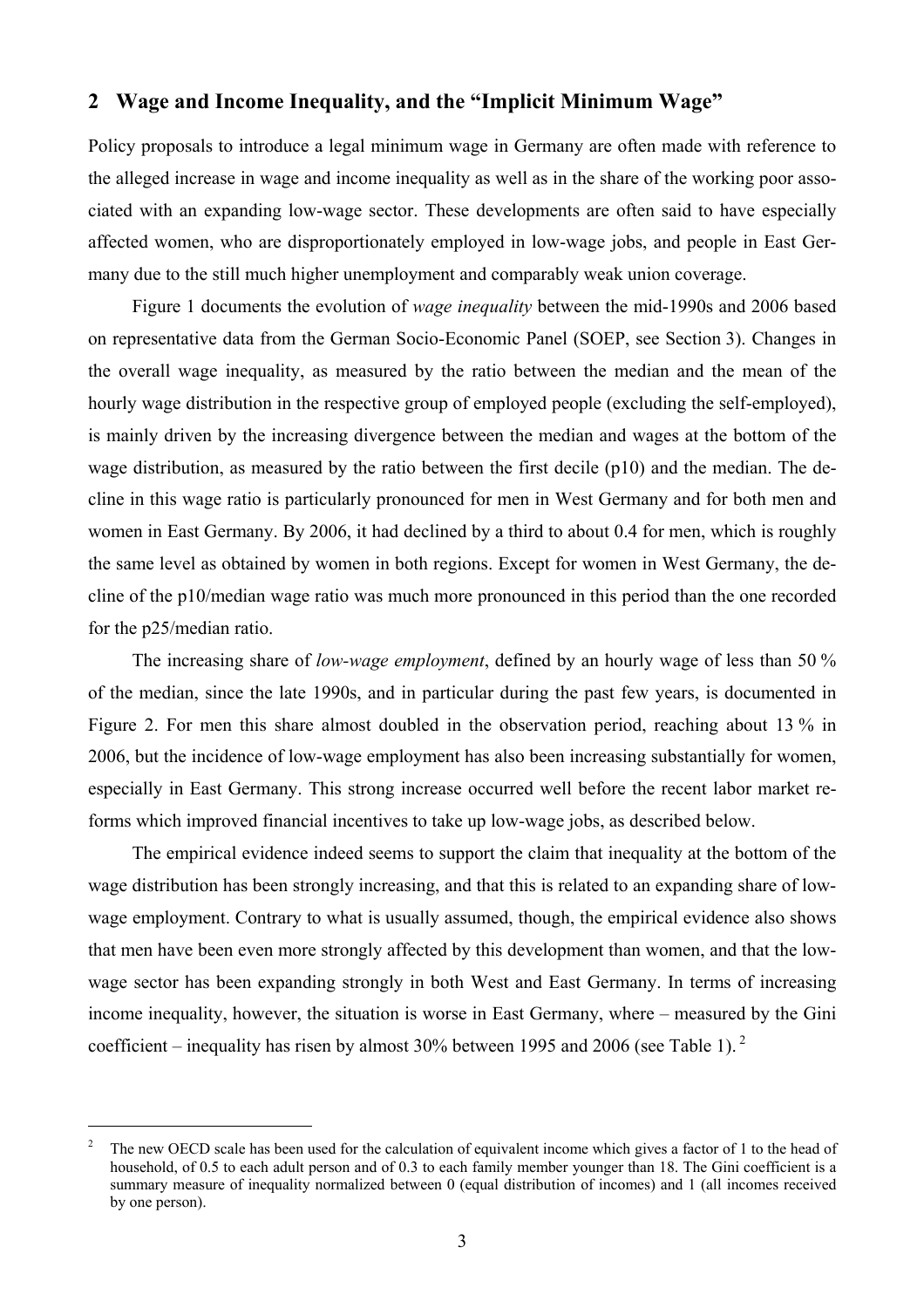



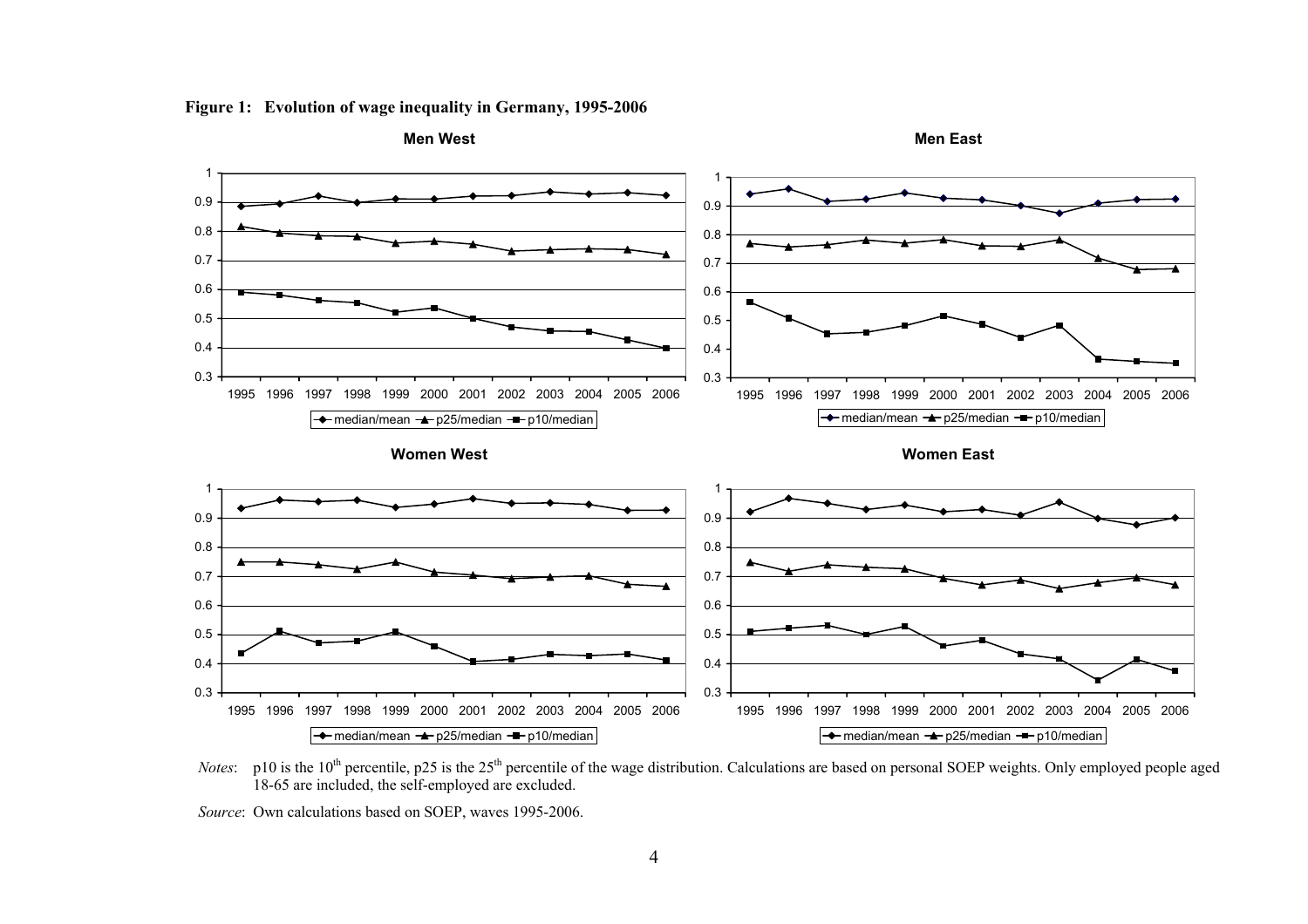

**Figure 2: Share of low-wage employment (< 50% median hourly gross wage, in %), 1995-2006** 

- *Notes*: Low-wage share: share of people with an hourly wage < 0.5 median wage in the respective population subgroup (men in East Germany etc.). Only employed people aged 18-65 are included, the selfemployed are excluded.
- *Source*: Own calculations based on SOEP, waves 1995-2006, using sampling weights.

| Year | West Germany     | $\% \Delta$ since 1995 | East Germany     | $\% \Delta$ since 1995 |
|------|------------------|------------------------|------------------|------------------------|
| 1995 | 0.2590           |                        | 0.2002           |                        |
|      | (0.2470; 0.2710) |                        | (0.1892; 0.2112) |                        |
| 2000 | 0.2496           | $-3.62$                | 0.2076           | 3.69                   |
|      | (0.2447; 0.2546) |                        | (0.2018; 0.2134) |                        |
| 2003 | 0.2841           | 9.68                   | 0.2388           | 19.25                  |
|      | (0.2780; 0.2901) |                        | (0.2275; 0.2501) |                        |
| 2006 | 0.2887           | 11.48                  | 0.2533           | 26.50                  |
|      | (0.2822; 0.2952) |                        | (0.2454; 0.2612) |                        |

**Table 1: Gini coefficients, net household equivalent incomes by region, 1995-2006** 

*Note*: 95% confidence bands are given in parentheses.

 $\overline{a}$ 

*Source*: Own calculations based on SOEP, waves 1995-2006.

In the public policy debate, these developments are referred to in support for the introduction of a minimum wage in the current German economic policy debate. As a remedy, proponents of this view, including the governing Social Democratic Party and the labor unions, have suggested a legal minimum wage of  $7.50 \in \text{per hour}$ . Although this suggested minimum is well below the union wages already declared legally binding for all employees in some industries<sup>3</sup>,

<sup>3</sup> Contract wages set at the industry level can be declared generally binding by the government based on a special regulation contained in the so called '*Entsendegesetz*' which was initially introduced in the construction industry in 1997 with the aim to prevent firms from other EU countries to compete at lower wages than the contract wage set by German employers and unions. Since then, this regulation has been extended to the cleaning and maintenance industry, the temporary work's industry and most recently to the postal service industry. In these industries, minimum wages range from about 6.50  $\epsilon$  per hour in the cleaning and mainte-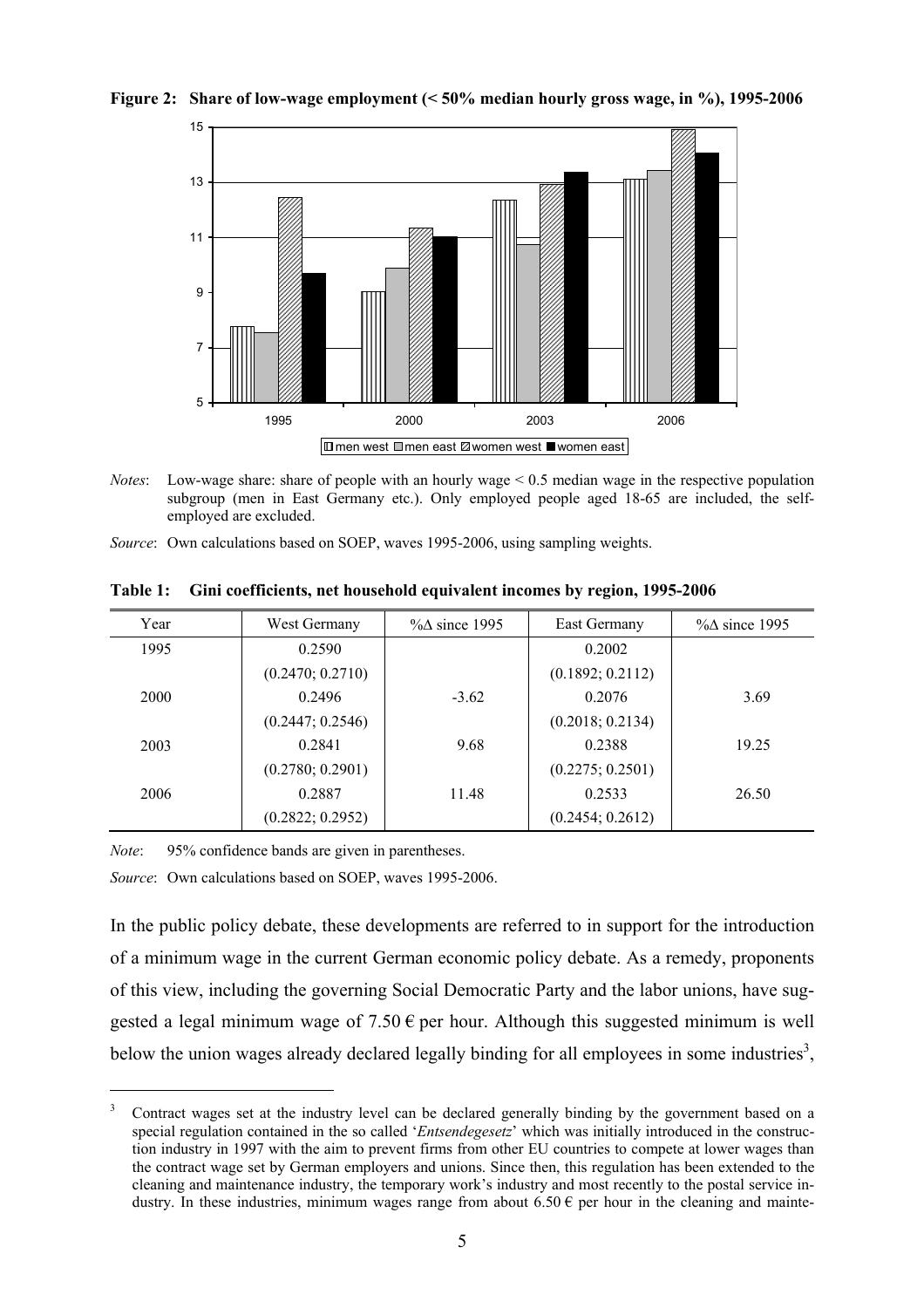it is said to raise incomes of employees in industries with low union coverage and a large share of low-wage jobs. However, this view neglects that low hourly individual wages need not translate into low household income due to the existing system of means-tested income support and the distribution of low wage earners among households. The German transfer system is characterized by a comparatively high 'social minimum' relative to net in-work income of low qualified people and benefit-withdrawal rates close to 100 %. It includes a basic rate for each family member, which depends on the age of children, and a maximum amount for housing costs also depending on family size. Since 2005, the social minimum defines the amount of means-tested unemployment benefits (UB II) for people deemed 'employable' by the labor agency. $4$ 

This social minimum also defines the *implicit* minimum wage, i.e. the hourly wage which would yield the same net income in a full-time job as the means-tested UB II. As the illustrative calculations reported in Müller and Steiner (2008, Section 2) show, this implicit minimum wage may well come close to or even exceed the current wage in the low-wage sector, it is especially high for one-earner couples with children and in East Germany. Furthermore, these illustrative calculations show that a minimum wage of 7.50  $\epsilon$  per hour would not increase net household income for couples living in West Germany and would still not be sufficient to raise net household income in full-time employment of couples in East Germany above the level of the means-tested unemployment benefit. Thus, the implicit minimum wage for families with children and one low-wage worker eligible for means-tested income support may be considerably higher than the suggested minimum of  $7.50 \in$  per hour.

However, these illustrative calculations do not account for various important features of the German tax-benefit system. These include income taxation, especially the joint taxation of couples, other means-tested transfers, such as housing benefits, the exemption of 'mini jobs' from social security contributions, and unemployment benefit withdrawal rates below 100 %. Moreover, not all households are entitled to means-tested unemployment benefits, and not all couple households with children consist of only one earner. In the subsequent empirical analysis we will analyze the relationship between the minimum wage, the hourly wage and net household income on the basis of a microsimulation model which also takes employment effects of the minimum wage into account, as described in the next section.

nance industry in East Germany to almost  $12 \in$  in the West-German construction industry. A prerequisite for the applicability of this regulation is that any existing union wage contract covers at least 50 % of all regularly employed people in the respective industry.

<sup>4</sup> 'Employability' is defined as the ability to work at least 3 hours a day and thus excludes persons with severe physical and mental disabilities only. People not fulfilling this criterion receive "social assistance" ('*Sozialgeld*') which is also means tested and paid at similar amounts as UB II.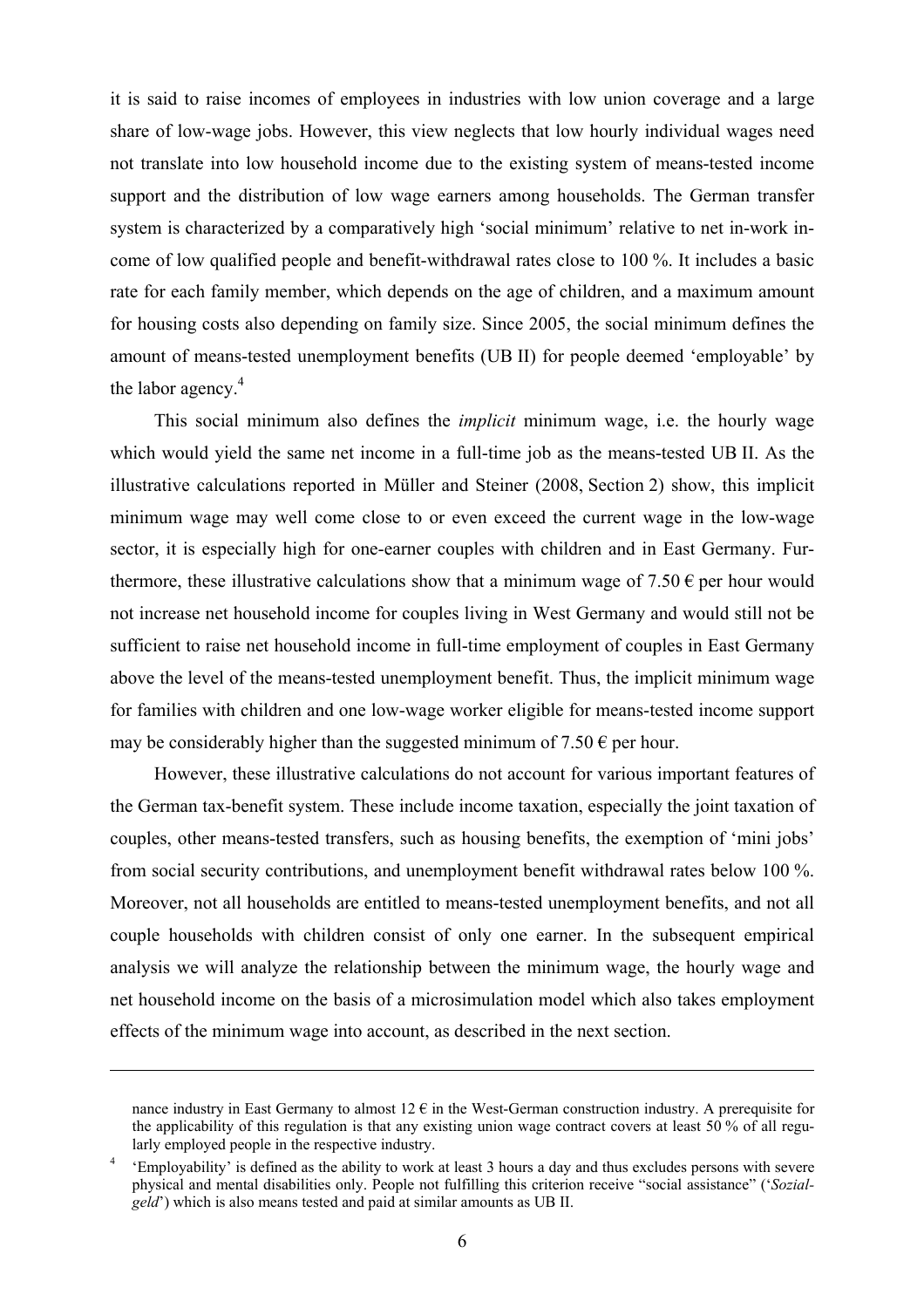# **3 Methodology**

 $\overline{a}$ 

In order to simulate the effects of a shift in gross hourly wages induced by a federal minimum wage on net household income we employ a behavioral tax-benefit microsimulation model. Since the introduction of a minimum wage will also influence the allocation of labor we incorporate potential employment effects into the model. This section sketches, first, our approach to calculate wage changes, second, the methods for the analysis of changes in labor demand and supply, and third, the simulation of income effects with and without behavioral adjustments of employment.

#### **3.1 Simulation of wage effects without behavioral adjustment**

In a first step, we abstract from behavioral adjustment and calculate minimum wage effects on the distribution of wages by substituting the suggested minimum wage of  $7.50 \in$  per hour for the hourly gross wage of employed people in our sample if a person's observed wage falls short of the minimum. We rule out spill-over effects, i.e. wages higher than  $7.50 \in \text{remain}$ constant. For each employed person, the gross hourly wage is obtained by dividing reported gross earnings in the month before the interview by the number of hours worked in that month, where paid overtime hours are included.<sup>5</sup> Using SOEP sampling weights, we then compare the observed wage distribution (no minimum wage) and the hypothetical wage distribution conditional on the minimum wage under the assumption of no labor market adjustment.

We make use of wage data from the latest available wave of the German Socio-Economic Panel Study (SOEP) collected in 2007. Since the great majority of respondents are interviewed in the first quarter of the year, we interpret these wage data to refer to the year 2006. To simulate the wage distribution in 2008 we extrapolate wages two years in the future, where the main simulation assumes constant growth rates.<sup>6</sup> Another critical assumption con-

<sup>5</sup> This hourly wage measure may underestimate the effective hourly wage, for at least two reasons: First, since the majority of people in the SOEP is interviewed in the first three months of the year, fringe benefits are underrepresented. Second, 'paid hours' may partly be paid for in later months, or may be compensated for by working less than normal hours in the future.

To check the sensitivity of our simulation results with respect to this assumption, we have also used individual specific growth rates derived from the following dynamic wage growth regressions estimated on SOEP data for the years 1995-2007:  $\Delta \ln(w_i) = \alpha + \beta \times trend + \gamma \times \Delta \ln(w_{i-1}) + v_i$ , where  $w_i$  is the hourly gross wage of individual *i* in year  $t$  ( $t = 1997, 1998, ..., 2007$ ),  $\alpha$  is a constant, *trend* is a linear time trend and  $v_{ii} = u_{ii} - u_{i}$  is a MA(1) error term. Since the error term is correlated with the lagged dependent variable, we estimated the equation with  $ln(w_{i,t-2})$  and *trend* as instrumental variables separately for men and women and for East and West Germany. IV estimates yielded statistically significant positive γ-coefficients and significant negative β-coefficients for all groups, although both turned out relatively small in absolute terms. On the basis of the estimated wage growth equations expected growth rates for the years 2007 and 2008 were de-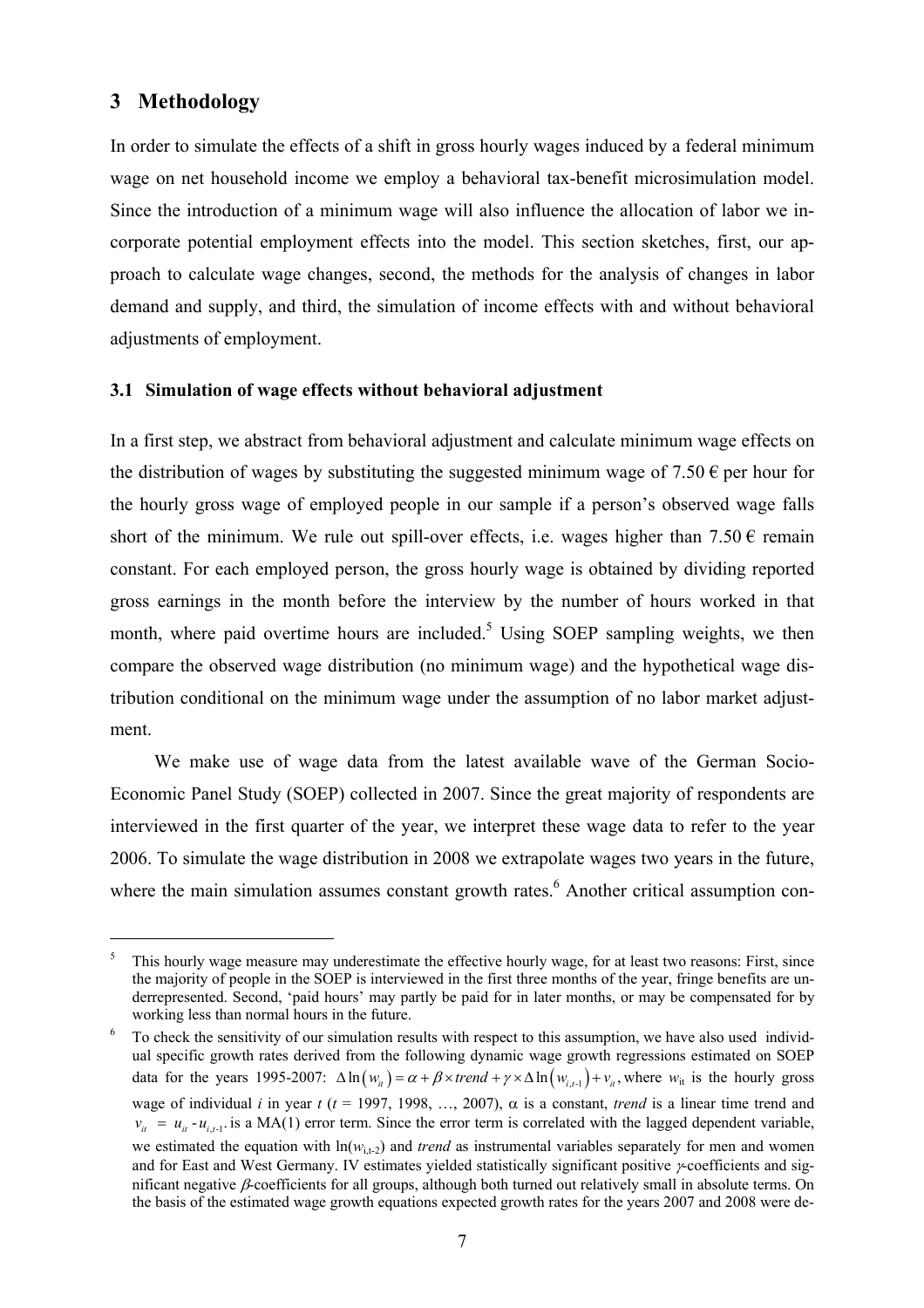cerns the question how to deal with very low hourly wages in the SOEP data. To account for measurement errors in the hours and wage data, we have excluded wages below 3  $\epsilon$ /hour received in regular employment. This equals roughly the 1 % percentile of the raw hourly wage distribution. We have included hourly wages below  $3 \epsilon$ /hour, though, if they refer to supplementary work of people drawing unemployment benefits (so-called "Aufstocker"). We provide sensitivity analyses of the scenarios where hourly wages below  $3 \epsilon$  per hour remain in the analysis as measured or are set to the margin of  $3 \in \mathfrak{p}$  er hour, respectively. We generally delete people in full-time vocational and apprenticeship training as well as disabled employees from the sample. "Secondary jobs", i.e. jobs held in addition to the main job, are excluded in the base simulations. We present a sensitivity analysis with regard to the latter exclusion restriction below.

#### **3.2 Accounting for labor supply, labor demand and price effects**

 $\overline{a}$ 

As mentioned in the Introduction, there is an extensive literature on the economic effects of minimum wages which primarily focuses on their wage and employment effects. In their recent survey of this literature, Neumark and Wascher (2007) conclude that the majority of studies to date, which mainly refer to the US, have found no clear-cut evidence on the labor market effects of minimum wages.<sup>7</sup> Most of these studies are descriptive and do not aim at formally differentiating between labor supply and demand effects of the minimum wage, although the interpretation of negative employment effects is usually in terms of the negative impact of the minimum wage on the demand for labor, whereas the studies finding positive employment effects tend to relate this to the increase in labor supply induced by a minimum wage. Accounting for both labor supply and demand effects in an ex-ante evaluation of the impact of the minimum wage on the distribution of incomes requires to identify these effects, which we try to do in the following on the basis of empirically estimated labor supply and demand elasticities. We also calculate indirect effects of the minimum wage on consumer prices and their differential impact on net household incomes which depends on the adjustment of consumption behavior at the household level.

rived recursively, with  $g_{ir} = E(\Delta \ln w_{ir} | \Delta \ln w_{i,r-1})$ ,  $\tau = 2007,2008$ . Using these estimated growth rates and the relation  $w_{i,2008} = w_{i,2006} \prod_{r=2007}^{2008} (1 + g_{ir})$ , individual wages for 2008 are then derived for all persons for whom a wage was observed for 2006. For those individuals for whom growth rates could not be calculated due to sample attrition (at least three successive individual observations are required in the dynamic growth rate regressions), mean values of growth rates within the estimation sample were imputed. 7

For Germany, the empirical minimum wage study by König and Möller (2007) refers to the construction sector, where the contract wage was declared generally binding by the "*Entsendegesetz*" (see footnote 3). The authors find negative employment effects in parts of the East German construction sector but insignificant or even positive effects for West Germany.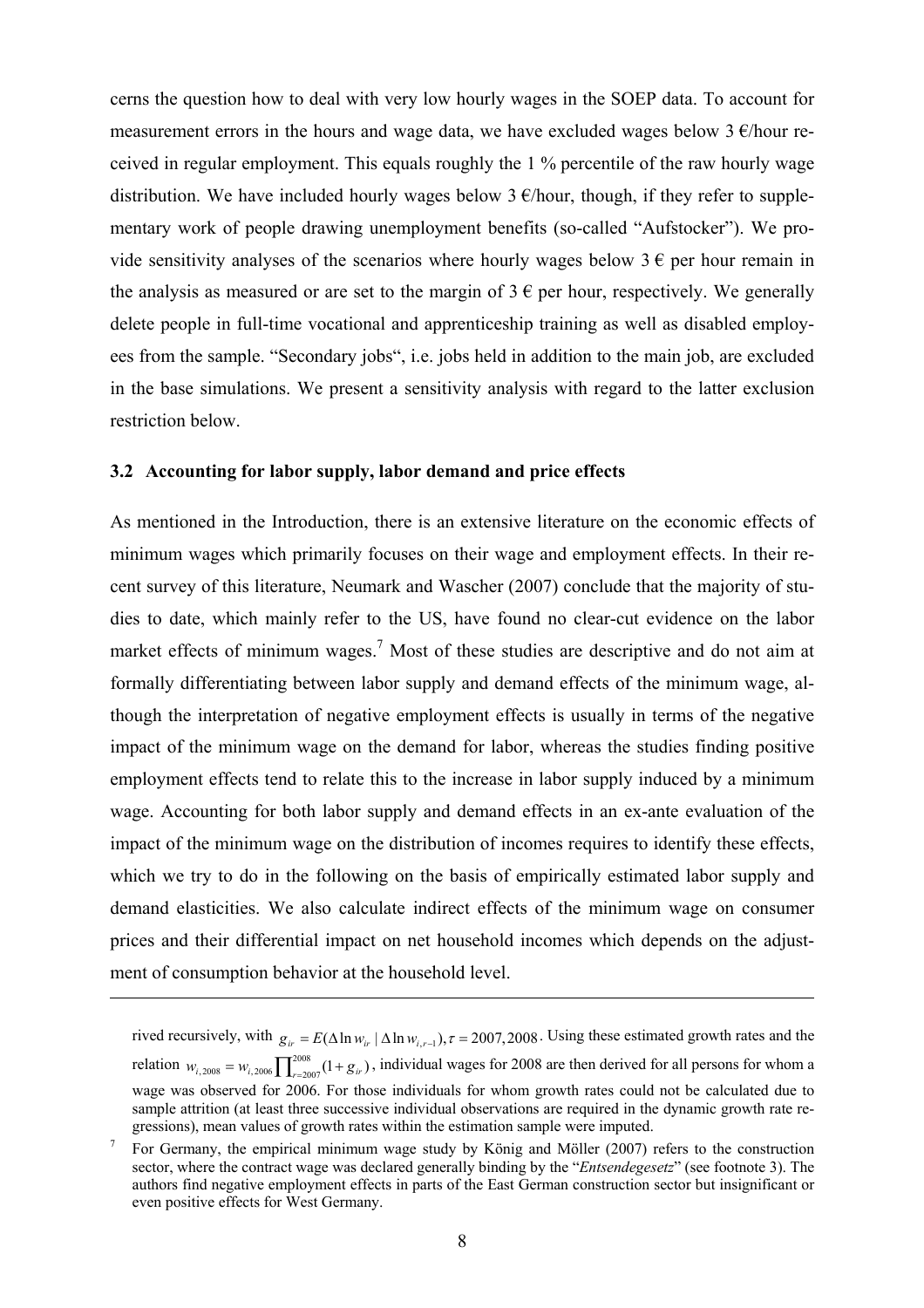*Labor supply effects* of the introduction of a federal minimum wage are estimated on the basis of a static discrete-choice labor supply model at the household level. $8$  As suggested by van Soest (1995) the basis is a household utility model where utility is jointly maximized by the choice of different bundles of disposable income and leisure. Net household incomes for different categories of working hours and the scenarios with and without minimum wage are obtained from the tax-benefit calculator of the microsimulation model (see next subsection). The specification as a conditional logit model and the assumptions of the approach are discussed in greater detail, e.g., in Haan and Steiner (2006). To sketch the main idea, the labor supply model is first estimated on the status quo data without a minimum wage. Then the parameters of the model are used to predict changes in participation and hours worked for the status quo and also for the scenario of a federal minimum of 7.5  $\epsilon$  per hour (including the resulting change in net household income). The difference between the predictions yields the labor supply effects of the minimum wage. For those households affected by the minimum wage who have higher incomes after its introduction the theoretically expected effect on labor supply is ambiguous, since income and substitution effects act in opposite directions.

*Labor demand effects* are determined, first, by the wage changes induced by a federal minimum (see last sub-section), and, second, by the wage elasticities of labor demand. Both elements vary for different groups on the labor market – by gender, qualification level or type of employment status (e.g. full-time contracts vs. marginal employment) $\degree$  – and are influenced by institutional factors and the degree of substitutability between the different groups. With regard to demand elasticities direct and indirect effects have to be distinguished. For given wages, factors of production and demand for goods the direct effect for a specific labor market group results from the substitution due to an increase in the cost of labor. Indirect effects follow from the substitution between different categories of labor which are all, but to a different degree, affected by the minimum wage. Moreover, the demand for labor is further reduced by a decreasing demand for goods as a result of higher production costs and prices.<sup>10</sup>

To account for these factors, we use empirical labor demand elasticities for different labor market groups and distinguished by region and gender estimated by Freier and Steiner

<sup>8</sup> The model is estimated separately for different household types: couple households where with both spouses' labor supply assumed to be fix, couple households where one spouse's labor supply is assumed to be fix, and male and female single households. 9

For the simulation of labor demand effects we distinguish between skilled (secondary school or vocational education) and unskilled (neither secondary school nor vocational education) full-time workers, part-time workers and marginally employed. Those groups are divided by gender, yielding 8 different categories and are estimated separately for West and East Germany. Highly skilled workers (with university degree) are assumed to be a quasi-fix factor in the short run.<br><sup>10</sup> We do not consider adjustments of the capital stock. In the long run it is likely that low-skilled labor is sub-

stituted for by capital.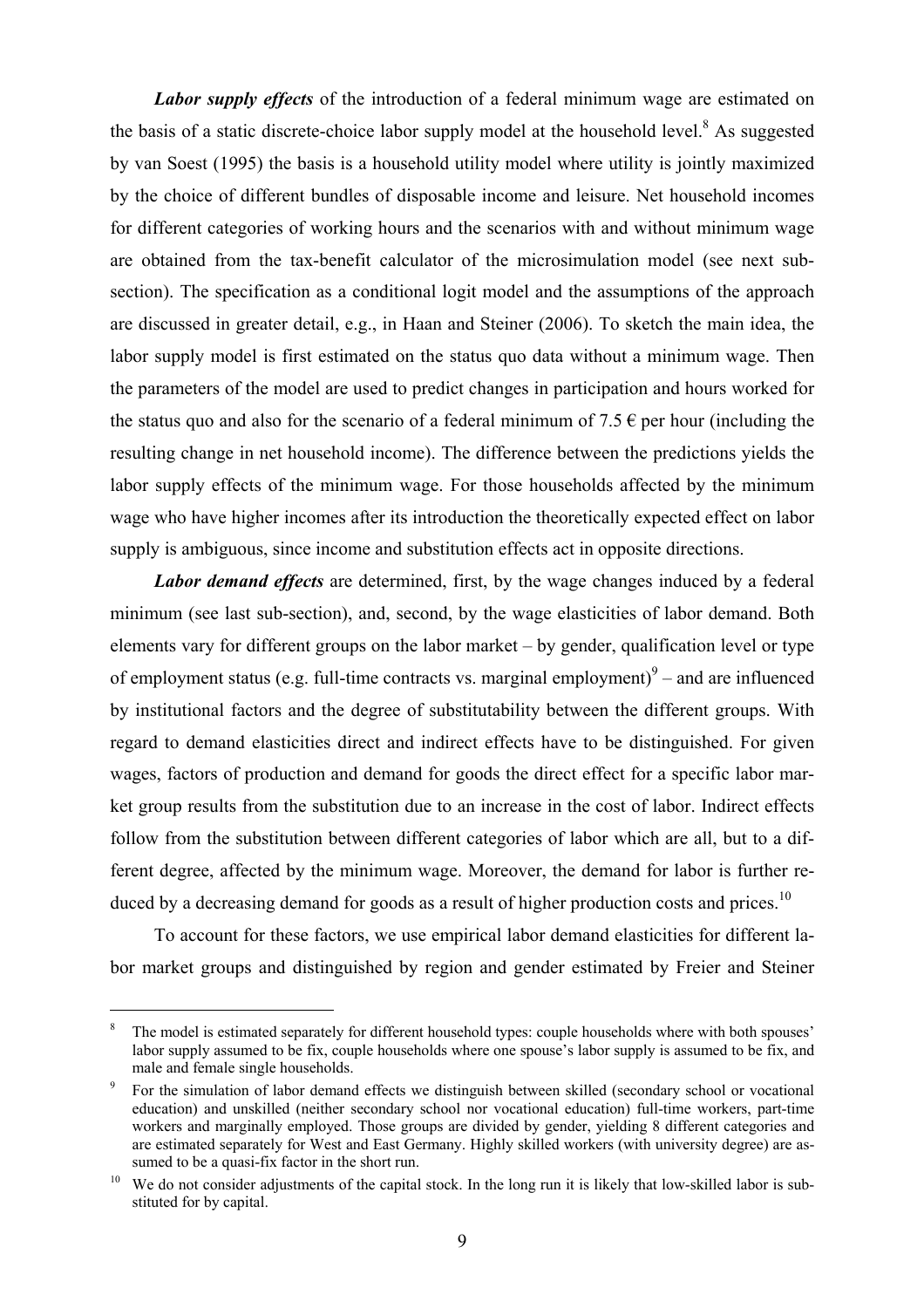(2007). Given labor demand elasticities for *J* groups, the change of the demand for labor of a specific group *i* ( $\Delta B_i$ ) to a relative change in the hourly wage of this group ( $\Delta w_i/w_i$ ) can be estimated by:

$$
\Delta B_i = \sum_{j=1}^8 c_j (\sigma_{ij} + \eta) (\Delta w_j / w_j) B_i,
$$

where  $\sigma_{ii}$  is the (Hicks/Allen-) substitution elasticities,  $c_i$  is the share of the wage costs of group *j* in total wage costs, and  $\eta$  is the price elasticity of demand for goods.<sup>11</sup>

*Consumption effects* are taken into account, first, by calculating changes of consumer prices for different types of goods. The price increases result from higher wages due to the federal minimum for different sectors. Wage increases depend on the number of workers affected by the minimum in the respective sector and are calculated as described above. We assume perfect competition and perfectly elastic supply of goods (increases in labor costs are thus fully borne by consumers) and relate wage increases in different sectors to price increases for different types of goods via input-output tables.<sup>12</sup> On the basis of the German income and consumption survey ('Einkommens- und Verbrauchsstichprobe') we then estimate Engle curves for the consumption rate and shares of different consumption goods o the form:

$$
C_j / Y_j = a + \beta_1 \log(Y_j) + \sum_{z=2}^{\infty} \beta_z x_{zj} + u_j,
$$
  

$$
S_{kj} / C_j = a + \beta_1 \log(Y_j) + \sum_{z=2}^{\infty} \beta_z x_{zj} + u_j.
$$

where  $C_i$  are consumption expenditures,  $Y_i$  available household income,  $x_{zi}$  sociodemographic characteristics, and  $S_{ki}$  consumption expenditures for good  $k$  in household  $j$ . We impute household-specific consumption rates on the basis of the right-hand side variables in the SOEP and calculate the effects of the federal minimum on consumption without and with adjustment of the consumption rate following the increase in consumer prices.<sup>13</sup>

$$
\Delta p_j = (\Delta w_j) w s_j + \sum_i a_{ij} (\Delta w_i) w s_i
$$

<sup>&</sup>lt;sup>11</sup> Bachmann et al. (2008) follow a similar approach but define different labor market groups, use a slightly different specification of the labor demand model and use a different data base for the employment figures. Ragnitz and Thum (2008) and Knabe und Schöb (2008) use a simpler method assuming the labor demand elasticity to be the same for all groups. 12 Price increases for goods produced in sector *j, <sup>∆</sup>pj*, result from wage increases in sector *j, <sup>∆</sup>wj* (scaled by the

share of wage costs in this sector *wsj*) and wage increases *∆wi* in all other sectors *i* where intermediary inputs for sector *j* are produced scaled by the share of wage costs in sectors *i ws<sub>i</sub>* and the share of intermediary inputs in sector in relation to all inputs which is measured by the input coefficient  $a_{ii}$ :

<sup>&</sup>lt;sup>13</sup> Estimation results for the consumption rate are reported in Table A6 in the appendix. Further information on measurement, the exact calculation of the burden and detailed results from the consumption share equations are available from the authors upon request.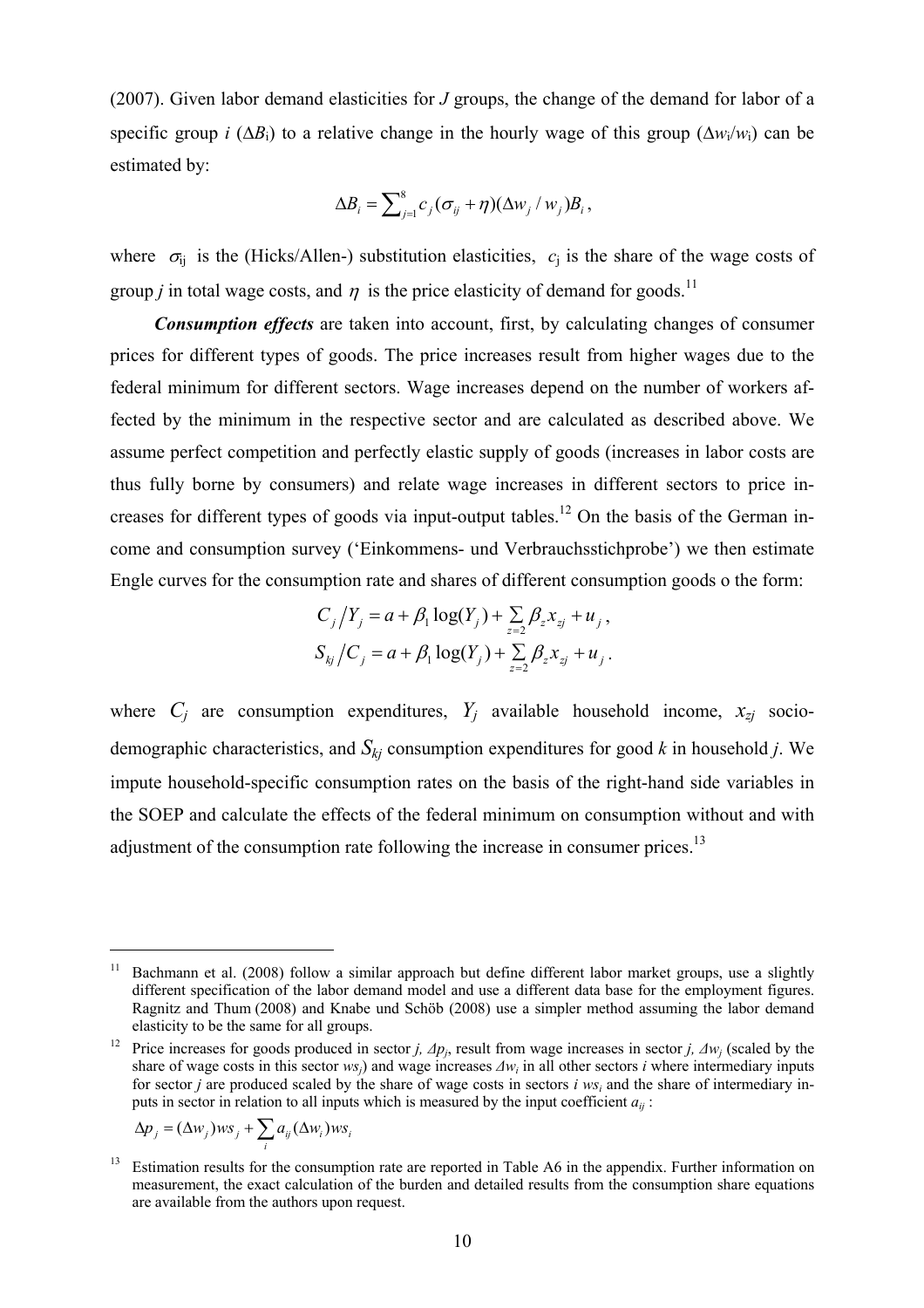#### **3.3 Effects on the distribution of net household incomes**

To analyze minimum wage effects on the distribution of net household incomes we make use of the microsimulation model STSM which incorporates all major components of the German tax-benefit system. STSM is based on the German Socio-Economic Panel (SOEP) which is a representative sample of households living in Germany with detailed information on household incomes, working hours and household structure.<sup>14</sup> The tax-benefit calculator embedded in STSM allows us to compute net household incomes not only under the current wage structure but also for alternative wage structures, such as the one resulting from the introduction of a minimum wage. Earnings from dependent employment is the most important income component for the great majority of households. The SOEP also contains information on earnings (and working hours) from a "secondary job", i.e. a job held in addition to the main job, which we add to wage income for the calculation of net household income. Employees' social security contributions and the income tax are deducted from gross household income and social transfers are added to get net household income. Social transfers include child allowances, child-rearing benefits, educational allowances for students and apprentices, unemployment compensation, the housing allowance, and social assistance. Taxable income is calculated by deducting certain expenses from gross household income. Analog to the wage analysis we compare the net household incomes under the status quo and the hypothetical minimum wage scenario using SOEP sampling weights.

First, we simulate the income effects as described without behavioral adjustments of labor supply and demand ('first round effects'). In a second step we take employment changes explicitly into account ('second round effects'). Since labor supply effects are very small (see sub-section 4.2 below), we abstract from those behavioral labor supply adjustments and focus only on the labor demand effects. Based on the simulated labor demand changes (see last subsection) we calculate the share of people who become unemployed after the introduction of the minimum wage due to the demand side constraints for each group *i* of the labor market  $(AB / B<sub>i</sub>)$ <sup>15</sup> We then draw a weighted random sample of the same size among those who are affected by the minimum wage (i.e. earn wages below  $7.50 \in$  per hour) per group *i* with the weights being determined linearly by the distance of the earned wage to the minimum wage.

<sup>&</sup>lt;sup>14</sup> STSM basically consists of two parts: a tax-benefit calculator that computes net household incomes for each sample household on the basis of information on gross incomes, and for different (hypothetical) legislations and different working hours of individuals, and an empirical labor supply model. A detailed description of STSM is contained in Steiner et al. (2008). For more information on the SOEP, see http://www.diw.de/soep.

<sup>&</sup>lt;sup>15</sup> Depending on the assumed size of  $\eta$  the demand change is positive for some *i*. Since we abstract from labor supply effects and in order to simplify the analysis we disregard positive employment changes in this version of the simulation. The only group where this simplification is relevant are women working part-time in West Germany.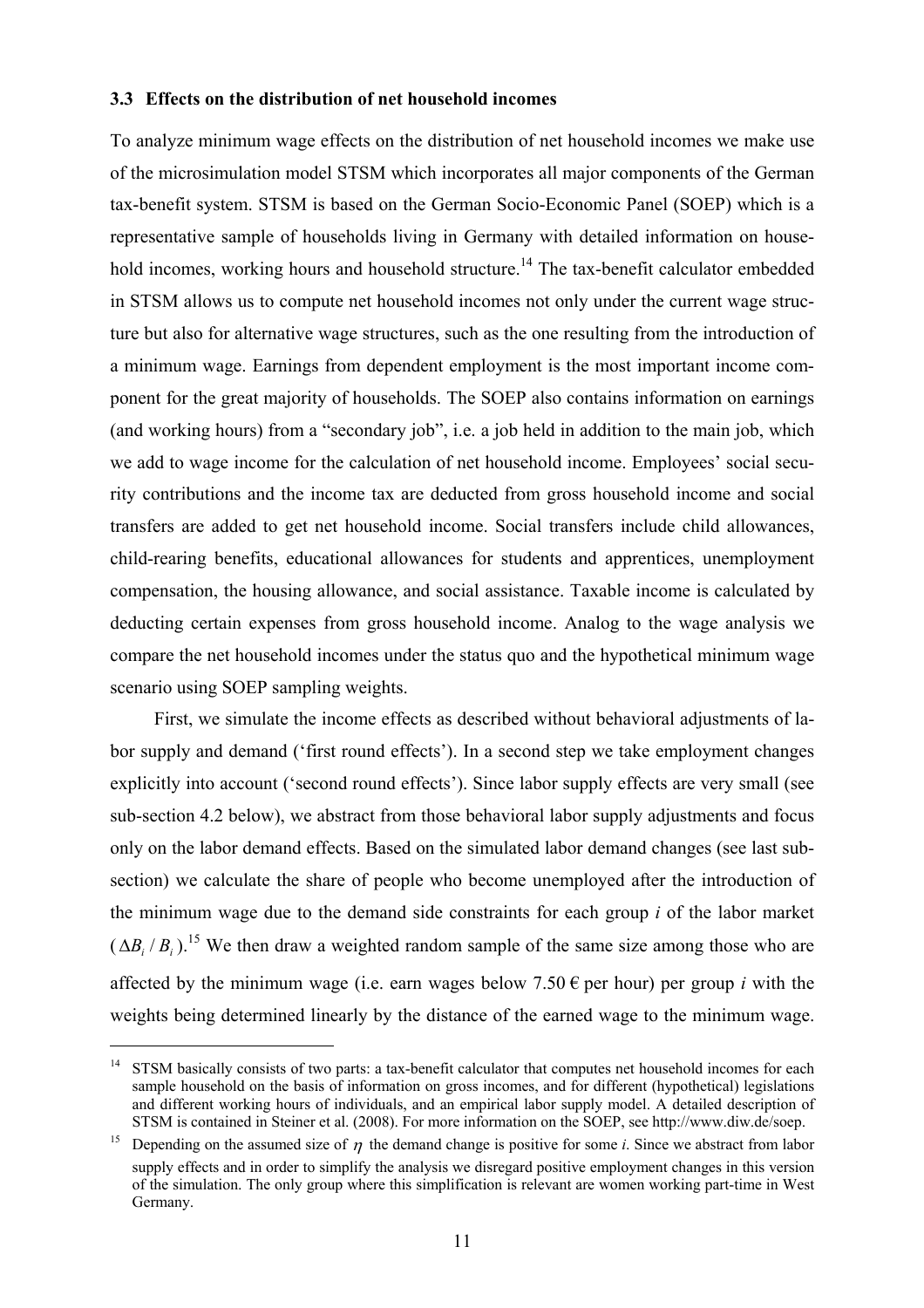Those individuals selected in this manner become unemployed under the simulated minimum wage scenario. The procedure is repeated 50 times and average net household incomes are simulated as described above to get robust results.

The data are taken from the current SOEP wave for the year 2007. Since the STSM is based on retrospective information on income components for the computation of net household incomes for a given year, incomes computed on basis of the SOEP wave from 2007 refer to the year 2006. Because our analysis is focused on to the year 2008, we extrapolate incomes to that year on the basis of realized average growth rates for 2007 and expected growth rates for 2008.<sup>16</sup> The tax-benefit system is also updated to include all known changes in regulations up to 2008.

#### **4 Results**

 $\overline{a}$ 

#### **4.1 Effects on the wage distribution**

Table 2 summarizes the effects of the introduction of a minimum wage of  $7.50 \in$  per hour would have on the wages of already employed people in the absence of employment effects. The upper part of the table shows for Germany overall and for various subgroups the average gross hourly wage prevailing in 2008 and the average wage of currently employed people, if the minimum was introduced.<sup>17</sup> The numbers in parentheses give, for each group, the absolute and relative differences in these two wage measures. We also report the median and the mean of these two wages.<sup>18</sup> On average, a minimum wage of 7.50  $\epsilon$  per hour amounts to about 50 % of the median and 47 % of the average gross hourly wage in the German economy.<sup>19</sup> For the median, this share varies between about 40 % for men in West Germany to about two third for women in East Germany.

Since most interviews in the SOEP refer to the first quarter of the year, we have assumed that they will increase with the annual growth rate in that year. Average annual growth rates are derived from the following indices for the years 2007 and 2008: 1.016, 1.016 for consumer prices; 1.020, 1.025 for wages; 1.003, 1.012 for old-age pensions; 1.016, 1.016 for income from rents; and 1.04, 1.04 for income from profits (source: national accounts; BMWi, 2007; own calculations). We check the sensitivity of our simulation results to the assumptions underlying the forecasting of wages below.<br><sup>17</sup> Expected wages of currently not employed people would also be affected by the minimum wage and thus

also potentially increase labor supply (see sub-section 4.2).<br><sup>18</sup> As mentioned above wages below 3  $\epsilon$ /hour earned in regular employment are excluded from the analysis.

Wages below 3  $\epsilon$ /hour are included, if they refer to supplementary work of people drawing unemployment benefits (see also Section 2).<br><sup>19</sup> People in full-time vocational and apprenticeship training as well as "secondary jobs", i.e. jobs held in addi-

tion to the main job, are excluded. With regard to the latter exclusion restriction see the discussion below.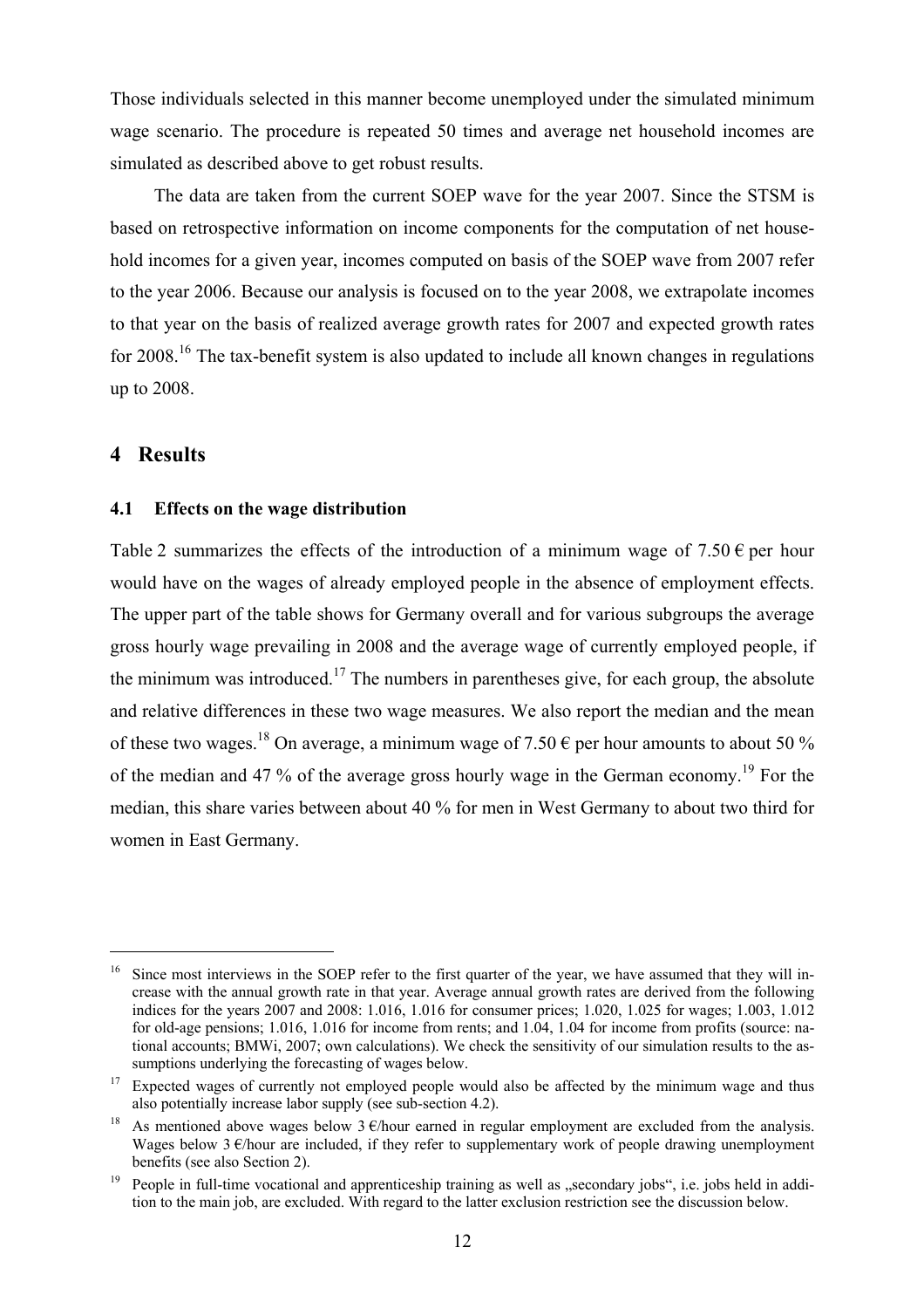|                                                                 | Total   |               |       |               | Men   |               |       |               | Women |               |
|-----------------------------------------------------------------|---------|---------------|-------|---------------|-------|---------------|-------|---------------|-------|---------------|
|                                                                 | Germany |               | West  |               | East  |               | West  |               | East  |               |
|                                                                 | No MW   | <b>MW</b>     | No MW | MW            | No MW | <b>MW</b>     | No MW | MW            | No MW | <b>MW</b>     |
| $1st$ -10 <sup>th</sup> percentile                              | 5.95    | 7.50          | 7.62  | 8.31          | 6.27  | 7.50          | 5.37  | 7.50          | 5.51  | 7.50          |
|                                                                 |         | (1.55; 26.05) |       | (0.69; 8.31)  |       | (1.23; 19.62) |       | (2.13; 39.66) |       | (1.99; 36.12) |
| $1st - 5th$ percentile                                          | 5.08    | 7.50          | 6.13  | 7.54          | 5.74  | 7.50          | 4.62  | 7.50          | 4.47  | 7.50          |
|                                                                 |         | (2.42; 47.64) |       | (1.41; 23.00) |       | (1.76; 30.66) |       | (2.88; 62.34) |       | (3.03; 67.79) |
| $6th$ -10 <sup>th</sup> percentile                              | 6.93    | 7.50          | 9.07  | 9.07          | 6.88  | 7.50          | 6.22  | 7.50          | 6.36  | 7.50          |
|                                                                 |         | (0.57; 8.23)  |       | (0.00; 0.00)  |       | (0.62; 9.01)  |       | (1.28; 20.58) |       | (1.14; 17.92) |
| $11th$ -15 <sup>th</sup> percentile                             | 8.09    | 8.09          | 10.77 | 10.77         | 7.62  | 7.69          | 7.45  | 7.62          | 6.93  | 7.50          |
|                                                                 |         | (0.00; 0.00)  |       | (0.00; 0.00)  |       | (0.07; 0.92)  |       | (0.17; 2.28)  |       | (0.57; 8.23)  |
| $16^{th}$ -25 <sup>th</sup> percentile                          | 9.59    | 9.59          | 12.40 | 12.40         | 8.75  | 8.75          | 8.67  | 8.67          | 7.54  | 7.62          |
|                                                                 |         | (0.00; 0.00)  |       | (0.00; 0.00)  |       | (0.00; 0.00)  |       | (0.00; 0.00)  |       | (0.08; 1.06)  |
| Median                                                          | 14.49   | 14.49         | 17.34 | 17.34         | 12.27 | 12.27         | 13.19 | 13.19         | 11.77 | 11.77         |
|                                                                 |         | (0.00; 0.00)  |       | (0.00; 0.00)  |       | (0.00; 0.00)  |       | (0.00; 0.00)  |       | (0.00; 0.00)  |
| Mean                                                            | 15.92   | 16.07         | 19.05 | 19.12         | 13.73 | 13.86         | 14.03 | 14.25         | 12.75 | 13.00         |
|                                                                 |         | (0.18; 1.01)  |       | (0.07; 0.37)  |       | (0.13; 0.95)  |       | (0.22; 1.57)  |       | (0.25; 1.96)  |
| MW as % of                                                      |         |               |       |               |       |               |       |               |       |               |
| median                                                          |         | 51.76         |       | 43.25         |       | 61.12         |       | 56.86         |       | 63.72         |
| mean                                                            |         | 47.11         |       | 39.37         |       | 54.62         |       | 53.46         |       | 58.82         |
| People affected $(\% )$                                         |         |               |       |               |       |               |       |               |       |               |
| overall                                                         |         | 10.03         |       | 4.36          |       | 12.48         |       | 12.75         |       | 20.61         |
| within 1 <sup>st</sup> decile                                   |         | 100.00        |       | 42.46         |       | 100.00        |       | 100.00        |       | 100.00        |
| $\Delta$ wage bill<br>$(1000 \text{ }\epsilon \text{ / month})$ |         | 425,793.10    |       | 106,241.87    |       | 45,821.44     |       | 202,704.44    |       | 71,025.34     |
| % of wage sum                                                   |         | 0.69          |       | 0.32          |       | 0.88          |       | 1.09          |       | 1.67          |

**Table 2: Wage distribution before and after the introduction of a legal minimum wage of 7.50 € / hour, currently employed people only, 2008** 

*Notes*: Only employed people aged 18-65 are included. Wage projections for 2008 are based on average growth rates. Percentiles are defined for the wage distribution without the minimum wage. Means are calculated within the range of given percentiles. ∆ wage bill is the difference between the wage sum with and without the minimum wage, with wage sum =  $\Sigma$  (hourly wage×weekly working hours×4.2); employers' social security contributions not included.

The numbers in parentheses refer to absolute and relative differences in the two wage measures.

*Source*: Own calculations based on SOEP, wave 2007.

As shown in the lower part of the table, in Germany overall 10 % of all employees would be affected by the minimum wage. Whilst among men in West Germany only about 4 % of all employees would be affected, almost 12 % of males in East Germany and 13 % (20 %) of employed women in West (East) Germany earn wages below this minimum. Except for men in West Germany, all currently employed people in the bottom decile of the wage distribution would be affected by the minimum wage. Table A1 in the Appendix shows that the minimum wage would disproportionately affect younger employees, those with low qualification, marginally employed people (i.e., those in "mini jobs"), employees in certain industries, in particular in agriculture and forestry, in the textile and food industry and in wholesaled and retail trade, in private services, and those working in small firms.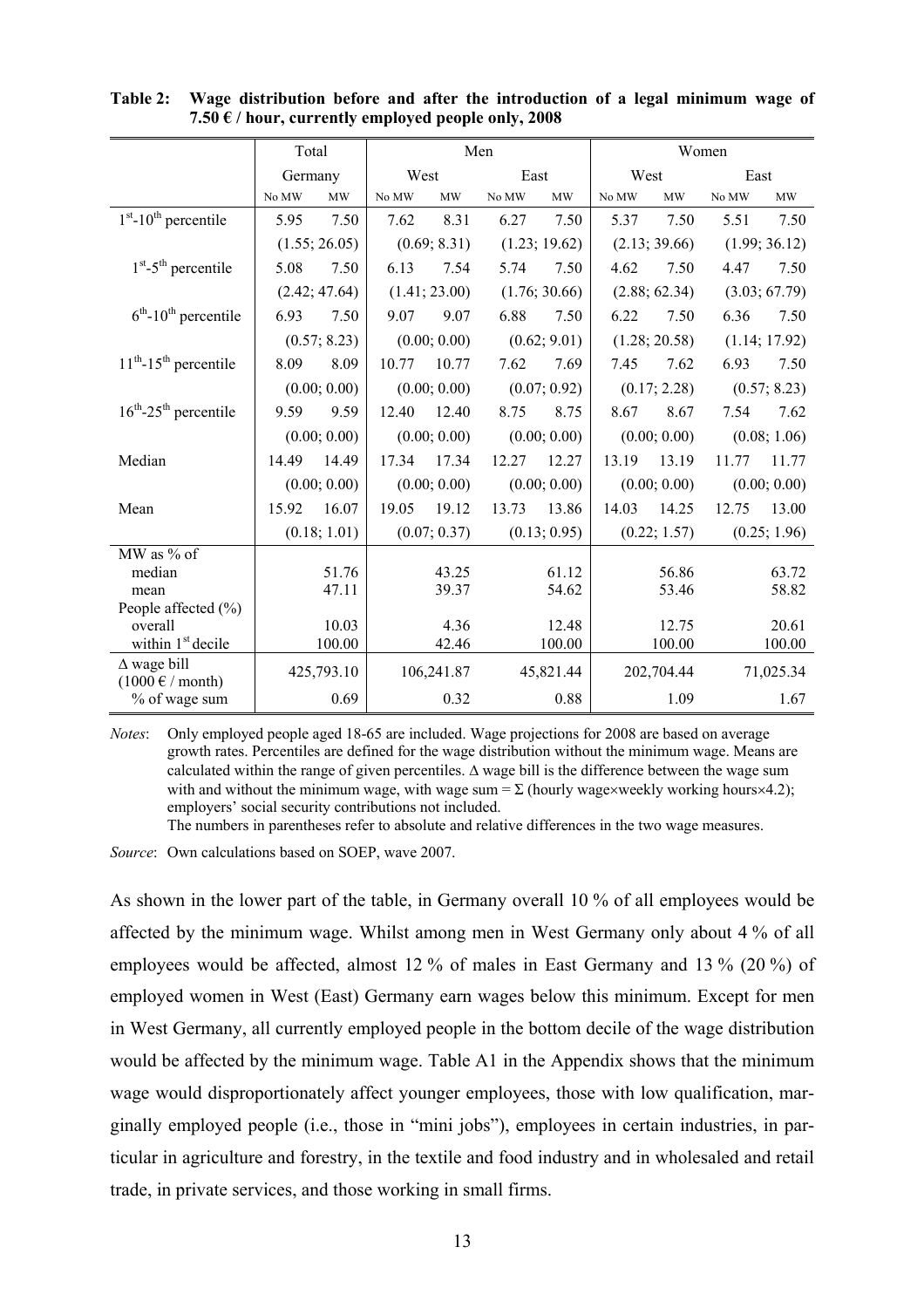Overall, the introduction of the minimum wage would increase the total wage bill by more than 400 million  $\epsilon$  per month, or 5.5 billion  $\epsilon$  per year, which is about 0.7 % of the wage bill in 2008. In absolute terms, the lion's share of this increase would go to female employees in West Germany, which reflects the still existing gender wage differential. The largest relative increase in the wage bill is estimated for women in East Germany (1.7 %), while the wage bill would only increase by about 0.3 % for men in West Germany.

Despite this substantial increase in the wage bill, the minimum wage would have very little effect on average wages: Overall, the average hourly gross wage would increase by less than 20 cent, or by about 1 %. This direct wage effect varies between about 0.4 % for men in West Germany to about 2 % for women in East Germany. Table 2 also shows that for men in West Germany the modest wage increase would only occur in the bottom decile of the wage distribution, whereas wages would also slightly increase for the other groups with current wages just above the  $10<sup>th</sup>$  percentile. However, compared to the very pronounced increase in the first decile of the distribution, and in particular in the  $1<sup>st</sup>$ -5<sup>th</sup> percentile, these changes seem negligible. For Germany overall, the minimum wage would raise the average hourly gross wage in the first decile by more than 25 %, from 5.95 to 7.50  $\epsilon$  per month. Within the first decile, the wage increase varies between 8.3 % for men in West Germany to about 40 % for women in West Germany. Within the  $1<sup>st</sup> - 5<sup>th</sup>$  percentile of wage distribution, the average wage increase amounts to about 50 %, ranging from about 23 % for men in West Germany to almost 70 % for women in East Germany.

Table A1 in the Appendix documents that these wage changes differ surprisingly little by age and qualification, but significantly by employment status. Low-pay of people in 'marginal employment', i.e. in jobs earning less than  $400 \in \text{per month}$  and not covered by social security, has been one alleged reason for introducing a minimum wage. As shown in Table A1 hourly gross wages of people holding such jobs would be raised by more than 30 %, on average, compared to 16 % for full-time employed people. Part-time employed individuals in the bottom decile of the wage distribution would receive a similar wage raise as a result of the federal minimum. Corresponding to the well-known firm-size wage differentials, minimum wage effects are declining in firm size, with the share of affected individuals declining from more than 20 % in firms with less than 5 employees to less than 5 % in large firms.

In view of the recent development of wage inequality documented in Section 2 (see Figure 1) forecasting wages to 2008 on the basis of common growth rates may be questioned. To check the sensitivity of simulation results to this assumption, we have forecasted wages on the basis of individual specific growth rates derived from dynamic wage growth regressions estimated on SOEP data for the years 1995-2007. Although the correlation between wages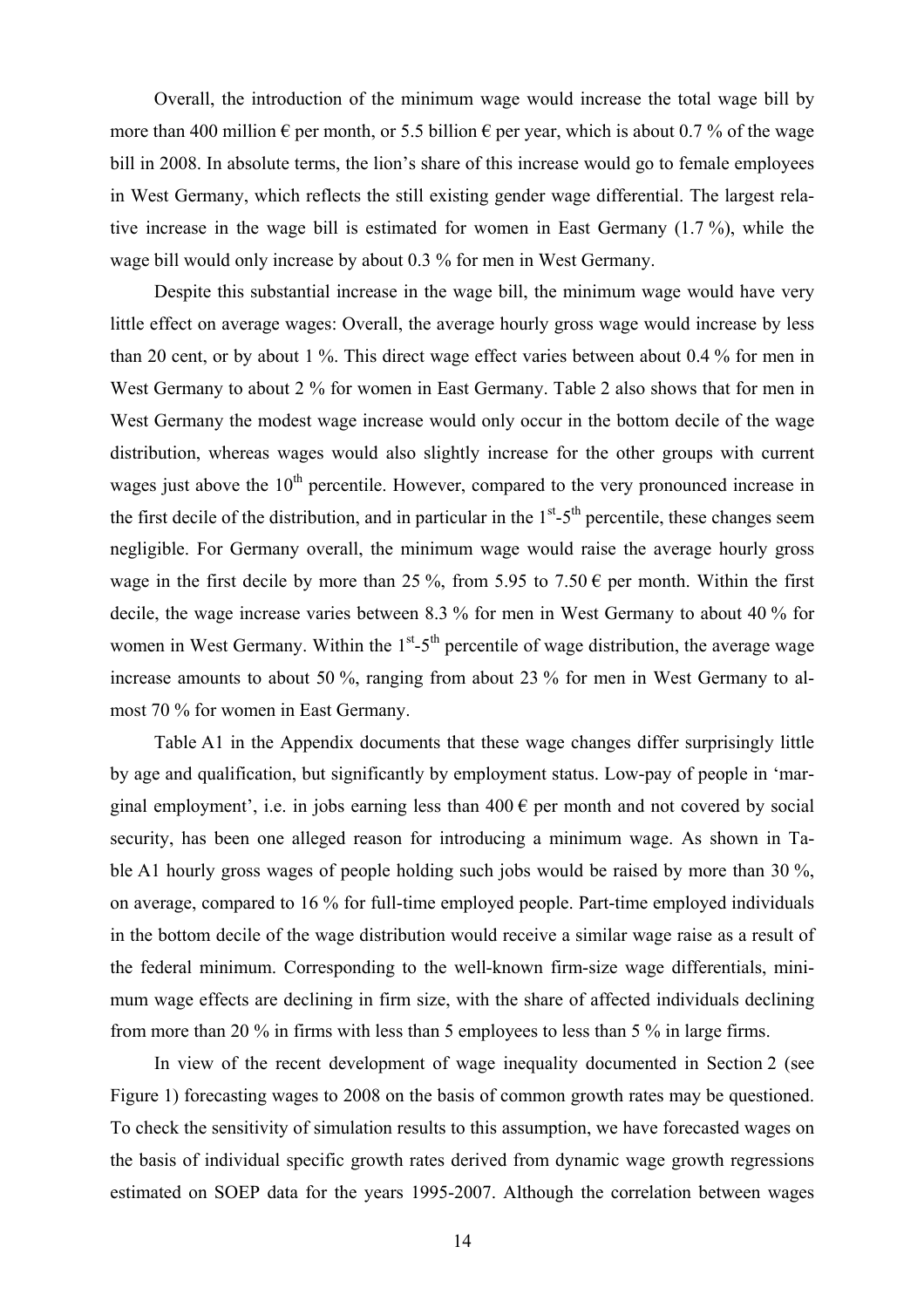updated this way and on the basis of the common growth rates (see footnote 6, Section 3.1) is surprisingly high (correlation coefficient of 0.99), the level of individually predicted wages is slightly below that obtained by updating wages by common growth rates, especially in the bottom decile of the wage distribution. The overall wage bill would increase by 0.9 % instead of 0.7 % (compare Table 2 and Table A2 in the Appendix). Still, the effects of the minimum wage on the 2008 wage distribution are very similar if wages were updated on the basis of individual rather than common growth rates. Since estimated individual growth rates are derived from a period with an extraordinary decline in wages at the bottom of the distribution (see Figure 1), our wage growth regressions somewhat underestimate the relatively high wage gains realized between 2006 and 2008. The use of average growth rates seems therefore more appropriate from an empirical standpoint.

Another sensitivity check concerns the treatment of "secondary jobs". Since the 2003 "Mini Jobs" reform, jobs with earnings below  $400 \in \text{per month}$  have also been exempted from employees' social security contributions if held in addition to a main job (see, e.g., Steiner and Wrohlich, 2005). Our calculations of the wage effects of the introduction of a legal minimum wage do not include secondary jobs. Although it is currently not clear how they would be treated if a legal minimum wage were actually implemented in Germany, it seems rather difficult, both legally and politically, to exclude secondary jobs. Since the SOEP contains information on both earnings and hours worked in secondary jobs, we can include them in our analysis of the wage effects of the introduction of a minimum wage. Estimation results for this alternative simulation, which are summarized in Table A3 in the Appendix, show that the results deviate only slightly within the first decile of the wage distribution. Since only a limited number of people is affected by potential changes of secondary incomes, the overall findings change only marginally and do not affect any of our conclusions.

Given that our simulation results seem quite robust with respect to the way we forecast wages and the inclusion of secondary jobs, we continue our analysis of how wage increases affect net household incomes on the basis of the simulation results in Table 2.

#### **4.2 Employment effects**

#### *Labor supply effects*

Table A4 in the Appendix shows the predicted effects of the introduction of the minimum wage on labor supply, regarding both labor force participation and total hours worked in relative and absolute terms. Detailed estimation results for the conditional logit models are pre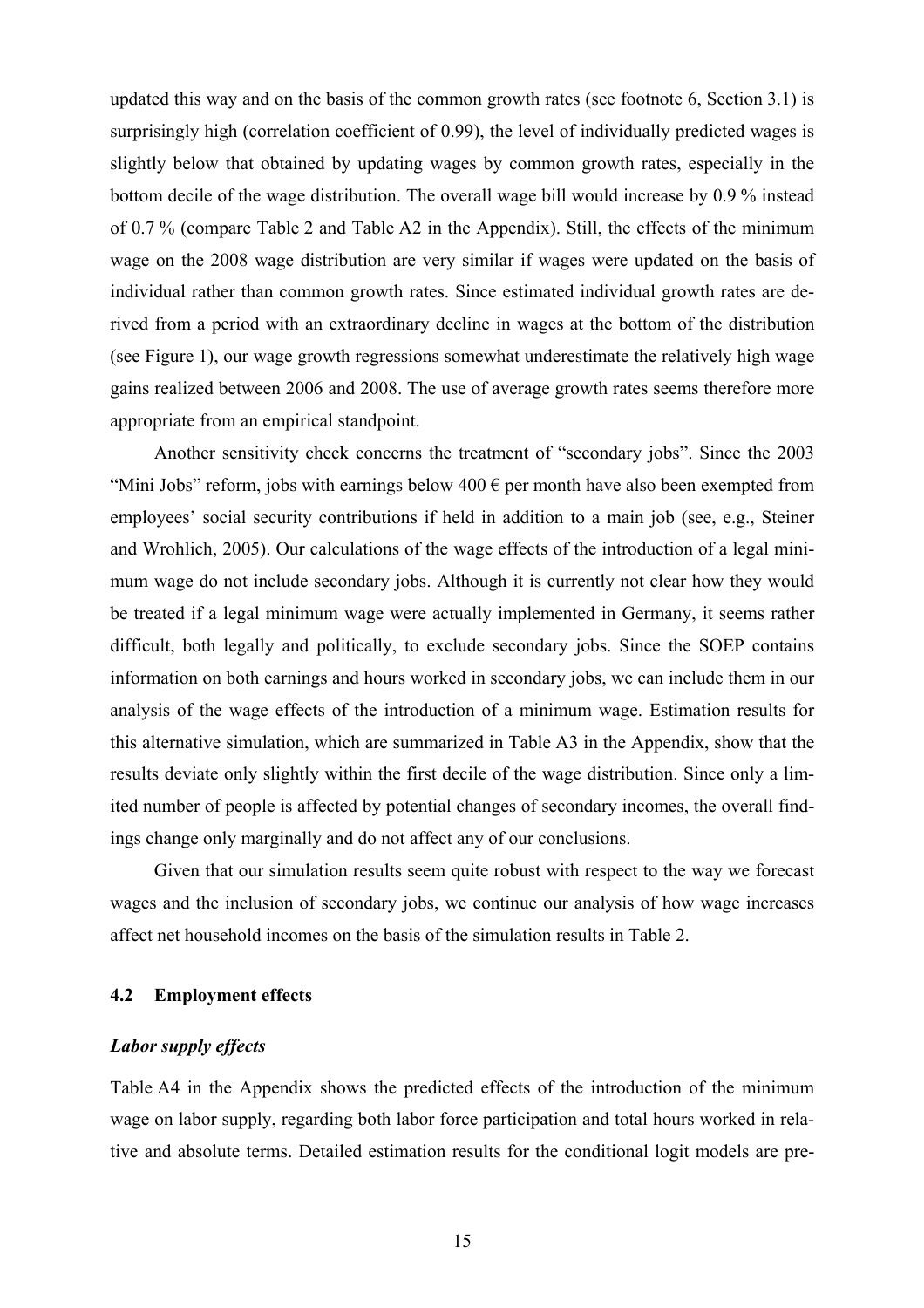sented in Table A5 in the Appendix. Crucial model assumptions, in particular positive first derivatives of the household utility index with respect to income) are satisfied.

As shown by Table A4, labor supply effects are very small. The total increase in labor force participation amounts to about 15,000 persons, the increase in total hours worked equals about 50,000 full-time equivalents. The main explanation for the small effects is the fact that the previously described wage changes correspond to relatively small increases of net household income (see discussion in sub-section 4.3) on which the labor supply decision is based. Both, with respect to participation and hours choices the effects are stronger for women compared to men and households in East compared to West Germany. Since the overall effects are fairly small, we will not consider labor supply changes in the simulation of household incomes with behavioral adjustment in this version of the paper.

#### *Labor demand effects*

Table 3 summarizes compensated own and cross wage elasticities of the demand for labor (number of workers) for various labor market groups estimated in recent work by Freier and Steiner (2007). These elasticities are conditional on the level of output and the capital stock and were estimated separately for West and East Germany. They reveal a rather complex pattern of substitution and complementary among labor inputs. For instance, marginally employed women in West Germany and women working part-time are substitutes in production whereas marginally employed women and skilled women with full-time jobs are complements. For given demand for goods a relatively high increase in wages for marginally employed women induced by the minimum wage will lead to a decrease in labor demand for this group and also for skilled women in full-time, but an increase in labor demand for women working part-time. The elasticities for East Germany follow a similar pattern for this example. Note that highly skilled individuals were assumed to be quasi-fixed in the labor demand estimations of Freier and Steiner (2007) which is why we do not calculate labor demand effects for this group.

Another important factor for the changes in labor demand is the wage change per group induced by the minimum wage. In the first part of Table 4 the wage effects are broken down to the labor market groups used for the labor demand simulations. As mentioned above marginally employed workers are most strongly affected by the introduction of the minimum wage, followed by part-time employed and unskilled workers. The highest relative wage increase occurs for marginally employed workers with 14 % (8 %) for women in the East (West), and about 5% for men. Other notable wage changes affect part-time employed and unskilled women working full-time in East Germany.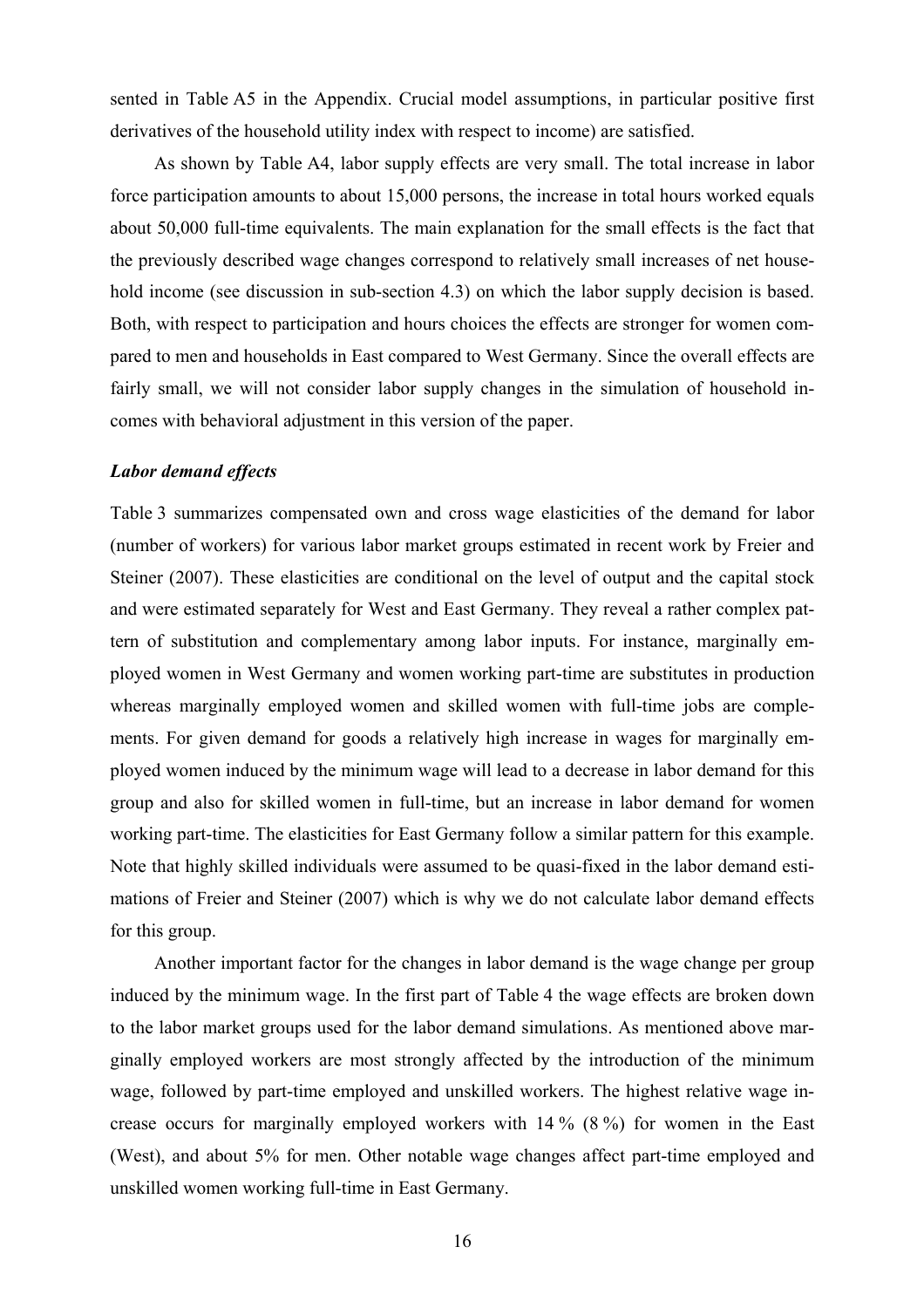| <b>West Germany</b> | FT, U, M | FT, S, M | PT, M    | ME, M    | FT, U, W | FT, S, W | PT, W    | ME, W    |
|---------------------|----------|----------|----------|----------|----------|----------|----------|----------|
| FT, U, M            | $-0.510$ | 0.419    | 0.003    | $-0.001$ | 0.050    | 0.034    | $-0.048$ | 0.055    |
| FT, S, M            | 0.085    | $-0.200$ | 0.001    | 0.004    | 0.032    | 0.062    | 0.002    | 0.017    |
| PT, M               | 0.023    | $-0.001$ | $-0.070$ | $-0.110$ | 0.031    | $-0.268$ | 0.204    | 0.186    |
| ME, M               | $-0.019$ | 0.316    | $-0.246$ | $-0.130$ | $-0.093$ | 0.187    | 0.148    | $-0.162$ |
| FT, U, W            | 0.108    | 0.367    | 0.012    | $-0.013$ | $-0.370$ | $-0.055$ | $-0.081$ | 0.030    |
| FT, S, W            | 0.020    | 0.136    | $-0.014$ | 0.005    | $-0.009$ | $-0.160$ | 0.071    | $-0.051$ |
| PT, W               | $-0.044$ | 0.007    | 0.033    | 0.011    | $-0.044$ | 0.196    | $-0.260$ | 0.099    |
| ME, W               | 0.255    | 0.495    | 0.144    | $-0.058$ | 0.056    | $-0.805$ | 0.483    | $-0.570$ |
| <b>East Germany</b> | FT, U, M | FT, S, M | PT, M    | ME, M    | FT, U, W | FT, S, W | PT, W    | ME, W    |
| FT, U, M            | $-0.300$ | $-0.086$ | $-0.076$ | 0.028    | $-0.036$ | 0.487    | $-0.008$ | $-0.008$ |
| FT, S, M            | $-0.002$ | $-0.110$ | $-0.008$ | 0.005    | 0.006    | 0.091    | 0.015    | 0.005    |
| PT, M               | $-0.135$ | $-0.235$ | $-0.290$ | 0.006    | 0.114    | 0.235    | 0.302    | $-0.002$ |
| ME, M               | 0.172    | 0.476    | 0.019    | $-0.300$ | 0.152    | $-0.778$ | 0.332    | $-0.073$ |
| FT, U, W            | $-0.060$ | 0.099    | 0.116    | 0.041    | $-0.250$ | $-0.273$ | 0.237    | 0.091    |
| FT, S, W            | 0.044    | 0.128    | 0.012    | $-0.011$ | $-0.014$ | $-0.230$ | 0.076    | $-0.010$ |
| PT, W               | $-0.010$ | 0.063    | 0.055    | 0.018    | 0.040    | 0.245    | $-0.440$ | 0.032    |
| ME, W               | $-0.038$ | 0.323    | $-0.008$ | $-0.053$ | 0.248    | $-0.582$ | 0.437    | $-0.330$ |

**Table 3: Compensated own and cross wage elasticities (number of workers)** 

*Notes*: FT, U, M – Full-time unskilled men; FT, S, M – Full-time skilled men; PT, M – Part-time men; ME, M – Marginally employed men; FT, U, W – Full-time unskilled women; FT, S, W – Full-time skilled women; PT, W – Part-time women; ME, W – Marginally employed women. Numbers in italics are own-wage elasticities.

*Source*: Freier and Steiner (2007).

 $\overline{a}$ 

In the second part of Table 4 the employment effects are documented which were calculated on the basis of the elasticities shown in Table 4, the wage changes per group, and 3 different price elasticities for the demand for goods (0, -0.5, 1). The overall employment effects depend on the assumed price elasticity of demand. If the demand for goods was perfectly inelastic, labor demand would decrease only by about 60,000 persons. In this scenario the loss of marginal employment would partially be compensated by an increase in demand especially for part-time employed women. If the demand for goods was highly elastic with respect to price changes (assumed elasticity of -1), the overall decrease in demand for labor would amount to 225,000 persons. Again the lion's share of employment losses concerns marginal employment. In this scenario the demand for skilled full-time labor would shrink considerably. We use the middle scenario with an assumed price elasticity of demand for goods of -0.5 and a resulting decrease of labor demand of about 140,000 persons for the simulation of household incomes that includes the behavioral adjustment of labor demand in the next sub-section.<sup>20</sup>

<sup>20</sup> Our estimated employment effects are much smaller than those obtained by Bachmann et al. (2008), Ragnitz and Thum (2008) and Knabe and Schöb (2008). Bachmann et al. assume a rather small price elasticity of demand of -0.2 value and use different compensated labor demand elasticities which imply that most labor categories are gross complements. However, the main reason for differences in simulated employment effects seem to be that Bachmann et al. base their simulations on much larger relative wage changes induced by a minimum wage than we find in our study. One reason for this might be that their study is based on wage data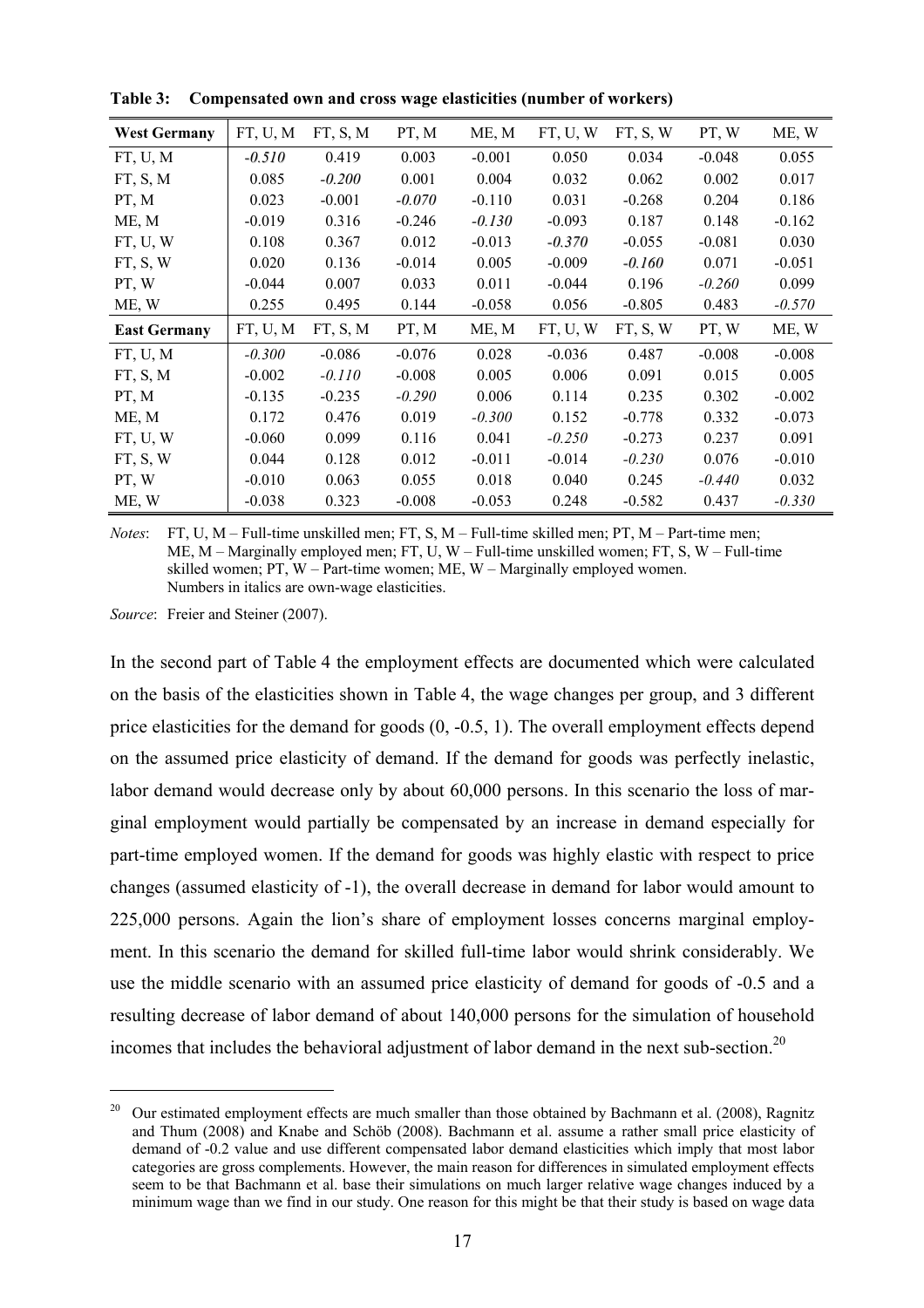|                     |                     |       |          | Wage effects             |      |              |           | <b>Employment Effects</b> |            |
|---------------------|---------------------|-------|----------|--------------------------|------|--------------|-----------|---------------------------|------------|
|                     |                     |       | Affected | No MW                    |      | <b>MW</b>    |           | Output price elasticities |            |
| <b>West Germany</b> |                     |       | $(\%)$   | $(\epsilon/\text{hour})$ | (∆€) | $(\Delta\%)$ | 0.0       | $-0.5$                    | $-1.0$     |
|                     | skilled             | women | 5.04     | 15.07                    | 0.06 | 0.40         | $-13,819$ | $-23,619$                 | $-33,419$  |
| Full-time           |                     | men   | 2.33     | 17.80                    | 0.04 | 0.22         | 15,178    | $-4,680$                  | $-24,538$  |
|                     | unskilled           | women | 10.73    | 11.35                    | 0.09 | 0.79         | $-920$    | $-2,537$                  | $-4,153$   |
|                     |                     | men   | 3.72     | 16.49                    | 0.05 | 0.30         | 4,147     | 1,344                     | $-1,459$   |
| Part-time           |                     | women | 8.94     | 14.24                    | 0.17 | 1.19         | 32,823    | 19,480                    | 6,138      |
|                     |                     | men   | 13.78    | 14.28                    | 0.33 | 2.31         | 5,346     | 3,859                     | 2,373      |
| Marginally employed |                     | women | 42.07    | 8.87                     | 0.79 | 8.91         | $-83,732$ | $-89,009$                 | $-94,287$  |
|                     |                     | men   | 37.86    | 10.59                    | 0.60 | 5.67         | $-10,238$ | $-11,430$                 | $-12,622$  |
| Total               |                     |       | 8.63     | 16.49                    | 0.15 | 0.90         | $-51,216$ | $-106,591$                | $-161,967$ |
| <b>East Germany</b> |                     |       |          |                          |      |              |           |                           |            |
|                     | skilled             | women | 21.52    | 11.38                    | 0.18 | 1.58         | $-1,721$  | $-7,797$                  | $-13,873$  |
| Full-time           |                     | men   | 11.94    | 13.24                    | 0.10 | 0.76         | 2,541     | $-8,711$                  | $-19,963$  |
|                     | unskilled           | women | 42.93    | 10.81                    | 0.25 | 2.31         | 829       | 447                       | 64         |
|                     |                     | men   | 18.12    | 10.53                    | 0.10 | 0.95         | $-20$     | -947                      | $-1,874$   |
| Part-time           |                     | women | 21.03    | 12.19                    | 0.29 | 2.38         | 1,669     | $-3,745$                  | $-9,159$   |
|                     |                     | men   | 25.65    | 11.23                    | 0.38 | 3.38         | $-103$    | $-1,253$                  | $-2,402$   |
|                     |                     | women | 53.98    | 7.41                     | 1.04 | 14.04        | $-8,250$  | $-9,661$                  | $-11,073$  |
|                     | Marginally employed |       | 24.70    | 9.04                     | 0.47 | 5.20         | $-2,327$  | $-3,147$                  | $-3,967$   |
| Total               |                     |       | 16.53    | 13.24                    | 0.19 | 1.44         | $-7,381$  | $-34,814$                 | $-62,248$  |

**Table 4: Changes in wages and labor demand (heads)** 

*Notes*: Own- and cross-wage elasticities taken into account. Demand changes in numbers of employees ('heads').

Qualification categories according to Freier and Steiner (2007): 'skilled' = secondary-school education or vocational training, 'unskilled' = neither secondary-school education nor vocational training.

*Source*: Own calculations based on elasticity estimates taken from Freier and Steiner (2007), SOEP wave 2007.

#### **4.3 Effects on the income distribution and inequality**

 $\overline{a}$ 

To which extent are the substantial increases in hourly wages we observe at the bottom of the wage distribution translated into higher net household incomes and changes in the income distribution? This question is answered by Table 5 which summarizes, for various types of households affected by a legal minimum, income changes which would be induced by the minimum wage. The second column of the table shows that, whilst the overall share of households affected by the minimum wage in Germany is 9.2 %, it amounts to 13.6 % in East and 8.2 % in West Germany. In the total population, the share is above average for families with children, if both spouses work, and also for singles with children.

from 2001, another reason that they include very low wages, e.g. of apprentices. Ragnitz and Thum use the same data set and assume an uniform labor demand elasticity of -0.7, which is also assumed in the study by Knabe and Schöb who use SOEP data instead.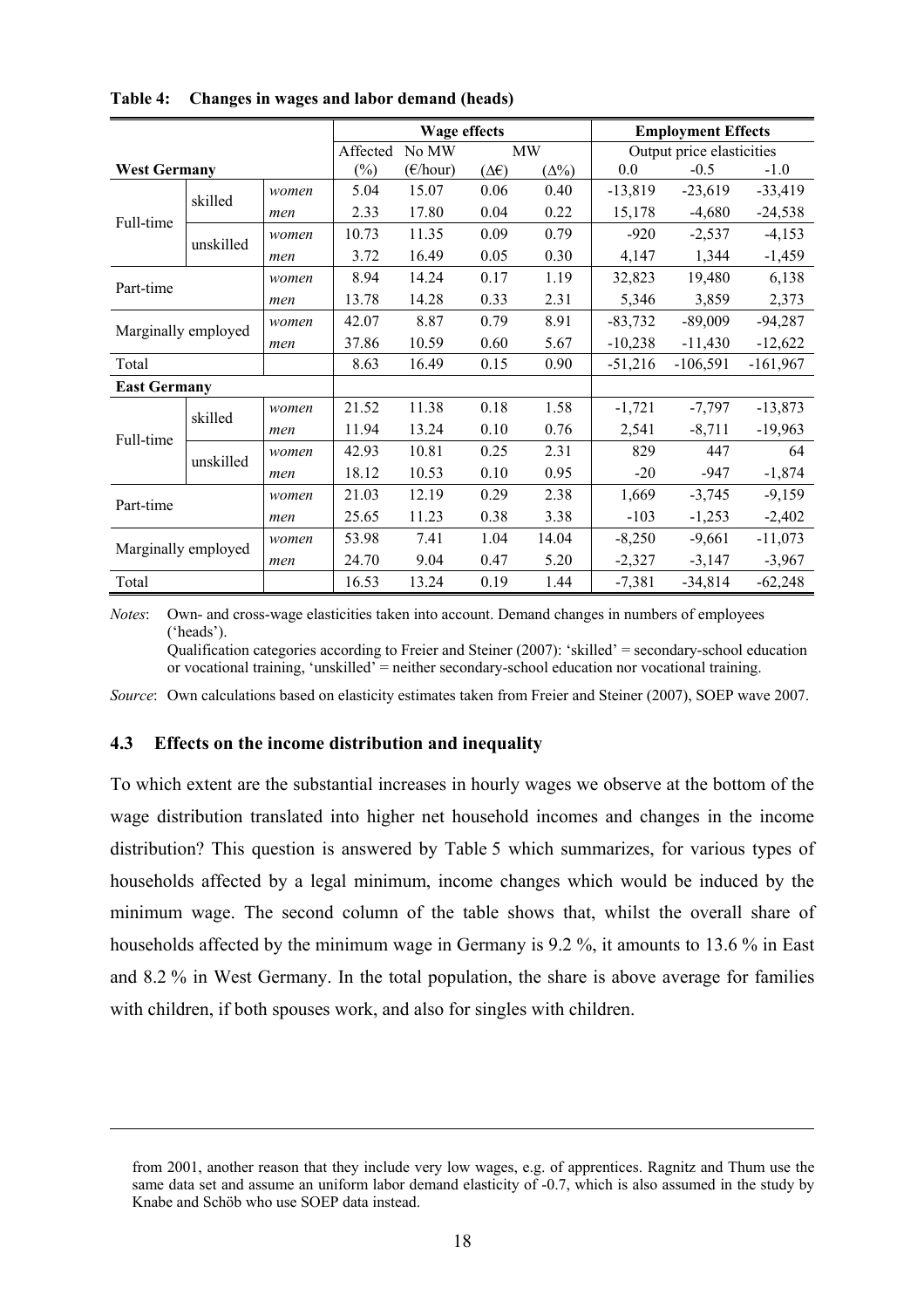|                   |               |                    |                       |                                  |                       | MW of 7.50 $\epsilon$ /hour |                               |                |                       |               |
|-------------------|---------------|--------------------|-----------------------|----------------------------------|-----------------------|-----------------------------|-------------------------------|----------------|-----------------------|---------------|
|                   | Inci-         | No MW              |                       |                                  | $\Delta$ avg. income  |                             |                               |                | $\Delta$ total income |               |
|                   | dence         |                    | without em-           |                                  | with em-              |                             | without em-                   |                | with em-              |               |
|                   |               |                    |                       | ploym. effects<br>ploym. effects |                       | ploym. effects              |                               | ploym. effects |                       |               |
|                   | $\frac{0}{0}$ | $\epsilon$ / month | $\epsilon$ /<br>month | $\frac{0}{0}$                    | $\epsilon$ /<br>month | $\frac{0}{0}$               | Mio.<br>$\epsilon$ /<br>month | $\frac{0}{0}$  | Mio.<br>€<br>month    | $\frac{0}{0}$ |
| West Germany      | 8.24          | 2,656.30           | 47.38                 | 1.78                             | 28.34                 | 1.07                        | 86.9                          | 70.96          | 52.0                  | 63.19         |
| East Germany      | 13.63         | 2,172.22           | 53.28                 | 2.45                             | 44.72                 | 2.06                        | 36.1                          | 29.04          | 30.3                  | 36.81         |
| Germany, overall  | 9.23          | 2,525.77           | 48.98                 | 1.94                             | 32.76                 | 1.30                        | 123.0                         | 100.00         | 82.3                  | 100.00        |
| without children  | 6.26          | 1,641.75           | 66.97                 | 4.08                             | 53.3                  | 3.25                        | 69.1                          | 55.45          | 55.0                  | 63.43         |
| with children     | 13.79         | 3,142.28           | 36.43                 | 1.16                             | 18.43                 | 0.59                        | 53.9                          | 44.55          | 27.3                  | 36.57         |
| Germany, couples  | 12.17         | 3,022.21           | 45.69                 | 1.51                             | 25.84                 | 0.86                        | 80.8                          | 65.91          | 45.7                  | 55.53         |
| without children  | 8.26          | 2,200.37           | 67.46                 | 3.07                             | 47.54                 | 2.16                        | 32.8                          | 25.98          | 23.1                  | 28.12         |
| with children     | 14.83         | 3,334.32           | 37.43                 | 1.12                             | 17.6                  | 0.53                        | 48.0                          | 39.93          | 22.6                  | 27.41         |
| both spouses work | 15.24         | 3,324.70           | 54.46                 | 1.64                             | 31.74                 | 0.95                        | 71.2                          | 58.95          | 41.5                  | 50.38         |
| one spouse works  | 7.61          | 2,384.64           | 17.31                 | 0.73                             | 2.48                  | 0.10                        | 4.2                           | 2.57           | 0.6                   | 0.74          |
| Germany, singles  | 5.86          | 1,345.55           | 56.78                 | 4.22                             | 49.20                 | 3.66                        | 42.2                          | 34.09          | 36.6                  | 44.47         |
| without children  | 5.14          | 1,143.25           | 66.54                 | 5.82                             | 58.45                 | 5.11                        | 36.3                          | 29.47          | 31.9                  | 38.74         |
| with children     | 9.47          | 1,901.70           | 29.97                 | 1.58                             | 23.76                 | 1.25                        | 5.9                           | 4.63           | 4.7                   | 5.73          |

**Table 5: Minimum wage effects on net incomes of households affected by the minimum wage, 2008** 

*Notes*: Incidence = Households affected by the minimum wage as percentage of all households in each group. Percentage changes of average income refer to households within the respective group, percentage changes of total income are calculated relative to the whole population. Wage projections for 2008 are based on average growth rates.

*Source*: Own calculations based on SOEP, wave 2007.

As documented in Table A7 in the Appendix, these differences by type of household can also be observed within the two regions, although they are more pronounced in West Germany. The minimum wage would increase net monthly incomes for those households affected by the minimum wage by about 49  $\epsilon$ , on average, in Germany overall; the increase in income would amount to about 47  $\epsilon$  in West Germany and 53  $\epsilon$  in East Germany. Relative to the current situation, net household income would increase by about 1.8 % in West Germany and 2.5 % in East Germany. Compared to the very large wage increases at the bottom of the wage distribution documented in the previous section, income changes are rather small and reflect the weak link between (hourly) wages and net household incomes. Since means-tested transfers are related to the presence of children in the household and to the employment status of the spouse, the minimum wage would lead to smaller increases of the monthly household income for families with children and couples with only one employed spouse. As Table A7 shows, this pattern is again somewhat more pronounced in West Germany, but can also be observed in the East.

Table 5 also documents how the total income change induced by the introduction of the minimum wage would be distributed across households. Abstracting from employment ef-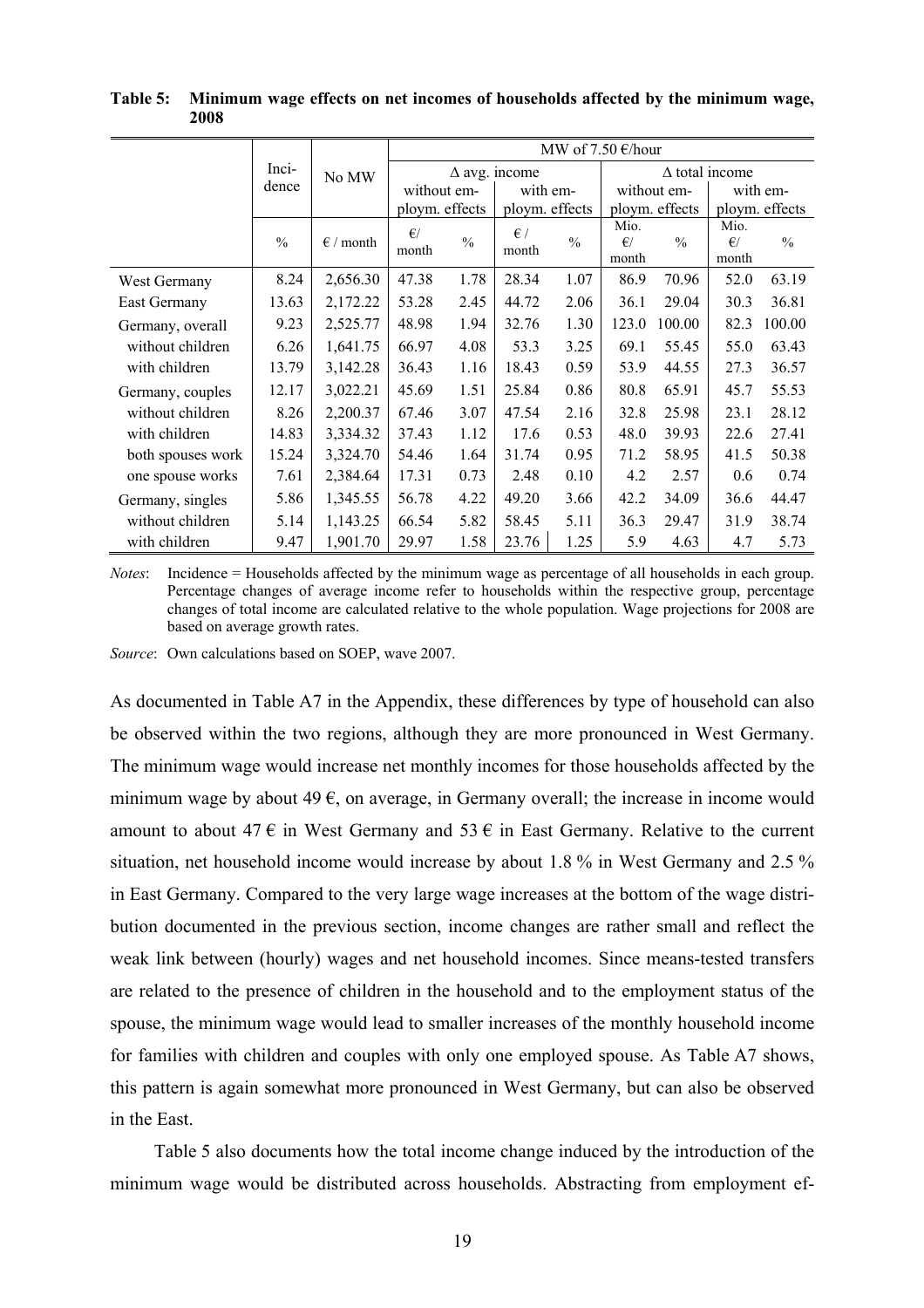fects, the income change would amount to about 125 million  $\epsilon$  per month, or roughly 1.5 billion  $\epsilon$  per year in total, which equals only about 25 % of the total increase in the wage bill (see Table 2). In this simulation without labor demand and supply responses, the relatively small increase in net incomes reflects the "mechanical" substitution effect between wages and means-tested income support. The relatively large wage increases induced by the minimum wage at the bottom of the wage distribution thus mainly lead to the withdrawal of social transfers, higher income taxes, and increased public savings with relatively little impact on net household incomes.

The following two columns of Table 5 reveal that about 30 % of the total increase in net household income would go to East Germany, where about 20 % of the total population lives. Only about one third of the income gain would go to single-earner households including single parents, and families with children would receive about 45 % of the income gain. Although households with children are more often affected by the minimum wage, the average and total income gain for these families is lower. Thus, if one of the aims of a legal minimum wage is to increase the available income of families with children, it does not seem to be an effective policy instrument from this perspective.

The corresponding results for the simulation accounting for the employment effects are reported in the last two columns of Table 5. The average monthly income gain for households affected by the minimum wage diminishes from  $49 \in \mathfrak{t}$  to  $33 \in \mathfrak{c}$  cutting the total increase in household incomes to about 82 million  $\epsilon$  per month. Therefore employment losses due to the legal minimum further reduce the moderate increases in household income substantially. Since the labor demand constraints are not distributed equally over household types the gains for families with children, for couple households, especially with only one spouse working, are diminished disproportionately. Demand side constraints reduce income gains in West Germany more than in East Germany (see also Table A8 compared to A7 in the Appendix).

In Table 6 the results for the scenarios with labor demand restrictions are presented that furthermore take consumption effects into account. If only the prices of consumption goods increased due to the minimum wage and households did not adapt their consumption behavior, the effects on net incomes would become negative except for single households with children. Households affected by the federal minimum wage would on average suffer an income loss of 14  $\epsilon$  which would in total amount to 35 million  $\epsilon$  per month. As soon as the estimated adjustment of the consumption behavior (induced by higher prices of consumption goods and an increase in available household income) is also considered, the effect on net household income becomes positive again because consumption is scaled back by the households. Yet, the average increase in household income is substantially reduced by about one-third com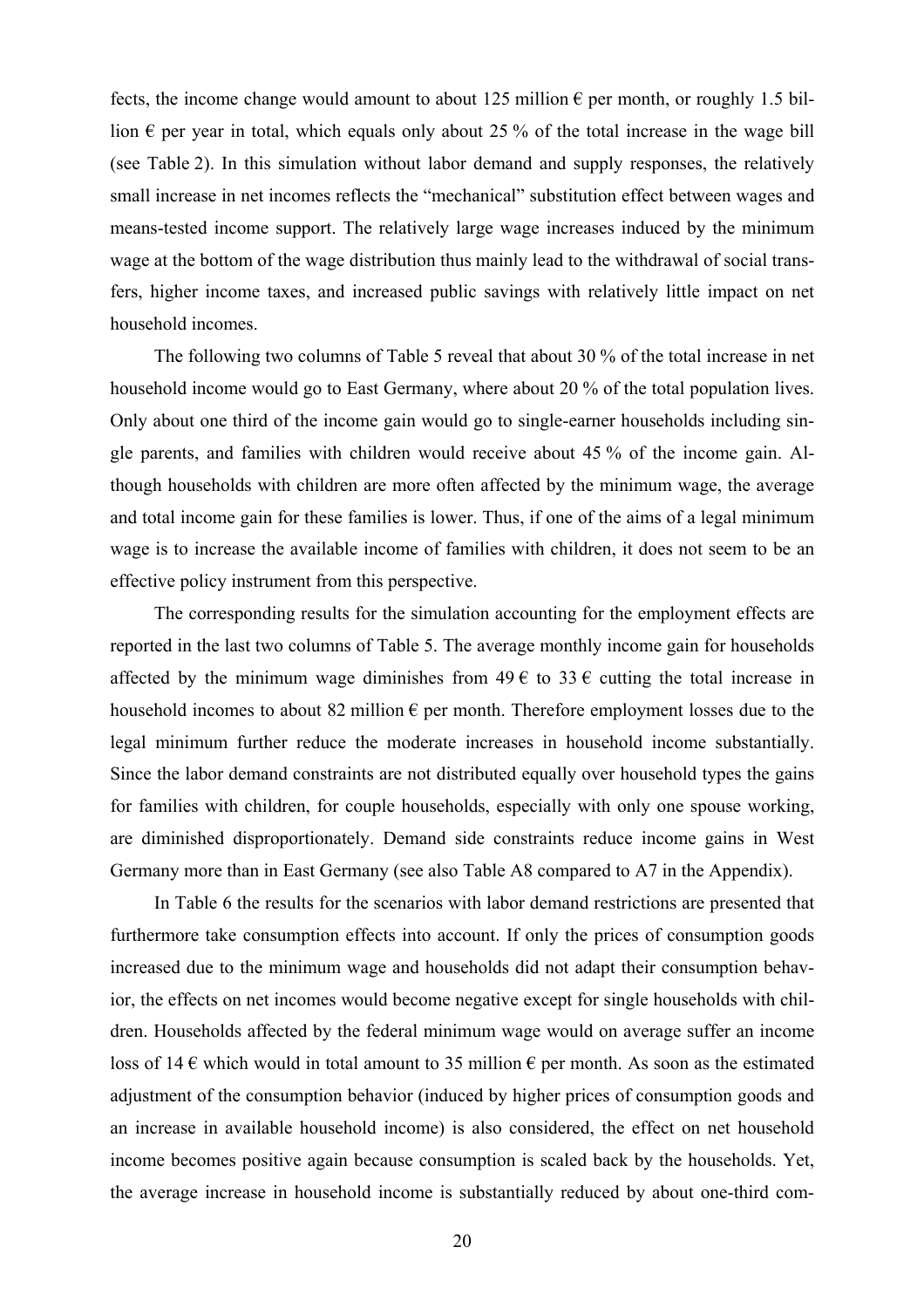pared to the simulation with employment effects in Table 5. The consumption effects are not distributed equally over household types as they depend on the consumption rate and structure which are different for the household types.

|                   |               |                    |                       |                                             |                       | MW of $7.50 \text{ } \in$ /hour |                               |                            |                               |               |
|-------------------|---------------|--------------------|-----------------------|---------------------------------------------|-----------------------|---------------------------------|-------------------------------|----------------------------|-------------------------------|---------------|
|                   | Inci-         | No MW              |                       |                                             | $\Delta$ avg. income  |                                 |                               |                            | $\Delta$ total income         |               |
|                   | dence         |                    |                       | adjustm. of<br>price effects<br>consumption |                       |                                 | price effects                 | adjustm. of<br>consumption |                               |               |
|                   | $\frac{0}{0}$ | $\epsilon$ / month | $\epsilon$ /<br>month | $\frac{0}{0}$                               | $\epsilon$ /<br>month | $\frac{0}{0}$                   | Mio.<br>$\epsilon$ /<br>month | $\frac{0}{0}$              | Mio.<br>$\epsilon$ /<br>month | $\frac{0}{0}$ |
| West Germany      | 8.24          | 2,656.30           | $-16.56$              | $-0.62$                                     | 15.78                 | 0.59                            | $-30.4$                       | 86.69                      | 29.0                          | 61.59         |
| East Germany      | 13.63         | 2,172.22           | $-6.89$               | $-0.32$                                     | 26.66                 | 1.23                            | $-4.7$                        | 13.31                      | 18.1                          | 38.41         |
| Germany, overall  | 9.23          | 2,525.77           | $-13.95$              | $-0.55$                                     | 18.72                 | 0.74                            | $-35.1$                       | 100.00                     | 47.0                          | 100.00        |
| without children  | 6.26          | 1,641.75           | $-7.00$               | $-0.43$                                     | 26.52                 | 1.62                            | $-7.2$                        | 20.61                      | 27.4                          | 58.22         |
| with children     | 13.79         | 3,142.28           | $-18.80$              | $-0.60$                                     | 13.27                 | 0.42                            | $-27.8$                       | 79.39                      | 19.6                          | 41.78         |
| Germany, couples  | 12.17         | 3,022.21           | $-21.77$              | $-0.72$                                     | 14.99                 | 0.50                            | $-38.5$                       | 109.82                     | 26.5                          | 56.37         |
| without children  | 8.26          | 2,200.37           | $-13.75$              | $-0.62$                                     | 25.81                 | 1.17                            | $-6.7$                        | 19.10                      | 12.6                          | 26.72         |
| with children     | 14.83         | 3,334.32           | $-24.82$              | $-0.74$                                     | 10.88                 | 0.33                            | $-31.8$                       | 90.73                      | 13.9                          | 29.65         |
| both spouses work | 15.24         | 3,324.70           | $-22.52$              | $-0.68$                                     | 18.72                 | 0.56                            | $-29.4$                       | 83.91                      | 24.4                          | 52.00         |
| one spouse works  | 7.61          | 2,384.64           | $-21.55$              | $-0.90$                                     | 2.15                  | 0.09                            | $-5.3$                        | 15.08                      | 0.5                           | 1.12          |
| Germany, singles  | 5.86          | 1,345.55           | 4.63                  | 0.34                                        | 27.58                 | 2.05                            | 3.4                           | $-9.82$                    | 20.5                          | 43.63         |
| without children  | 5.14          | 1,143.25           | $-0.97$               | $-0.08$                                     | 27.15                 | 2.37                            | $-0.5$                        | 1.52                       | 14.8                          | 31.50         |
| with children     | 9.47          | 1,901.70           | 20.04                 | 1.05                                        | 28.76                 | 1.51                            | 4.0                           | $-11.34$                   | 5.7                           | 12.14         |

**Table 6: Minimum wage effects on net incomes of households affected by the minimum wage, taking into account employment and consumption effects, 2008** 

*Notes*: Incidence = Households affected by the minimum wage as percentage of all households in each group. Percentage changes of average income refer to households within the respective group, percentage changes of total income are calculated relative to the whole population. Wage projections for 2008 are based on average growth rates.

*Source*: Own calculations based on SOEP, wave 2007.

Another relevant policy issue is how the minimum wage would affect the distribution of incomes. Table 7 answers this question regarding the distribution of net equivalent incomes of households affected by the minimum wage, by deciles, calculated for the 2008 wage structure. For Germany overall, the share of persons affected by the minimum wage in the bottom decile of the net equivalent income distribution is less than 6 %, and thus substantially smaller than the shares affected in each of the  $2<sup>nd</sup>$ -6<sup>th</sup> deciles. Only in the higher deciles of the distribution does this share decline below the level it obtains in the bottom decile. As the regional breakdown in Table A9 in the Appendix reveals, the distribution of people affected by the minimum wage across deciles of the net equivalence income distribution differs between the two regions. Whereas the share of people affected by the minimum is low in the first and second decile and highest between the  $3<sup>rd</sup>$  and  $7<sup>th</sup>$  decile in East Germany, this share is highest in the 2<sup>nd</sup> decile and declines after that in West Germany. However, the share of people affected at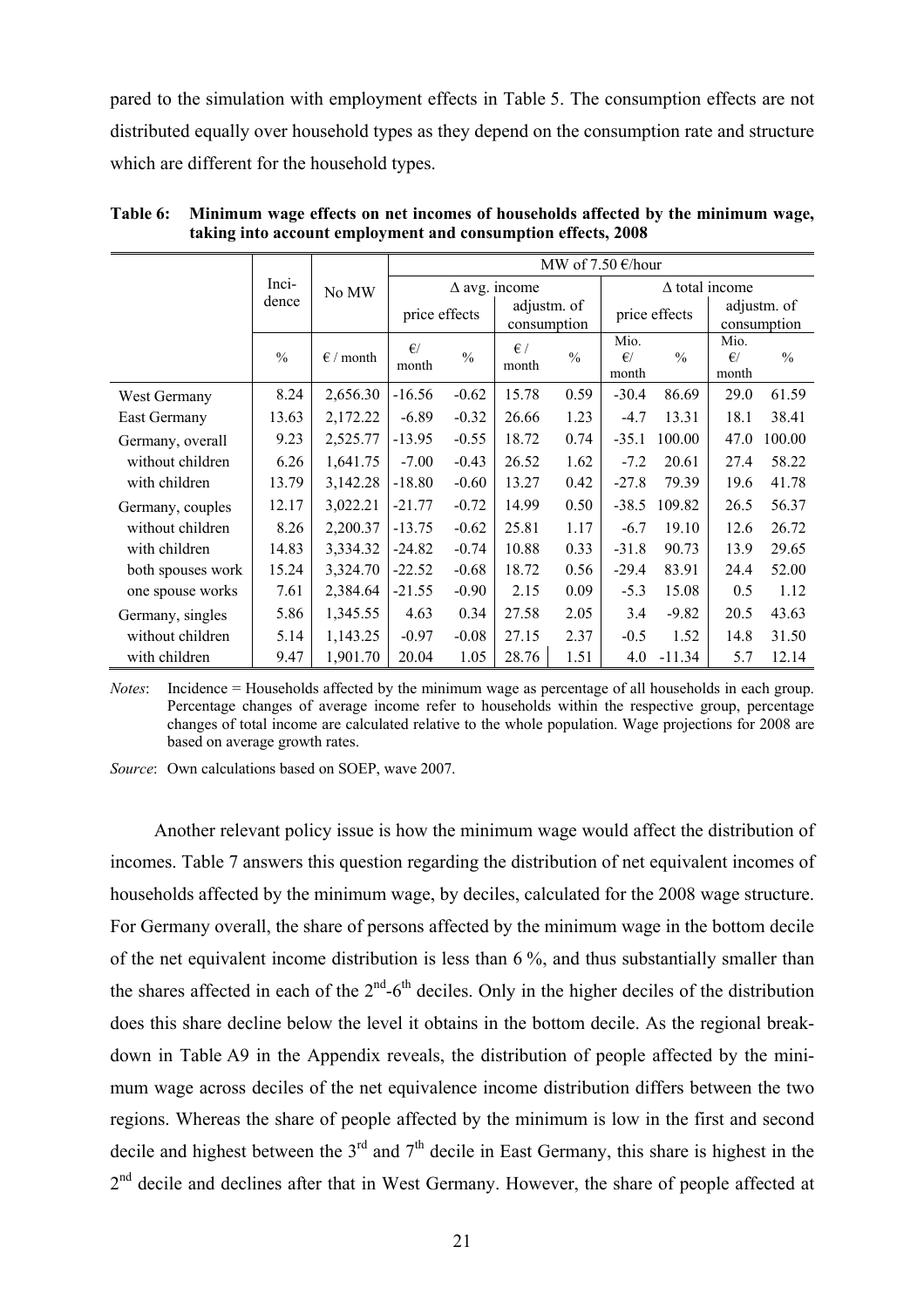the bottom of the income distribution is rather small in both regions. Thus, the minimum wage does not seem to be particularly well targeted at the poor also from the perspective of the distribution of net equivalence income implicitly taking into account the composition of households of people whose gross wages might have increased substantially.

|                              |                |                                   | MW of $7.50 \in /$ hour  |            |                                    |            |  |  |
|------------------------------|----------------|-----------------------------------|--------------------------|------------|------------------------------------|------------|--|--|
|                              |                |                                   |                          |            | $\Delta$ average equivalent income |            |  |  |
| Decile                       | Incidence      | No MW                             | without employm. effects |            | with employm. effects              |            |  |  |
|                              | $\frac{0}{0}$  | $\epsilon$ / month                | $\epsilon$ / month       | $\%$       | $\epsilon$ / month                 | $\%$       |  |  |
| 1 <sup>st</sup>              | 5.65           | 690.01                            | 23.77                    | 3.44       | 17.09                              | 2.48       |  |  |
| 2 <sup>nd</sup>              | 17.72          | 875.99                            | 37.18                    | 4.24       | 31.93                              | 3.65       |  |  |
| 3 <sup>rd</sup>              | 18.76          | 1,073.36                          | 30.34                    | 2.83       | 19.44                              | 1.81       |  |  |
| 4 <sup>th</sup>              | 13.89          | 1,314.22                          | 25.69                    | 1.95       | 17.14                              | 1.30       |  |  |
| 5 <sup>th</sup>              | 12.43          | 1,495.88                          | 40.47                    | 2.71       | 28.16                              | 1.88       |  |  |
| 6 <sup>th</sup>              | 8.07           | 1,701.28                          | 35.29                    | 2.07       | 24.66                              | 1.45       |  |  |
| 7 <sup>th</sup>              | 5.59           | 1,874.85                          | 21.84                    | 1.16       | 14.35                              | 0.77       |  |  |
| 8 <sup>th</sup>              | 4.86           | 2,149.85                          | 61.47                    | 2.86       | 41.11                              | 1.91       |  |  |
| 9 <sup>th</sup>              | 4.55           | 2,662.17                          | 37.72                    | 1.42       | 37.46                              | 1.41       |  |  |
| $10^{\text{th}}$             | 0.72           | 4,350.25                          | $-3.01$                  | $-0.07$    | $-17.74$                           | $-0.41$    |  |  |
| Total                        | 9.23           | 1369.02                           | 33.58                    | 2.45       | 24.42                              | 1.78       |  |  |
| Ineq. measures $\times$ 100  | No MW          | <b>MW</b>                         | Δ                        | $\Delta\%$ | Δ                                  | $\Delta\%$ |  |  |
| Gini coefficient             | 28.44          | 28.36                             | $-0.078$                 | $-0.27$    | $-0.050$                           | $-0.18$    |  |  |
|                              | (27.45; 29.43) | (27.37; 29.35)                    |                          |            |                                    |            |  |  |
| <b>MLD</b>                   | 14.02          | 13.95                             | $-0.064$                 | $-0.46$    | $-0.024$                           | $-0.17$    |  |  |
|                              |                | $(12.95; 15.08)$ $(12.89; 15.02)$ |                          |            |                                    |            |  |  |
| Atkinson ( $\varepsilon$ =2) | 27.85          | 27.79                             | $-0.063$                 | $-0.23$    | 0.060                              | 0.22       |  |  |
|                              |                | $(25.40; 30.30)$ $(25.33; 30.24)$ |                          |            |                                    |            |  |  |

**Table 7: Effects of a minimum wage of 7.50 € / hour on net equivalent incomes of households affected (€ per month) and on inequality measures, Germany 2008** 

*Notes*: Deciles for the overall equivalent net income distribution are calculated for the wage structure in 2008 (without minimum wage). Incidence = Persons affected by the minimum wage as percentage of all people within a given decile of the net equivalence income distribution. Percentage changes of average income refer to equivalent persons within the respective group, percentage changes of total income are calculated relative to the whole population, measured in equivalence units. Wage projections for 2008 are based on average growth rates.

 The Gini coefficient is sensitive to changes in the middle of the income distribution. MLD is the mean log deviation of equivalent income which is a "bottom-sensitive" inequality measure. The Atkinson inequality measure is calculated for a high degree of inequality aversion ( $\varepsilon$  = 2). For the exact definition and properties of these inequality measures, see, e.g., Cowell (1995). 5%-confidence bands are given in parentheses.

*Source*: Own calculations based on SOEP, wave 2007.

Abstracting from employment effects, net equivalent income would increase for households affected by the minimum wage by about 34  $\epsilon$ , or 2.5 %, on average. The average increase would be slightly larger in East Germany, both in absolute and in relative terms (see Table A9 in the Appendix). The largest relative increase in average equivalent income would occur in the 2<sup>nd</sup> decile of the income distribution and amount to about 37  $\epsilon$  per month, or more than 4 % of this group's net equivalent income in 2008. The negative difference for the affected households in the top decile probably follows from the loss of the splitting advantage of joint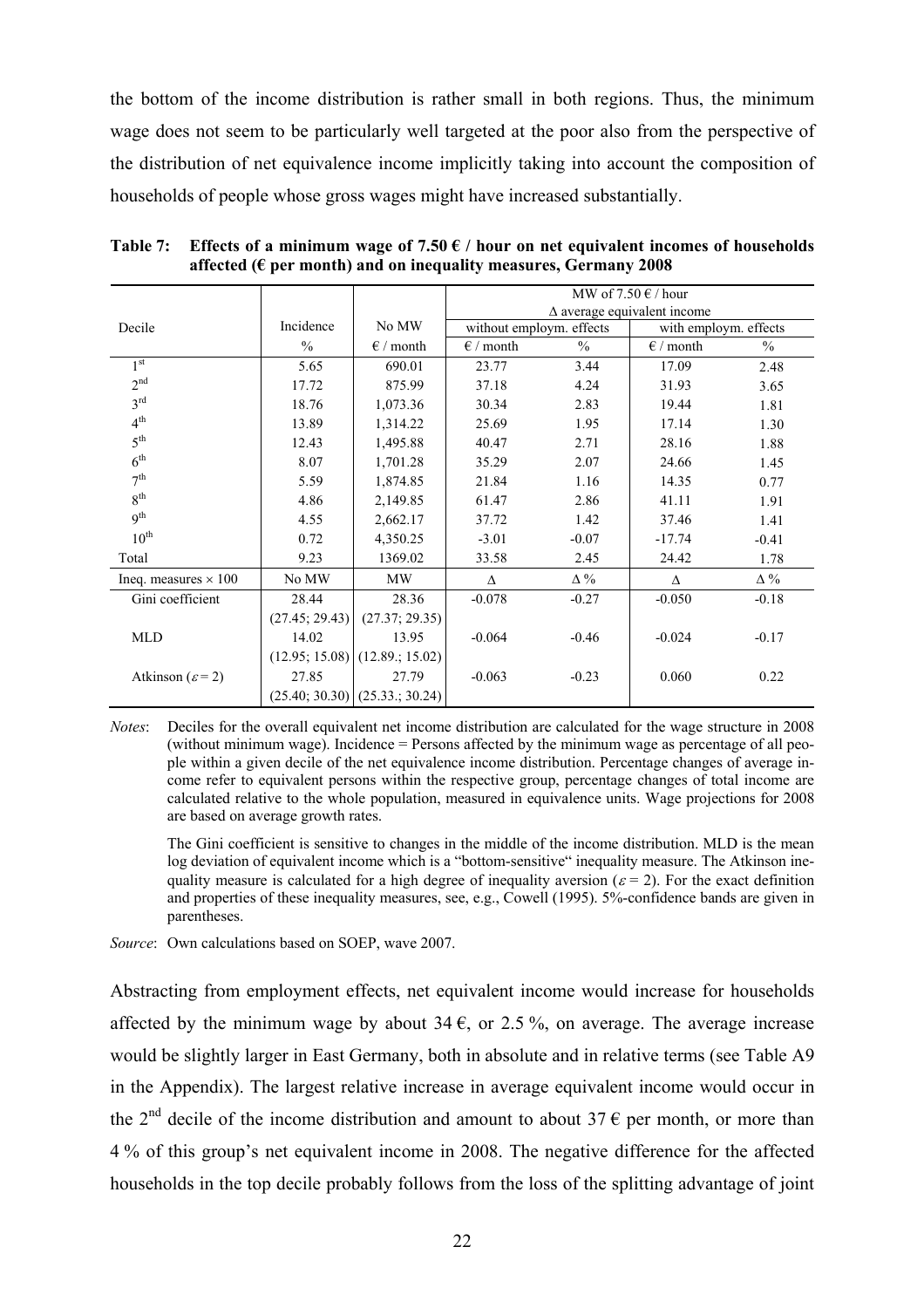taxation of couples in Germany as soon as the second earner's income grows as a result of the minimum wage. In relative terms this negative effect is not substantial, though.

To investigate the potential effect the introduction of a legal minimum wage would have on the overall income distribution, Table 7 also reports standard summary inequality measures. The *Gini coefficient*, which is sensitive to income changes in the middle of the distribution, does not record any significant change. Using the bottom-sensitive *mean logarithmic deviation* (MLD) measure shows a very small decline in income inequality, which is also recorded by the *Atkinson measure* assuming a relatively high value for the inequality aversion parameter, i.e.  $\varepsilon = 2$ . These very small reductions in income inequality are comparable in West and East Germany (see Table A9 in the Appendix). Thus, in neither region would the minimum wage have any noticeable effect on overall income inequality.

The last two columns of Table 7 report the simulation results taking employment effects into account. Due to these effects the average net equivalent income gain declines by one third to 24  $\epsilon$  per month. Especially the relatively high absolute gain in the 8<sup>th</sup> decile is cut substantially. Moreover, the minimum wage becomes less effective with respect to the reduction of overall income inequality as the smaller differences for the inequality measures show compared to simulation results not accounting for negative employment of the minimum wage. The results for West and East Germany show that these effects slightly reduce income gains, especially in West Germany where absolute income gains in the  $1<sup>st</sup>$ ,  $5<sup>th</sup>$ , and  $7<sup>th</sup>$  deciles are reduced significantly (see Table A10 in the Appendix). In East Germany the reduction of income gains is more evenly distributed but slightly higher in the upper deciles.

Table 8 presents the corresponding results for the simulations that also include consumption effects. In the first scenario which only considers price effects without behavioral adjustment the effects on net household equivalent incomes are negative throughout the whole income distribution. Income losses are on average 13  $\epsilon$  per individual and month. Moreover, the small redistributive effects of the minimum wage vanish completely. In fact the income distribution under a federal minimum becomes more uneven since negative income effects are more pronounced in the lower deciles. This is also shown by a slight increase in all inequality measures. When the adjustment of consumers' behavior is also considered, the effects become positive again, except for the top decile (which also had negative net effects in the other simulations, see Table 7). The income gains which equal  $13 \epsilon$  per month on average are albeit smaller compared to the scenario without consumption effects (see Table 7). The redistributive effect of the minimum wage is also reduced in this simulation, because households in the lower income deciles have higher consumption rates and are disproportionately negatively affected by the indirect effects of the minimum wage on consumption.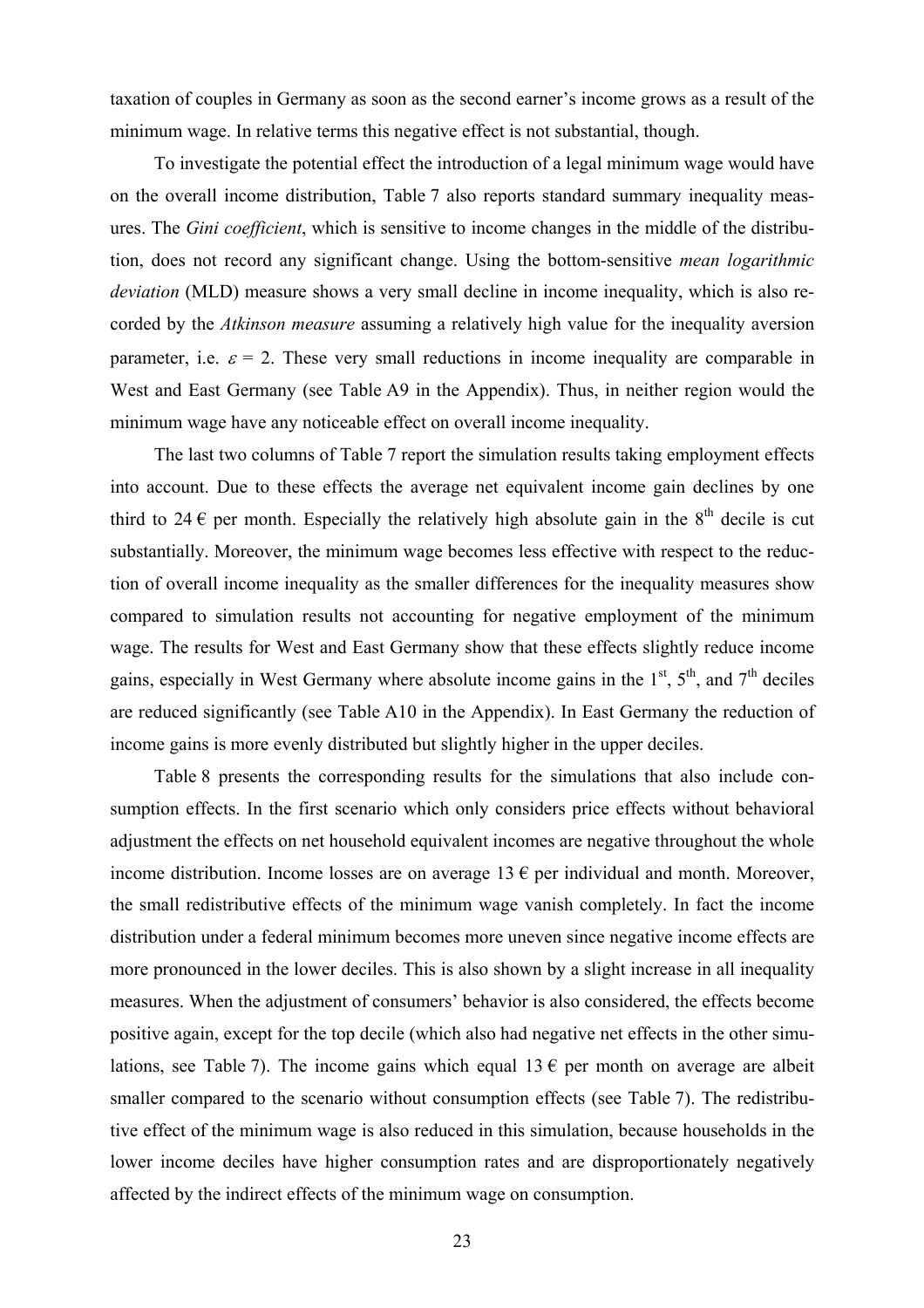|                              |                |                                   |                    | MW of 7.50 $\epsilon$ / hour       |                        |               |
|------------------------------|----------------|-----------------------------------|--------------------|------------------------------------|------------------------|---------------|
|                              |                |                                   |                    | $\Delta$ average equivalent income |                        |               |
| Decile                       | Incidence      | No MW                             | price effects      |                                    | ajustm. of consumption |               |
|                              | $\frac{0}{0}$  | $\epsilon$ / month                | $\epsilon$ / month | $\frac{0}{0}$                      | $\epsilon$ / month     | $\frac{0}{0}$ |
| 1 <sup>st</sup>              | 5.65           | 690.01                            | $-5.67$            | $-0.82$                            | 7.92                   | 1.15          |
| 2 <sup>nd</sup>              | 17.72          | 875.99                            | $-5.73$            | $-0.65$                            | 15.86                  | 1.81          |
| 3 <sup>rd</sup>              | 18.76          | 1,073.36                          | $-7.98$            | $-0.74$                            | 10.51                  | 0.98          |
| 4 <sup>th</sup>              | 13.89          | 1,314.22                          | $-10.61$           | $-0.81$                            | 8.93                   | 0.68          |
| 5 <sup>th</sup>              | 12.43          | 1,495.88                          | $-12.04$           | $-0.80$                            | 12.56                  | 0.84          |
| 6 <sup>th</sup>              | 8.07           | 1,701.28                          | $-13.34$           | $-0.78$                            | 13.41                  | 0.79          |
| 7 <sup>th</sup>              | 5.59           | 1,874.85                          | $-14.49$           | $-0.77$                            | 8.99                   | 0.48          |
| 8 <sup>th</sup>              | 4.86           | 2,149.85                          | $-16.18$           | $-0.75$                            | 28.12                  | 1.31          |
| 9 <sup>th</sup>              | 4.55           | 2,662.17                          | $-17.98$           | $-0.68$                            | 31.10                  | 1.17          |
| $10^{\text{th}}$             | 0.72           | 4,350.25                          | $-23.79$           | $-0.55$                            | $-9.32$                | $-0.21$       |
| Total                        | 9.23           | 1369.02                           | $-12.78$           | $-0.93$                            | 13.37                  | 0.98          |
| Ineq. measures $\times$ 100  | No MW          | <b>MW</b>                         | Δ                  | $\Delta\%$                         | Δ                      | $\Delta\%$    |
| Gini coefficient             | 28.44          | 28.47                             | 0.033              | 0.12                               | $-0.028$               | $-0.10$       |
|                              | (27.45; 29.43) | (27.36; 29.58)                    |                    |                                    |                        |               |
| <b>MLD</b>                   | 14.02          | 14.05                             | 0.036              | 0.26                               | $-0.023$               | $-0.16$       |
|                              | (12.95; 15.08) | (12.91; 15.19)                    |                    |                                    |                        |               |
| Atkinson ( $\varepsilon$ =2) | 27.85          | 27.92                             | 0.074              | 0.27                               | $-0.021$               | $-0.08$       |
|                              |                | $(25.40; 30.30)$ $(25.49; 30.36)$ |                    |                                    |                        |               |

#### Table 8: Effects of a minimum wage of 7.50  $\epsilon$  / hour on net equivalent incomes of households **affected (€ per month) and on inequality measures, taking into account employment and consumption effects, Germany 2008**

*Notes*: Deciles for the overall equivalent net income distribution are calculated for the wage structure in 2008 (without minimum wage). Incidence = Persons affected by the minimum wage as percentage of all people within a given decile of the net equivalence income distribution. Percentage changes of average income refer to equivalent persons within the respective group, percentage changes of total income are calculated relative to the whole population, measured in equivalence units. Wage projections for 2008 are based on average growth rates.

 The Gini coefficient is sensitive to changes in the middle of the income distribution. MLD is the mean log deviation of equivalent income which is a "bottom-sensitive" inequality measure. The Atkinson inequality measure is calculated for a high degree of inequality aversion ( $\varepsilon$  = 2). For the exact definition and properties of these inequality measures, see, e.g., Cowell (1995). 5%-confidence bands are given in parentheses.

*Source*: Own calculations based on SOEP, wave 2007.

## **5 Summary and Conclusion**

Since the mid-1990s, wage inequality has been increasing significantly in Germany, mainly driven by a marked relative decline of hourly gross wages at the bottom of the wage distribution and an increasing share of the low-wage sector. Although the decline in relative wages was most pronounced in East Germany, on average, male employees in West Germany were also strongly affected by it. Furthermore, income inequality has been increasing in recent years, especially in East Germany. These developments have led to the proposed introduction of a general statutory minimum wage in the amount of  $7.50 \in \mathbb{R}$  in Germany, one of the few OECD countries where a legal minimum wage does currently not exist. One popular rationale for the introduction of this proposed legal minimum wage is to reduce income inequality and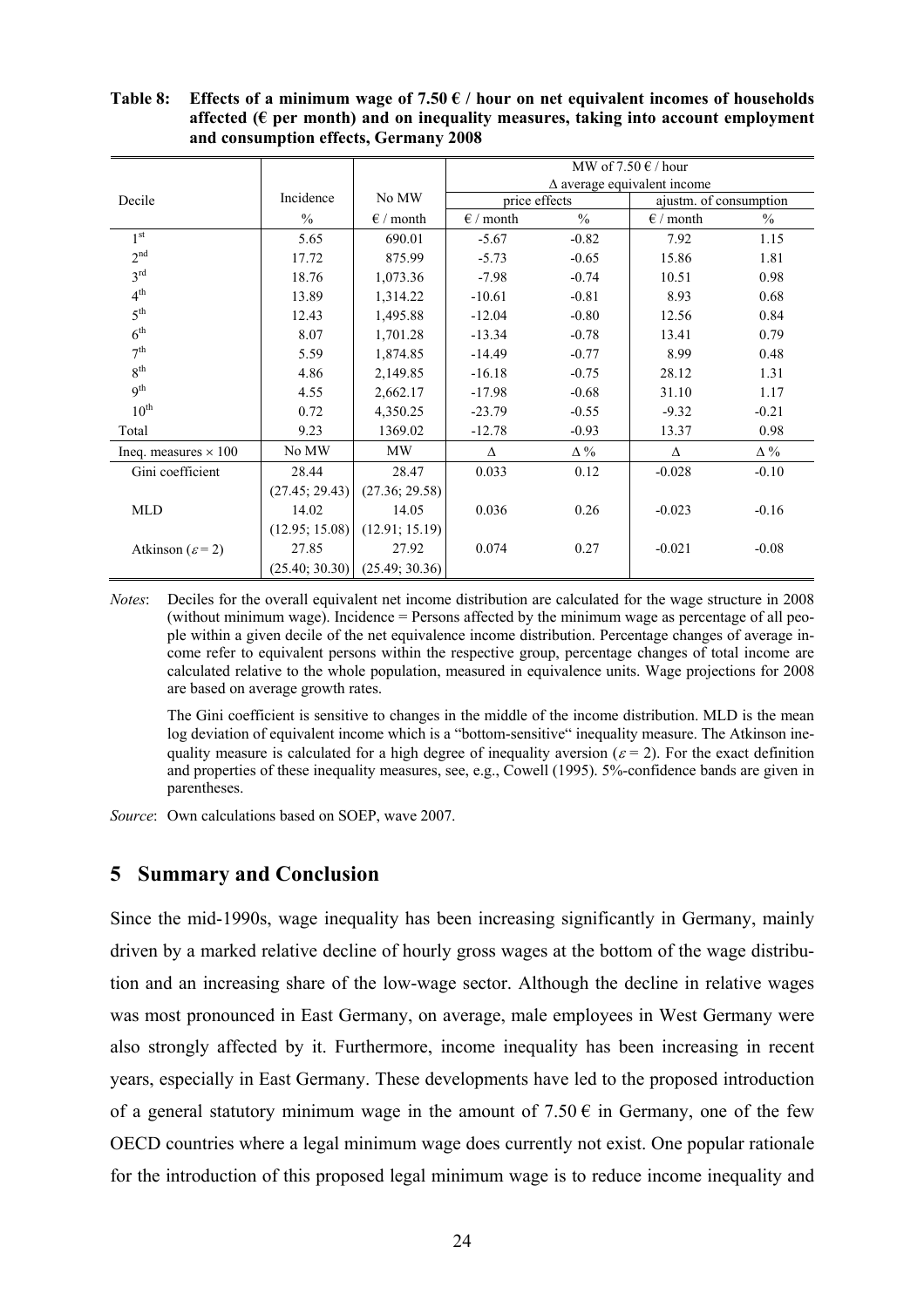prevent poverty. However, as stressed by previous minimum wage studies, there might only be a weak link between low hourly wages and net household incomes which renders the minimum wage policy a rather ineffective tool to combat inequality. This may be of particular relevance for Germany, due to the existing means-tested income support system with a high social minimum relative to net in-work income and high benefit withdrawal rates.

To account for this important relationship we have analyzed the distributional effects of the introduction of a nationwide minimum wage of 7.50  $\epsilon$  per hour on the basis of a microsimulation model which accounts for the complex interactions between individual wages, the tax-benefit system and net household incomes. We also analyzed potential labor supply and demand effects of the minimum wage and integrated these results in the microsimulation model. Simulation results on the basis of individual-level data from the German Socio Economic Panel (SOEP) show that the proposed minimum wage would have only a modest overall impact on average wages in the German economy, but would have very substantial effects on wages at the bottom of the hourly wage distribution. Overall, the incidence of the minimum wage varies from about 4 % for men in West Germany to 20% for women in the East. Except for men in West Germany, all currently employed people in the bottom decile of the wage distribution would be affected by the minimum wage. It would disproportionately affect younger employees, those with low qualification, and marginally employed people. The average hourly gross wage would increase by about 25 % in the bottom decile of the wage distribution, and by about 50 % in the  $1<sup>st</sup> - 5<sup>th</sup>$  percentile, where these wage effects would vary substantially by gender and region. Expected wage increases at the bottom of the wage distributions would differ surprisingly little by age and qualification, but do differ significantly between full-time, part-time and marginally employed people.

The work incentives of the proposed minimum wage are rather limited. We estimated an increase in labor force participation equivalent to 15,000 workers and an increase in hours worked equal to 50,000 full-time equivalents. The labor demand effects depend on the assumed wage and output price elasticities. In the discussed scenario with an assumed price elasticity of demand for goods equal to -0.5 we estimate the decrease in labor demand to be about 140,000 persons. Marginally employed people would bear most of the employment losses.

In contrast to the substantial wage effects at the bottom of the wage distribution, the introduction of a minimum wage in the proposed amount would have little impact on net household incomes: On average, the increase in monthly net income of households affected by the minimum wage would amount to about 47  $\epsilon$  (1.8%) in West Germany and 53  $\epsilon$ (2.5 %) in East Germany, and would be even smaller for families with children and couples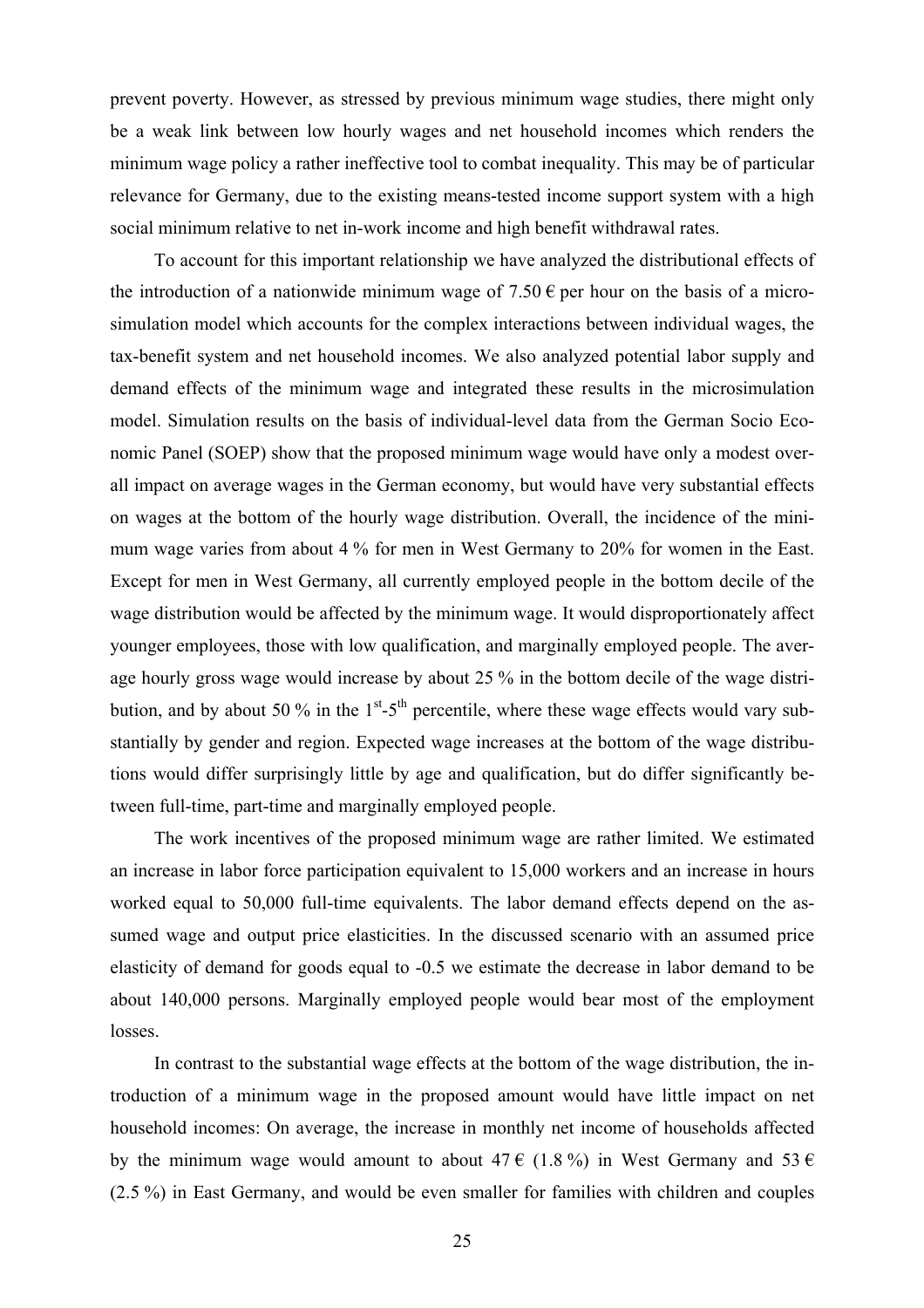with one employed spouse. If labor demand effects are also considered, the income gains are reduced to about  $28 \in$  for the West and  $45 \in$  for the East. If, in addition, indirect effects on consumption are also taken into account the gains are reduced further to  $16 \in \mathbb{R}$  and  $27 \in \mathbb{R}$  per month for the West and East, respectively. These relatively small income changes reflect the weak link between (hourly) wages and net household income. In total, the income change induced by the proposed minimum wage would amount to roughly 1.5 billion  $\epsilon$  per year, which is only about 25 % of the total expected increase in gross earnings. This amount would diminish to 1 billion  $\epsilon$  per year, if the reduction in labor demand would be taken into account and further to 550 million  $\epsilon$  per year, if consumption effects are also considered. About 30 % of the total increase in net household income would go to East Germany, where about 20 % of the population lives. Families with children would receive less than half of the income gain and only a relatively small share of the income gain would be received by single-earner households.

The minimum wage would also not be particularly well targeted at low income households: For Germany overall, the share of persons in the bottom decile of the distribution of net equivalent household income who are affected by the minimum wage is markedly below the respective shares in the middle of the distribution. However, the largest relative increase in average equivalent income would occur in the bottom deciles of the income distribution, with only small gains in higher deciles in both East and West Germany. Consequently the suggested legal minimum would only have negligible effects on the overall income distribution, as indicated by standard summary inequality measures. The redistributive effects are further diminished by the reduction in labor demand and consumption effects.

The suggested minimum wage does not seem to be an effective policy instrument to redistribute income. To a large extent, these results can be related to the structure of the meanstested income support existing in Germany with its relatively high social minimum and high benefit withdrawal rates. This also implies that the lion's share of the costs of income support for households with people earning low wages would be shifted from the tax-benefit system to the costs employing these people. Moreover, low wage earners are not primarily concentrated in households at the bottom of the income distribution, which is why the minimum wage would not be a well-targeted policy instrument for income re-distribution.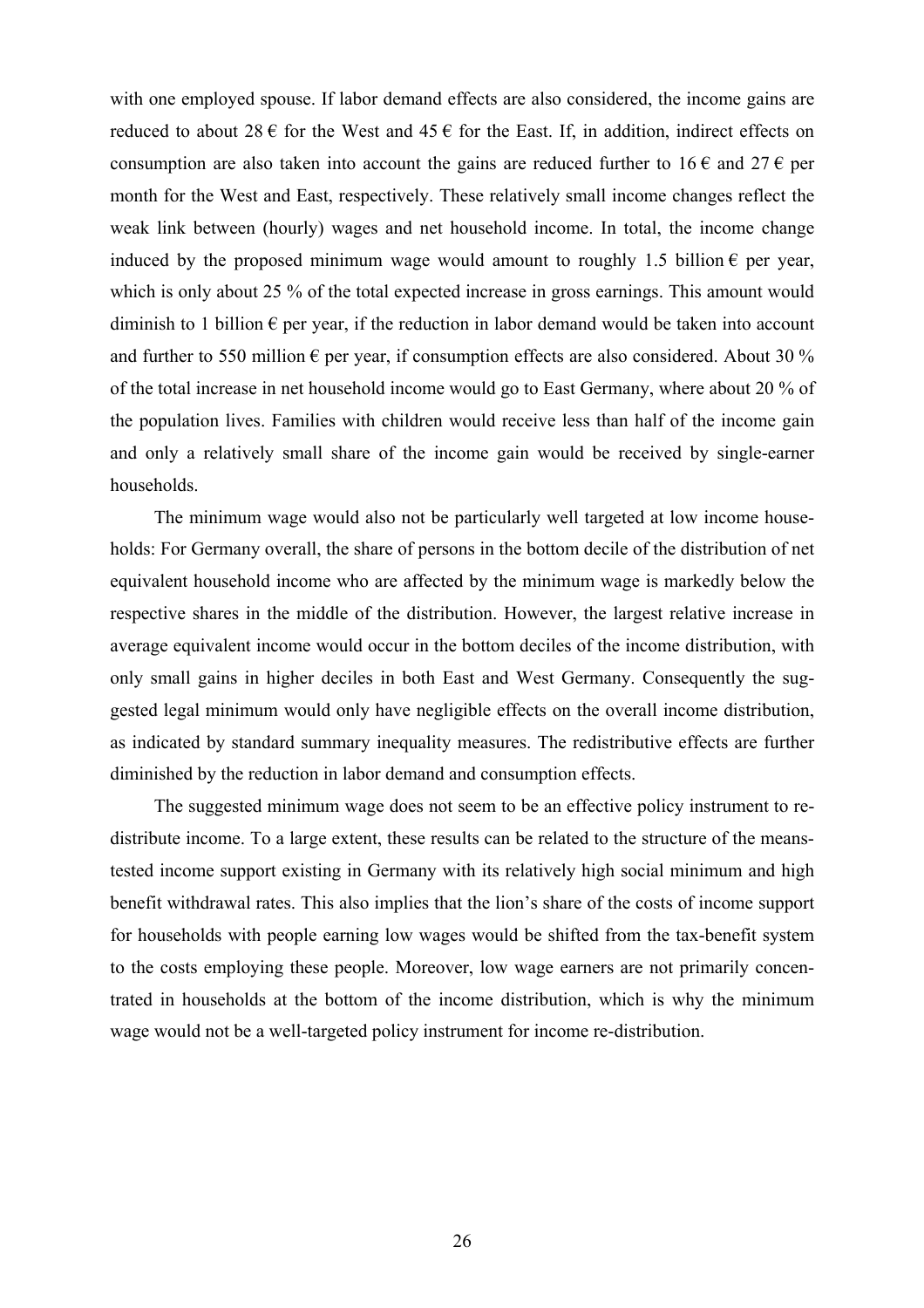# **References**

- Bachmann, R., T. K. Bauer, J. Kluve, S. Schaffner, and C.M. Schmidt (2008), Mindestlöhne in Deutschland. Beschäftigungswirkungen und fiskalische Effekte. RWI Materialien, Vol. 43, Essen.
- Bluestone, B. and T. Ghilarducci (1996), Making Work Pay. Wage Insurance for the Working Poor, Public Policy Brief. The Jerome Levy Economics Institute of Bard College.
- BMWi (Federal Ministry of Economics and Technology) (2007): Projektion der gesamtwirtschaftlichen Entwicklung in Deutschland bis 2011. Monatsbericht 07/2007, Teil III. http://www.bmwi.de/BMWi/Redaktion/PDF/P-R/projektion-monatsbericht-juli-2007,property=pdf,bereich=bmwi,sprache=de,rwb=true.pdf.
- Bosch, G. and C. Weinkopf (2006), Gesetzliche Mindestlöhne auch in Deutschland? Gelsenkirchen: Institut für Arbeit und Technik (IAT).
- Brown, C. (1999), Minimum Wages, Employment, and the Distribution of Income, O. Ashenfelter and D. Card, Handbook of Labor Economics. Amsterdam et al.: Elsevier, 2101-63.
- Burkhauser, R. V., K. A. Couch and D. C. Wittenburg (1996), , Who Gets What' from Minimum Wage Hikes: A Re-Estimation of Card and Krueger's Distributional Analysis in Myth and Measurement: The New Economics of the Minimum Wage. Industrial and Labor Relations Review, 49(3), 547-52.
- Burkhauser, R.V. and J. Sabia (2005), Raising the minimum wage: another empty promise for the working poor. Employment Policies Institute. August, 2005.
- Caliendo, M. and V. Steiner (2005), Aktive Arbeitsmarktpolitik in Deutschland: Bestandsaufnahme und Bewertung der mikroökonomischen Evaluationsergebnisse, Zeitschrift für Arbeitsmarktforschung, 38, 2/3, 386-418.
- Cowell, F. (1995), Measuring Inequality  $(2<sup>nd</sup>$  ed.). LSE Handbooks in Economics. Prentice Hall.
- DIW (2006), Wachsender Niedriglohnsektor in Deutschland sind Mindestlöhne sinnvoll? DIW Wochenbericht No. 15-16/2006. Deutsches Institut für Wirtschaftsforschung, Berlin.
- Freier, R. and V. Steiner (2007), 'Marginal Employment' and the demand for heterogeneous labour: Empirical evidence from a multi-factor labour demand model for Germany. IZA Discussion Paper No. 2577, Bonn.
- Goldberg, M. and D. Green (1999), Raising the Floor. The Social and Economic Benefits of Minimum Wages in Canada. Canadian Centre of Policy Alternatives.
- Gosling, A. (1996), Minimum wages: Possible effects on the distribution of income. Fiscal Studies 17(4), 31-48.
- Haan, P. and V. Steiner (2006), Making Work Pay for the Elderly Unemployed: Evaluating Alternative Policy Reforms for Germany. DIW Discussion Paper No. 641, Berlin.
- Immervoll, H. (2007), Minimum Wages, Minimum Labour Costs and the Tax Treatment of Low-Wage Employment, IZA Discussion Paper. Bonn: Forschungsinstitut zur Zukunft der Arbeit (Institute for the Study of Labor).
- Knabe, A. and R. Schöb (2008), Minimum Wage Incidence: The Case for Germany. CESifo Working Paper No. 2432. *www.CESifo-group.org/wp*
- Johnson, W.R., E.K. Browning (1983), The distributional and efficiency effects of increasing the minimum wage: a simulation. American Economic Review 73(1), 204-211.
- Kalina, T. and C. Weinkopf (2007), Einführung eines gesetzlichen Mindestlohnes in Deutschland Eine Modellrechnung für das Jahr 2004, Institut Arbeit und Technik (IAT), Jahrbuch 2006. Gelsenkirchen: Institut für Arbeit und Technik (IAT), 97-109.
- Kayser, H and J.R. Frick (2001), Take it or leave it. (Non-)take-up behavior of social assistance in Germany. Schmollers Jahrbuch – Journal of Applied Social Science Studies 121, 27-58.
- König, M. and J. Möller (2007), Mindestlohneffekte des Entsendegesetzes? Eine Mikrodatenanalyse für die deutsche Bauwirtschaft. IAB Discussion Paper No. 30/2007, Nuremberg.
- MaCurdy, T. E. and F. McIntyre (2001), Winners and Losers of Federal and State Minimum Wages, Washington, D.C.: Employment Policies Institute.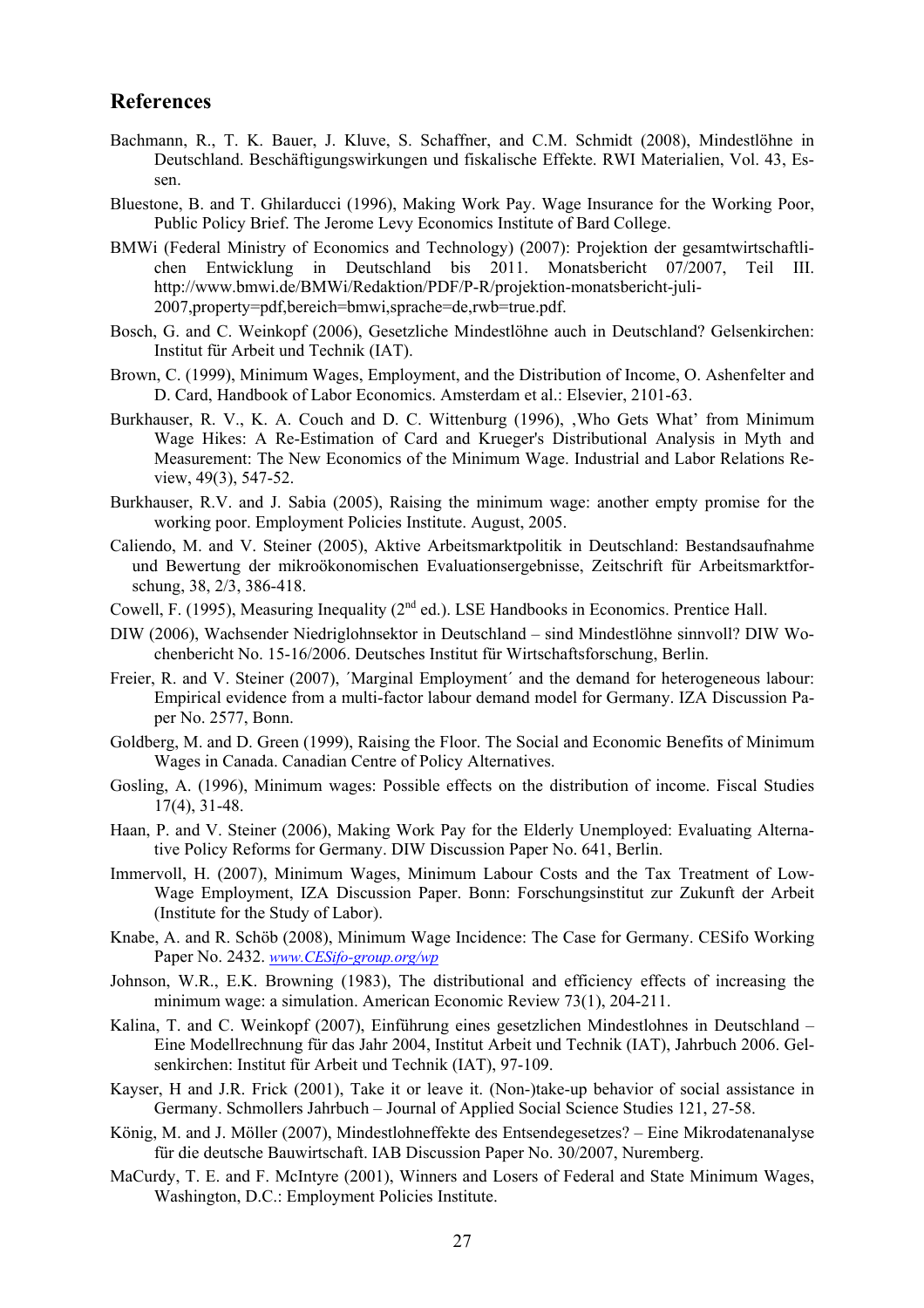- Müller K.-U. and V. Steiner (2008), Mindestlöhne kosten Arbeitsplätze: Jobverluste vor allem bei Geringverdienern. DIW Wochenbericht No. 38/2008. Deutsches Institut für Wirtschaftsforschung, Berlin.
- Neumark, D. (2008), Alternative Labor Market Policies to Increase Economic Self-Sufficiency: Mandating Higher Wages, Subsidizing Employment, and Raising Productivity. IZA DP 3355, Bonn.
- Neumark, D. and W. Wascher (1997), Do Minimum Wages Fight Poverty?, NBER Working Paper. Cambridge: National Bureau of Economic Research.
- Neumark, D. and W. Wascher (2000), Using the EITC to Help Poor Families: New Evidence and a Comparison with the Minimum Wage, NBER Working Paper. Cambridge: National Bureau of Economic Research.
- Neumark, D. and W. Wascher (2007), Minimum Wages and Employment: A Review of Evidence from the New Minimum Wage Research, IZA Discussion Paper. Bonn: Forschungsinstitut zur Zukunft der Arbeit (Institute for the Study of Labor).
- OECD (1998), Making the Most of the Minimum: Statutory Minimum Wages, Employment and Poverty, OECD Employment Outlook 1998. Paris: Organisation for Economic Co-operation and Development, 31-79.
- Ragnitz, J. and M. Thum (2007), Zur Einführung von Mindestlöhnen: Empirische Relevanz des Niedriglohnsektors, Halle/Saale und Dresden, Institut für Wirtschaftsforschung Halle (IWH) und ifo Institut für Wirtschaftsforschung, Niederlassung Dresden.
- Ragnitz, J. and M. Thum (2008), Beschäftigungswirkungen von Mindestlöhnen eine Erläuterung zu den Berechnungen des ifo-Instituts. ifo Schnelldienst 1/2008, 16-20.
- Riphahn, R. (2001), Rational poverty or poor rationality? The take-up of social assistance benefits. Review of Income and Wealth 47, 379-398.
- Steiner, V., Wrohlich, Katharina, Haan, P. and J. Geyer (2006): Documentation of the Tax-Benefit Microsimulation Model STSM. Version 2008. *DIW Data Documentation* Nr. 31, Berlin.
- Steiner, V. and K. Wrohlich (2005), Work Incentives and Labor Supply Effects of the 'Mini-Jobs Reform' in Germany, Empirica, 32, 91-116.
- Sutherland, H. (2001), The National Minimum Wage and In-work Poverty. Department of Applied Economics, University of Cambridge, Working Paper MU0102.
- van Soest, A. (1995), Structural Models of Familiy Labor Supply: A Discrete Choice Approach, Journal of Human Resources, Vol. 30: 63-88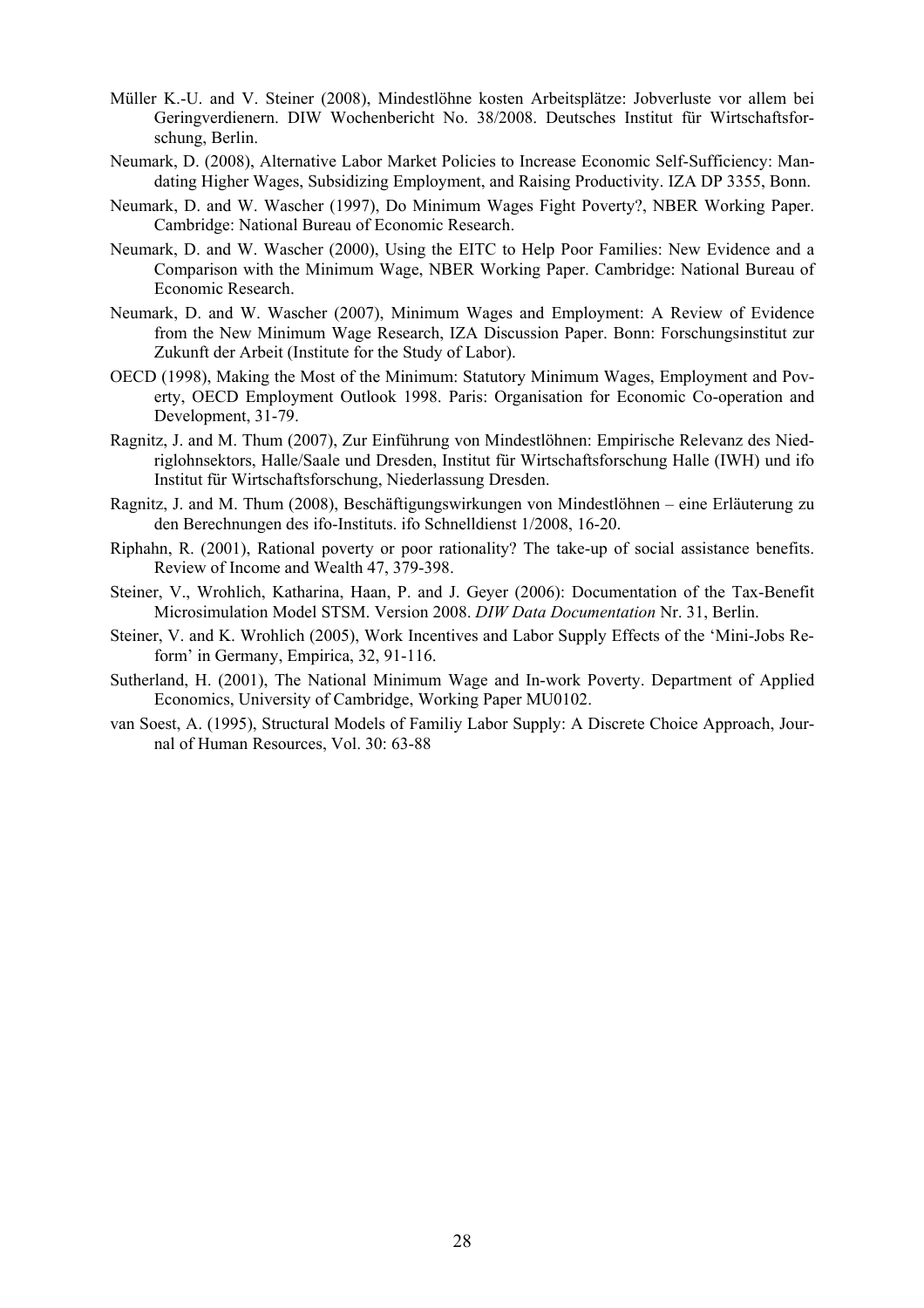# **Appendix**

|                                                                 | People affected (in $\%$ ) |              | No MW             |                   | MW           |            |
|-----------------------------------------------------------------|----------------------------|--------------|-------------------|-------------------|--------------|------------|
|                                                                 | Overall                    | $1st$ Decile | $\epsilon$ / hour | $\epsilon$ / hour | $\Delta \in$ | $\%\Delta$ |
| Germany, overall                                                | 10.03                      | 100.00       | 5.95              | 7.50              | 1.55         | 26.05      |
| Gender                                                          |                            |              |                   |                   |              |            |
| Men                                                             | 8.63                       | 100.00       | 5.79              | 7.50              | 1.71         | 29.53      |
| Women                                                           | 16.53                      | 100.00       | 6.33              | 7.50              | 1.17         | 18.48      |
| Age                                                             |                            |              |                   |                   |              |            |
| $18-25$ years                                                   | 24.50                      | 100.00       | 6.06              | 7.50              | 1.44         | 23.76      |
| $26-35$ years                                                   | 8.59                       | 100.00       | 6.06              | 7.50              | 1.44         | 23.76      |
| $36-45$ years                                                   | 9.97                       | 100.00       | 5.81              | 7.50              | 1.69         | 29.09      |
| 46-55 years                                                     | 7.45                       | 100.00       | 5.95              | 7.50              | 1.55         | 26.05      |
| 56-65 years                                                     | 8.19                       | 100.00       | 5.94              | 7.50              | 1.56         | 26.26      |
| Qualification                                                   |                            |              |                   |                   |              |            |
| High                                                            | 4.17                       | 100.00       | 6.00              | 7.50              | 1.50         | 25.00      |
| Medium                                                          | 10.39                      | 100.00       | 5.91              | 7.50              | 1.59         | 26.90      |
| Low                                                             | 17.59                      | 100.00       | 6.05              | 7.50              | 1.45         | 23.97      |
| <b>Employment status</b>                                        |                            |              |                   |                   |              |            |
| Employed full-time                                              | 5.14                       | 100.00       | 6.43              | 7.50              | 1.07         | 16.64      |
| Employed part-time                                              | 11.33                      | 100.00       | 5.69              | 7.50              | 1.81         | 31.81      |
| Marginally employed                                             | 41.54                      | 100.00       | 5.69              | 7.50              | 1.81         | 31.81      |
| Sector                                                          |                            |              |                   |                   |              |            |
| Agriculture, forestry                                           | 22.83                      | 100.00       | 6.33              | 7.50              | 1.17         | 18.48      |
| Mining, energy                                                  | 0.05                       | 100.00       | 7.26              | 7.50              | 0.24         | 3.31       |
| Chemical., synthetics., wood,                                   |                            |              |                   |                   |              |            |
| paper industry.                                                 | 4.54                       | 100.00       | 5.81              | 7.50              | 1.69         | 29.09      |
| Building industry                                               | 8.50                       | 100.00       | 6.06              | 7.50              | 1.44         | 23.76      |
| Iron, steal, and heavy industry                                 | 5.26                       | 100.00       | 5.24              | 7.50              | 2.26         | 43.13      |
| Engineering, electric, precision<br>engineering, light industry | 2.44                       | 100.00       | 6.02              | 7.50              | 1.48         | 24.58      |
| Textile, food industry                                          | 18.58                      | 100.00       | 6.45              | 7.50              | 1.05         | 16.28      |
| Wholesale and retail trade                                      | 15.04                      | 100.00       | 5.71              | 7.50              | 1.79         | 31.35      |
| Railways, postal service, trans-<br>portation                   | 13.80                      | 100.00       | 6.41              | 7.50              | 1.09         | 17.00      |
| Public services                                                 | 5.94                       | 100.00       | 5.97              | 7.50              | 1.53         | 25.63      |
| Private services                                                | 15.06                      | 100.00       | 5.94              | 7.50              | 1.56         | 26.26      |
| Missing, not assignable                                         | 14.48                      | 100.00       | 6.02              | 7.50              | 1.48         | 24.58      |
| Firm size                                                       |                            |              |                   |                   |              |            |
| $<$ 5 employees                                                 | 21.80                      | 100.00       | 5.74              | 7.50              | 1.76         | 30.66      |
| 5-10 employees                                                  | 18.08                      | 100.00       | 6.04              | 7.50              | 1.46         | 24.17      |
| 20-100 employees                                                | 11.13                      | 100.00       | 6.14              | 7.50              | 1.36         | 22.15      |
| 100-200 employees                                               | 8.26                       | 100.00       | 6.05              | 7.50              | 1.45         | 23.97      |
| 200-2000 employees                                              | 4.49                       | 100.00       | 5.56              | 7.50              | 1.94         | 34.89      |
| $>$ 2000 employees                                              | 3.36                       | 100.00       | 6.02              | 7.50              | 1.48         | 24.58      |
| Missing, not assignable                                         | 19.12                      | 100.00       | 5.82              | 7.50              | 1.68         | 28.87      |

Table A1: Mean hourly gross wage (in  $\epsilon$ ) with and without a minimum wage of 7.50  $\epsilon$  / hour, **within first decile of the hourly wage distribution, 2008.** 

*Notes*: Wage data for 2007 are extrapolated to 2008 using average growth rates (see text), weighted using SOEP personal sample weights to obtain population means. Wage projections for 2008 are based on average growth rates.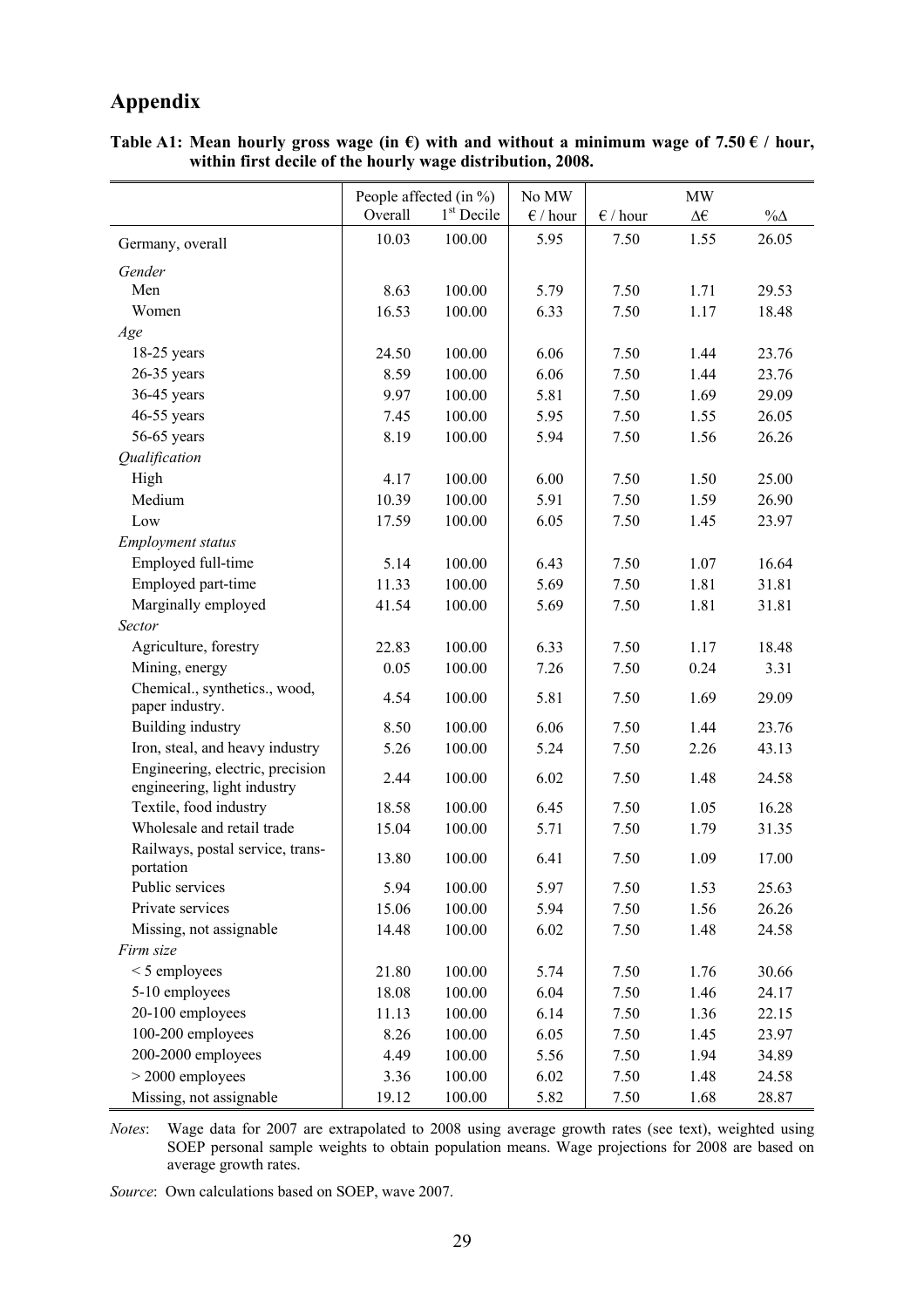|                                                                 | Total       |               |            |                                 | Men         |                                 |            |               | Women |               |
|-----------------------------------------------------------------|-------------|---------------|------------|---------------------------------|-------------|---------------------------------|------------|---------------|-------|---------------|
|                                                                 | Germany     |               | West       |                                 | East        |                                 | West       |               | East  |               |
|                                                                 | $\rm No~MW$ | MW            | No MW      | $\ensuremath{\text{MW}}\xspace$ | $\rm No~MW$ | $\ensuremath{\text{MW}}\xspace$ | No MW      | MW            | No MW | MW            |
| $1st$ -10 <sup>th</sup> percentile                              | 5.59        | 7.50          | 7.16       | 8.01                            | 6.01        | 7.50                            | 5.02       | 7.50          | 5.09  | 7.50          |
|                                                                 |             | (1.91; 34.17) |            | (0.85; 11.87)                   |             | (1.49; 24.79)                   |            | (2.48; 49.40) |       | (2.41; 47.35) |
| $1st - 5th$ percentile                                          | 4.71        | 7.50          | 5.81       | 7.50                            | 5.40        | 7.50                            | 4.31       | 7.50          | 4.24  | 7.50          |
|                                                                 |             | (2.79; 59.24) |            | (1.69; 29.09)                   |             | (2.10; 38.89)                   |            | (3.19; 74.01) |       | (3.26; 76.89) |
| $6th$ -10 <sup>th</sup> percentile                              | 6.49        | 7.50          | 8.53       | 8.53                            | 6.66        | 7.50                            | 5.73       | 7.50          | 5.94  | 7.50          |
|                                                                 |             | (1.01; 15.56) |            | (0.00; 0.00)                    |             | (0.84; 12.61)                   |            | (1.77; 30.89) |       | (1.56; 26.26) |
| $11th$ -15 <sup>th</sup> percentile                             | 7.61        | 7.69          | 10.24      | 10.24                           | 7.23        | 7.50                            | 6.85       | 7.50          | 6.62  | 7.50          |
|                                                                 |             | (0.08; 1.05)  |            | (0.00; 0.00)                    |             | (0.27; 3.73)                    |            | (0.65; 9.49)  |       | (0.88; 13.29) |
| $16^{th}$ -25 <sup>th</sup> percentile                          | 9.07        | 9.07          | 11.97      | 11.97                           | 8.24        | 8.24                            | 8.15       | 8.15          | 7.16  | 7.50          |
|                                                                 |             | (0.00; 0.00)  |            | (0.00; 0.00)                    |             | (0.00; 0.00)                    |            | (0.00; 0.00)  |       | (0.34; 4.75)  |
| Median                                                          | 14.17       | 14.17         | 16.87      | 16.87                           | 11.91       | 11.91                           | 12.79      | 12.79         | 11.85 | 11.85         |
|                                                                 |             | (0.00; 0.00)  |            | (0.00; 0.00)                    |             | (0.00; 0.00)                    |            | (0.00; 0.00)  |       | (0.00; 0.00)  |
| Mean                                                            | 15.74       | 15.93         | 18.80      | 18.89                           | 13.68       | 13.85                           | 13.80      | 14.08         | 12.81 | 13.14         |
|                                                                 |             | (0.20; 1.27)  |            | (0.09; 0.48)                    |             | (0.17; 1.24)                    |            | (0.28; 2.03)  |       | (0.32; 2.50)  |
| MW as % of                                                      |             |               |            |                                 |             |                                 |            |               |       |               |
| median                                                          |             | 52.93         |            | 44.46                           |             | 62.97                           |            | 56.64         |       | 63.29         |
| mean                                                            |             | 47.65         |            | 39.89                           |             | 54.82                           |            | 54.35         |       | 58.55         |
| People affected $(\% )$                                         |             |               |            |                                 |             |                                 |            |               |       |               |
| overall                                                         |             | 10.15         |            | 4.27                            |             | 12.62                           |            | 12.99         |       | 21.02         |
| within 1 <sup>st</sup> decile                                   |             | 100.00        |            | 49.18                           |             | 100.00                          |            | 100.00        |       | 100.00        |
| $\Delta$ wage bill<br>$(1000 \text{ }\epsilon \text{ / month})$ | 457,310.82  |               | 108,744.04 |                                 | 52,756.05   |                                 | 220,219.89 |               |       | 75,590.84     |
| % of wage sum                                                   |             | 0.87          |            | 0.38                            |             | 1.18                            |            | 1.40          |       | 2.08          |

**Table A2 Wage distribution before and after the introduction of a legal minimum wage of 7.50 € / hour, 2008 - wage projections based on estimated individual growth rates** 

*Notes*: Individual growth rates are estimated from panel wage regressions as described in Section 3.1. Only employed people aged 18-65 are included. Percentiles are defined for the wage distribution without the minimum wage. Means are calculated within the range of given percentiles. ∆ wage bill is the difference between the wage sum with and without the minimum wage, with wage sum =  $\Sigma$  (hourly wage×weekly working hours×4.2). The wage sum does not include employers' social security contributions. The numbers in parentheses refer to absolute and relative differences in the two wage measures.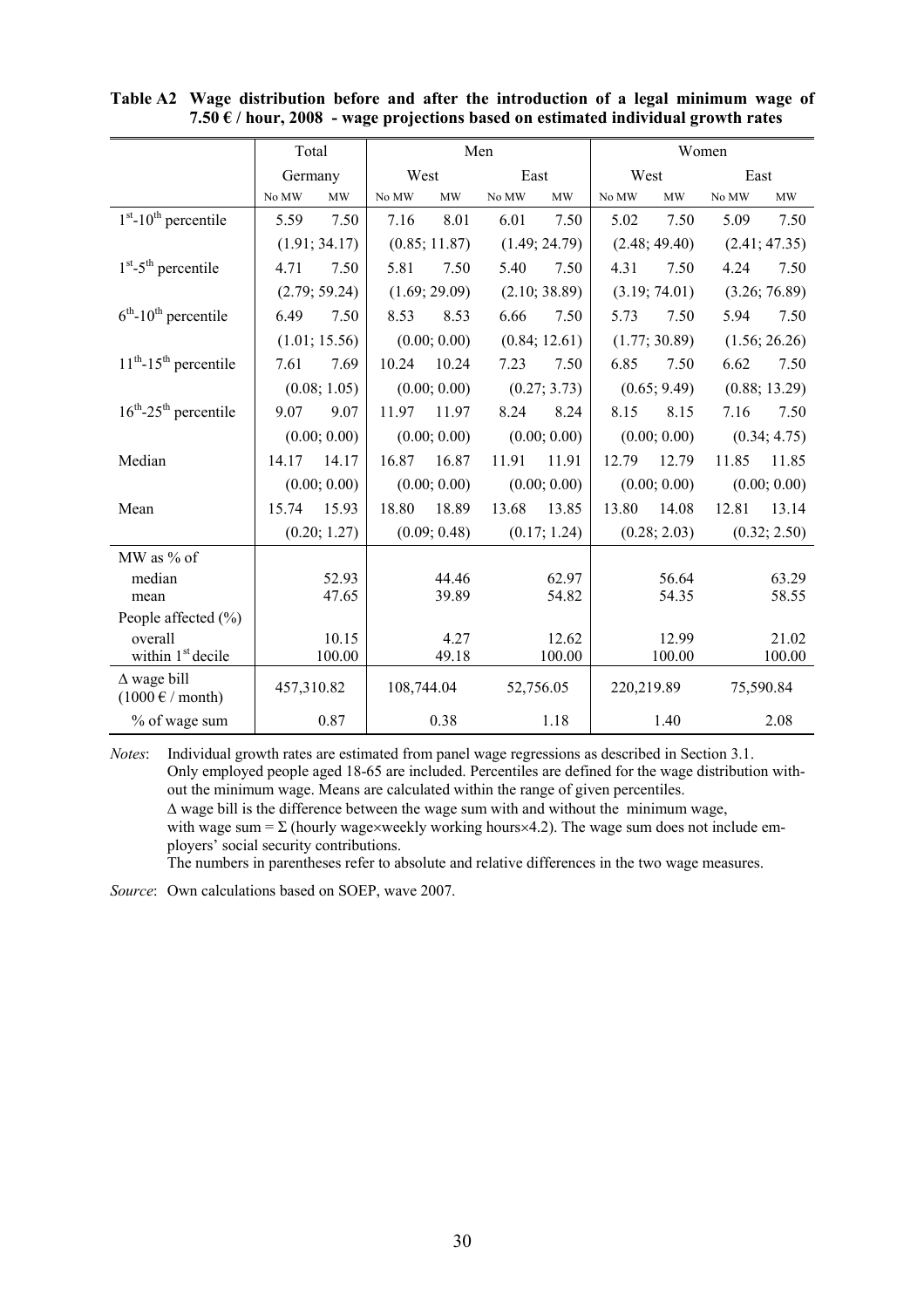|                                                                 |            | Total         |                             | Men           |                             |               |            | Women         |                      |                |
|-----------------------------------------------------------------|------------|---------------|-----------------------------|---------------|-----------------------------|---------------|------------|---------------|----------------------|----------------|
|                                                                 | Germany    |               | West                        |               | East                        |               | West       |               | East                 |                |
|                                                                 | No<br>MW   | <b>MW</b>     | N <sub>0</sub><br><b>MW</b> | <b>MW</b>     | N <sub>o</sub><br><b>MW</b> | MW            | No<br>MW   | MW            | N <sub>o</sub><br>MW | <b>MW</b>      |
| $1st$ -10 <sup>th</sup> percentile                              | 5.38       | 7.50          | 6.61                        | 7.80          | 5.70                        | 7.50          | 4.95       | 7.50          | 4.72                 | 7.50           |
|                                                                 |            | (2.12; 39.41) |                             | (1.19; 18.00) |                             | (1.80; 31.58) |            | (2.55; 51.52) |                      | (2.78; 58.90)  |
| $1st - 5th$ percentile                                          | 4.37       | 7.50          | 5.17                        | 7.50          | 4.78                        | 7.50          | 4.20       | 7.50          | 3.61                 | 7.50           |
|                                                                 |            | (3.13; 71.62) |                             | (2.33; 45.07) |                             | (2.72; 56.90) |            | (3.30; 78.57) |                      | (3.89; 107.76) |
| $6th$ -10 <sup>th</sup> percentile                              | 6.40       | 7.50          | 8.05                        | 8.10          | 6.58                        | 7.50          | 5.77       | 7.50          | 5.86                 | 7.50           |
|                                                                 |            | (1.10; 17.19) |                             | (0.05; 0.62)  |                             | (0.92; 13.98) |            | (1.73; 29.98) |                      | (1.64; 27.99)  |
| $11th$ -15 <sup>th</sup> percentile                             | 7.65       | 7.72          | 9.86                        | 9.86          | 7.31                        | 7.51          | 6.92       | 7.50          | 6.69                 | 7.50           |
|                                                                 |            | (0.07; 0.92)  |                             | (0.00; 0.00)  |                             | (0.20; 2.74)  |            | (0.58; 8.38)  |                      | (0.81; 12.11)  |
| $16^{th}$ -25 <sup>th</sup> percentile                          | 9.10       | 9.10          | 11.83                       | 11.83         | 8.42                        | 8.42          | 8.30       | 8.30          | 7.42                 | 7.58           |
|                                                                 |            | (0.00; 0.00)  |                             | (0.00; 0.00)  |                             | (0.00; 0.00)  |            | (0.00; 0.00)  |                      | (0.16; 2.16)   |
| Median                                                          | 14.22      | 14.22         | 17.10                       | 17.10         | 12.01                       | 12.01         | 12.86      | 12.86         | 11.67                | 11.67          |
|                                                                 |            | (0.00; 0.00)  |                             | (0.00; 0.00)  |                             | (0.00; 0.00)  |            | (0.00; 0.00)  |                      | (0.00; 0.00)   |
| Mean                                                            | 15.87      | 16.09         | 19.00                       | 19.12         | 13.76                       | 13.95         | 13.99      | 14.28         | 12.71                | 13.04          |
|                                                                 |            | (0.22; 1.39)  |                             | (0.12; 0.63)  |                             | (0.20; 1.45)  |            | (0.29; 2.07)  |                      | (0.34; 2.68)   |
| MW as % of                                                      |            |               |                             |               |                             |               |            |               |                      |                |
| median                                                          |            | 52.74         |                             | 43.86         |                             | 54.51         |            | 58.32         |                      | 64.27          |
| mean                                                            |            | 47.26         |                             | 39.47         |                             | 58.28         |            | 53.61         |                      | 59.01          |
| People affected (%)                                             |            |               |                             |               |                             |               |            |               |                      |                |
| overall                                                         |            | 11.98         |                             | 5.99          |                             | 17.09         |            | 15.12         |                      | 22.00          |
| within 1 <sup>st</sup> decile                                   |            | 100.00        |                             | 59.85         |                             | 100.00        |            | 100.00        |                      | 100.00         |
| $\Delta$ wage bill<br>$(1000 \text{ }\epsilon \text{ / month})$ | 515,425.76 |               | 140,961.37                  |               |                             | 54,692.51     | 237,204.08 |               |                      | 82,567.80      |
| % of wage sum                                                   |            | 0.83          |                             | 0.42          |                             | 1.05          |            | 1.26          |                      | 1.94           |

**Table A3 Wage distribution before and after the introduction of a legal minimum wage of 7.50 € / hour, including "secondary jobs", 2008** 

*Notes*: Only employed people aged 18-65 are included. Percentiles are defined for the wage distribution without the minimum wage. Wage projections for 2008 are based on average growth rates. Means are calculated within the range of given percentiles.

∆ wage bill is the difference between the wage sum with and without the minimum wage, with wage sum =  $\Sigma$  (hourly wage×weekly working hours×4.2). The wage sum does not include employers' social security contributions.

The numbers in parentheses refer to absolute and relative differences in the two wage measures.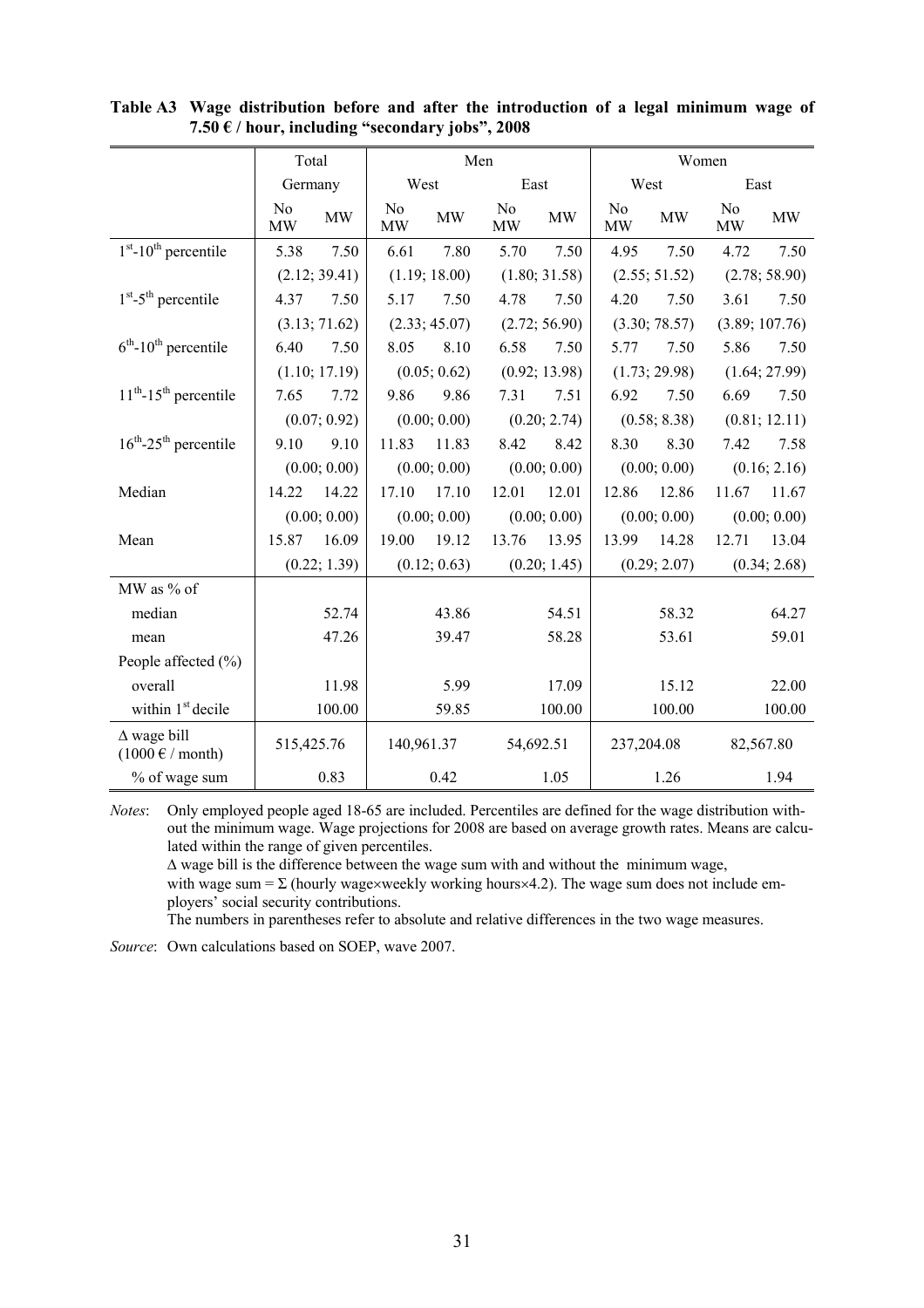|                                                                    |      | <b>West Germany</b> |      | <b>East Germany</b> |
|--------------------------------------------------------------------|------|---------------------|------|---------------------|
|                                                                    | Men  | Women               | Men  | Women               |
| Change in labor force participation<br>rate (in percentage points) |      |                     |      |                     |
| Couple, both spouses flexible                                      | 0.03 | 0.04                | 0.07 | 0.08                |
| Couple, one spouse flexible                                        | 0.03 | 0.11                | 0.03 | 0.14                |
| <b>Singles</b>                                                     | 0.08 | 0.07                | 0.12 | 0.16                |
| Change in average working hours<br>(in percent)                    |      |                     |      |                     |
| Couple, both spouses flexible                                      | 0.13 | 0.62                | 0.42 | 0.69                |
| Couple, one spouse flexible                                        | 0.09 | 0.40                | 0.12 | 0.46                |
| <b>Singles</b>                                                     | 0.33 | 0.33                | 0.47 | 0.75                |
| Additional labor supply<br>(in 1,000 persons)                      |      |                     |      |                     |
| Couple, both spouses flexible                                      | 2.1  | 2.1                 | 0.8  | 0.8                 |
| Couple, one spouse flexible                                        | 0.2  | 1.7                 | 0.9  | 0.6                 |
| Singles                                                            | 2.7  | 2.4                 | 0.9  | 1.0                 |
| Additional working hours<br>$(in 1,000 full$ -time equivalents)    |      |                     |      |                     |
| Couple, both spouses flexible                                      | 5.8  | 15.5                | 3.5  | 5.0                 |
| Couple, one spouse flexible                                        | 0.6  | 1.8                 | 1.9  | 1.3                 |
| Singles                                                            | 6.1  | 5.8                 | 2.1  | 3.0                 |

# **Table A4: Labor supply effects of a legal minimum wage of 7.50 € / hour, 2008**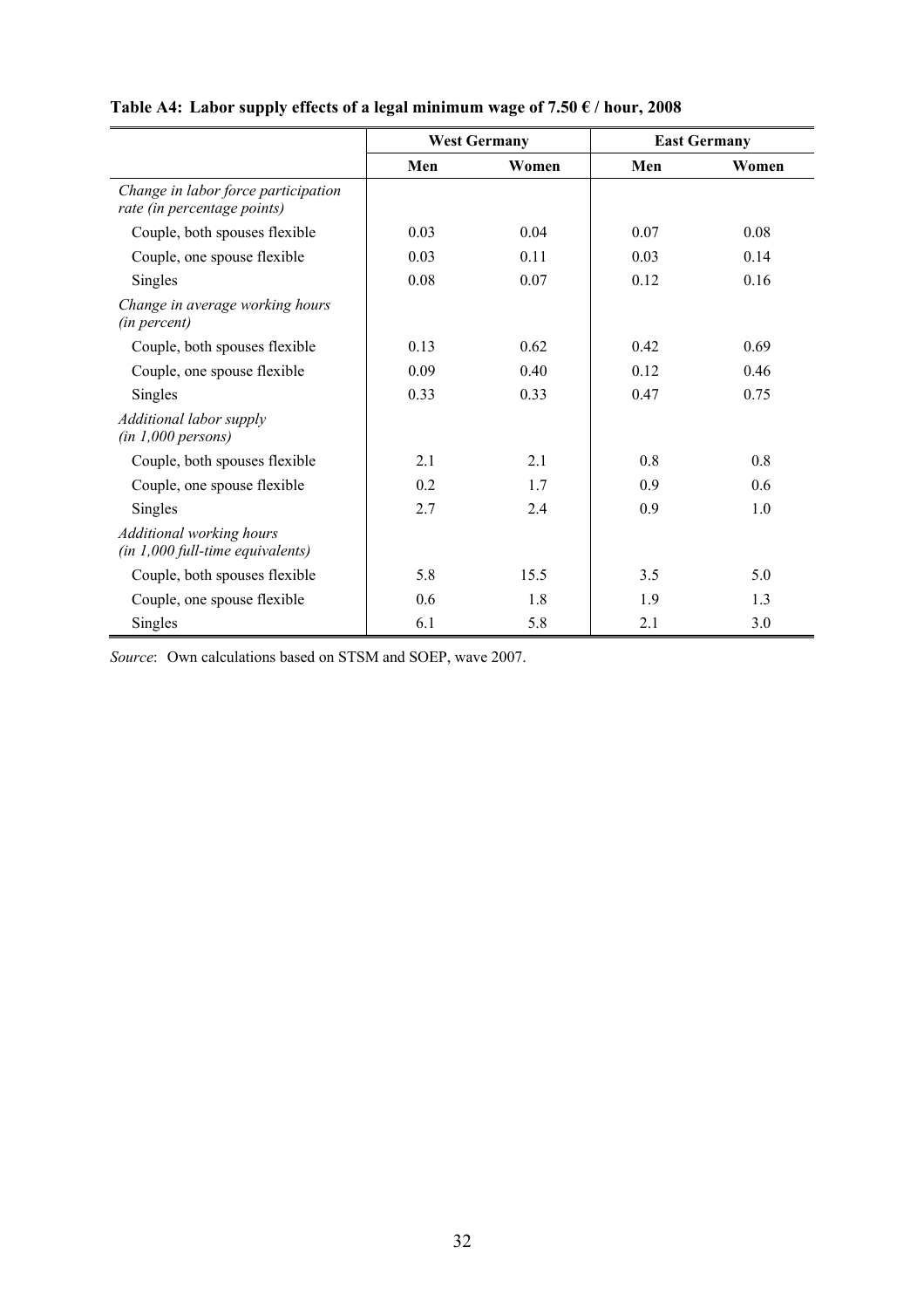|                                                 | Couples,      |       | Couples,  |        | Couples,    |       | Sigles,   |       | Singles,    |       |
|-------------------------------------------------|---------------|-------|-----------|--------|-------------|-------|-----------|-------|-------------|-------|
| Variable                                        | both flexible |       | women fix |        | men fix     |       | men       |       | women       |       |
|                                                 | Coeff.        | S.E.  | Coeff.    | S.E.   | Coeff.      | S.E.  | Coeff.    | S.E.  | Coeff.      | S.E.  |
| income                                          | 1.209         | 6.426 | $-1.722$  | 5.940  | $-8.408$    | 2.763 | $-2.283$  | 3.468 | $-7.426$    | 2.505 |
| income squared                                  | 0.711         | 0.379 | 0.764     | 0.259  | 0.721       | 0.146 | 0.409     | 0.103 | 0.583       | 0.076 |
| income $\times$ husband's leisure               | $-1.462$      | 0.350 | $-1.910$  | 0.684  |             |       | $-0.344$  | 0.594 |             |       |
| income $\times$ wife's leisure                  | $-0.676$      | 0.312 |           |        | $-0.139$    | 0.342 |           |       | 0.400       | 0.444 |
| husband's leisure                               | 63.947        | 7.032 | 41.493    | 11.052 |             |       | 15.520    | 9.857 |             |       |
| husband's leisure squared                       | $-4.980$      | 0.381 | $-2.500$  | 0.896  |             |       | $-1.142$  | 0.786 |             |       |
| wife's leisure                                  | 35.908        | 6.435 |           |        | $-8.743$    | 6.372 |           |       | $-5.570$    | 6.820 |
| wife's leisure squared                          | $-1.702$      | 0.370 |           |        | 1.394       | 0.642 |           |       | 0.961       | 0.603 |
| husband's leisure $\times$ wife's leisure       | $-2.414$      | 0.960 |           |        |             |       |           |       |             |       |
| husband's leisure $\times$ dummy1               | $-4.628$      | 4.221 | $-0.182$  | 0.615  |             |       | $-0.364$  | 0.618 |             |       |
| wife's leisure $\times$ dummy1                  | $-4.307$      | 3.894 |           |        | $-1.580$    | 0.333 |           |       | $-0.608$    | 0.474 |
| husband's leisure × wife's leisure              |               |       |           |        |             |       |           |       |             |       |
| $\times$ dummy1                                 | 1.163         | 1.002 |           |        |             |       |           |       |             |       |
| income $\times$ dummy1                          | $-2.692$      | 5.512 |           |        |             |       |           |       |             |       |
| income squared $\times$ dummy1                  | 0.235         | 0.376 |           |        |             |       |           |       |             |       |
| husband's leisure $\times$ dummy2               | $-6.838$      | 2.592 | 0.212     | 0.383  |             |       | 0.673     | 0.285 |             |       |
| wife's leisure $\times$ dummy2                  | $-8.106$      | 2.430 |           |        | $-0.643$    | 0.615 |           |       | 0.249       | 0.276 |
| husband's leisure $\times$ wife's leisure       |               |       |           |        |             |       |           |       |             |       |
| $\times$ dummy2                                 | 1.389         | 0.638 |           |        |             |       |           |       |             |       |
| income $\times$ dummy2                          | 4.216         | 1.549 |           |        |             |       |           |       |             |       |
| income squared $\times$ dummy2                  | $-0.378$      | 0.124 |           |        |             |       |           |       |             |       |
| husband's leisure $\times$ husband's age        | $-0.267$      | 0.078 | $-0.399$  | 0.106  |             |       | $-0.211$  | 0.082 |             |       |
| husband's leisure squared $\times$              |               |       |           |        |             |       |           |       |             |       |
| husband's age squared                           | 0.411         | 0.085 | 0.517     | 0.119  |             |       | 0.313     | 0.096 |             |       |
| wife's leisure $\times$ wife's age              | $-0.411$      | 0.081 |           |        | $-0.086$    | 0.110 |           |       | $-0.258$    | 0.077 |
| wife's leisure squared $\times$ wife's age      | 0.611         | 0.095 |           |        | 0.212       | 0.115 |           |       | 0.402       | 0.091 |
| squared<br>husband's leisure $\times$ husband's |               |       |           |        |             |       |           |       |             |       |
| health status                                   | 2.255         | 0.560 | 2.573     | 1.666  |             |       | 0.662     | 0.701 |             |       |
| wife's leisure $\times$ wife's health           |               |       |           |        |             |       |           |       |             |       |
| status                                          | 0.939         | 0.748 |           |        | 2.012       | 1.123 |           |       | $-1.148$    | 0.888 |
| wife's leisure $\times$ dummy 3                 | 3.272         | 0.478 |           |        | 3.240       | 0.929 |           |       | 2.451       | 1.030 |
| wife's leisure $\times$ dummy 4                 | 2.595         | 0.338 |           |        | 2.063       | 0.610 |           |       | 2.204       | 0.516 |
| wife's leisure $\times$ dummy 5                 | 2.490         | 0.209 |           |        |             |       |           |       |             |       |
| husband's leisure × dummy 3                     |               |       | 1.039     | 0.843  |             |       | 3.081     | 2.131 |             |       |
| husband's leisure $\times$ dummy 4              |               |       | $-0.670$  | 0.770  |             |       | 0.475     | 0.796 |             |       |
| Number of observations                          | 63,792        |       |           | 1,864  |             | 1,864 |           | 3,367 |             | 6,733 |
| Log Likelihood                                  | $-6,960.14$   |       | $-525.65$ |        | $-1,363.56$ |       | $-992.23$ |       | $-1,834.18$ |       |
| LR chi <sup>2</sup> $(28)$                      | 2,974.25      |       | 240.73    |        | 222.11      |       | 349.96    |       | 354.03      |       |

**Table A5: Conditional logit labor supply models** 

*Notes*: Dummy 1: Head of household (person answering the GSOEP household questionnaire) is German

Dummy 2: Household is living in East Germany

Dummy 3: Children under the age of 3 in household

Dummy 4: Children between 3 and 6 in household

Dummy 5: Children between 7 and 16 in household

 $\times$  indicates an interaction term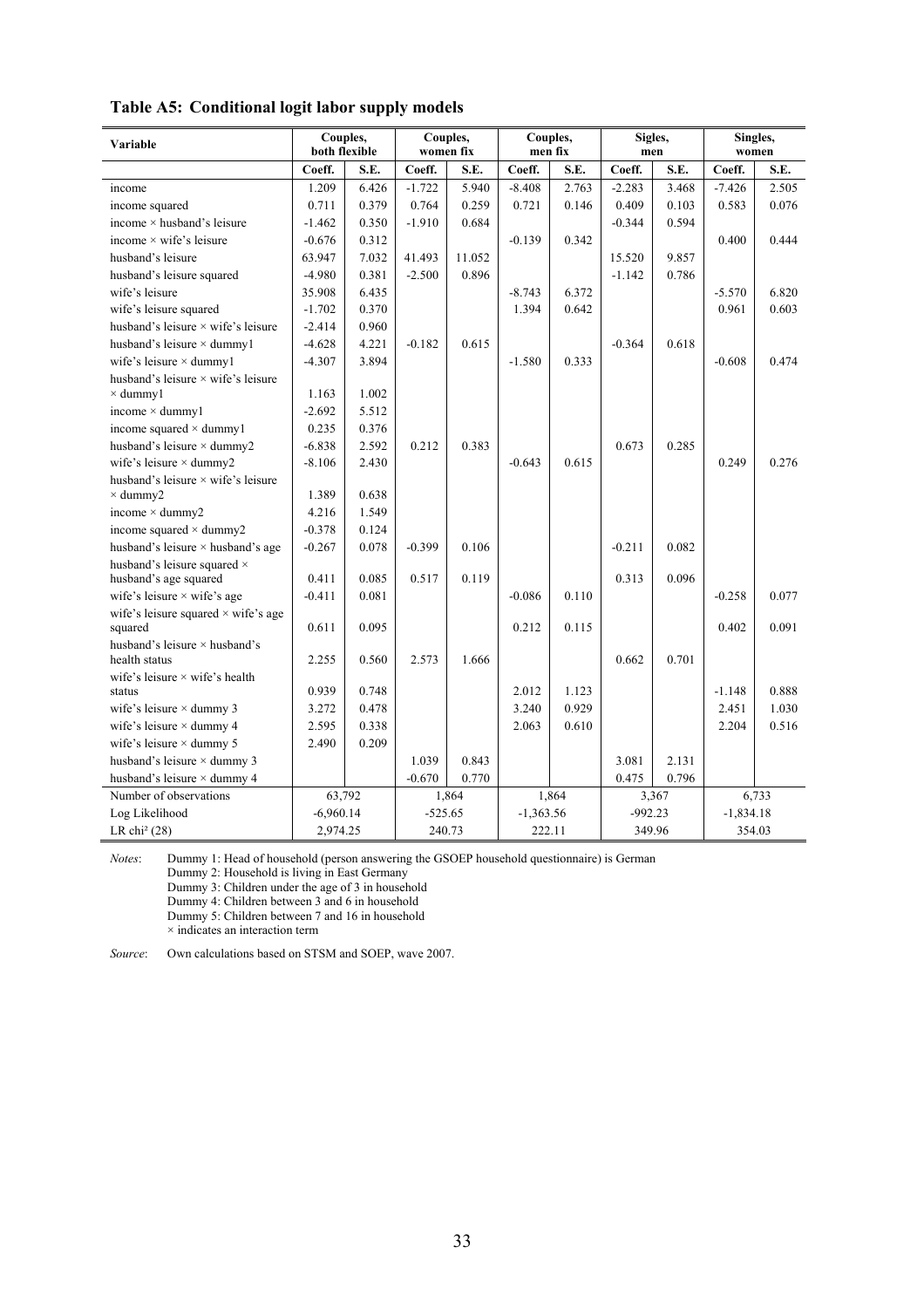|                                                    | <b>West-Germany</b>     |        | <b>East-Germany</b>   |        |
|----------------------------------------------------|-------------------------|--------|-----------------------|--------|
| Variable                                           | coeff.                  | s. e.  | coeff.                | s. e.  |
| log(disposable income)                             | $-0.270***$             | 0.010  | $-0.335***$           | 0.032  |
| dummy1: single men without children <sup>1</sup>   | $0.213*$                | 0.093  | $-0.211$              | 0.299  |
| dummy2: single with children                       | $-0.643***$             | 0.141  | $-0.137$              | 0.330  |
| dummy3: couple without children                    | $-0.303***$             | 0.103  | $-0.124$              | 0.282  |
| dummy4: couple with more than 1 child              | $-0.079$                | 0.109  | 0.106                 | 0.307  |
| dummy5: other households                           | $-0.467***$             | 0.123  | $-0.126$              | 0.309  |
| log(disposable income)*dummy1                      | $-0.033***$             | 0.012  | $-0.055$              | 0.031  |
| log(disposable income)*dummy2                      | $-0.021$                | 0.017  | $-0.051$              | 0.039  |
| log(disposable income)*dummy3                      | $-0.062***$             | 0.011  | $-0.047$              | 0.033  |
| log(disposable income)*dummy4                      | $-0.098***$             | 0.014  | $-0.060$              | 0.043  |
| log(disposable income)*dummy5                      | $-0.086$ ***            | 0.012  | $-0.073$ <sup>*</sup> | 0.037  |
| $log(disposable income)*dummy62$                   | $-0.039**$              | 0.014  | $-0.044$              | 0.037  |
| donations & heritages                              | $\textbf{-0.000}^{***}$ | 0.000  | $-0.000$ ***          | 0.000  |
| female household head                              | 0.009                   | 0.006  | $-0.011$              | 0.009  |
| dummy capital income                               | $-0.035***$             | 0.005  | $-0.040$ ***          | 0.011  |
| dummy car in household                             | $0.097***$              | 0.007  | $0.101***$            | 0.013  |
| dummy owned house                                  | $-0.019***$             | 0.004  | 0.001                 | 0.011  |
| dummy owned apartment                              | $-0.025***$             | 0.006  | $-0.013$              | 0.015  |
| residential area in square meters                  | $0.001\sp{***}$         | 0.000  | $0.001***$            | 0.000  |
| age of household head                              | $-0.008$                | 0.007  | $0.041$ **            | 0.015  |
| age squared                                        | 0.000                   | 0.000  | $-0.001$ <sup>*</sup> | 0.000  |
| age cubed                                          | $-0.000$                | 0.000  | $0.000*$              | 0.000  |
| household head working part-time <sup>3</sup>      | $0.038***$              | 0.014  | $-0.006$              | 0.037  |
| household head marginally working                  | 0.056                   | 0.072  | $-0.131$ <sup>*</sup> | 0.056  |
| household head working, no information             | 0.048                   | 0.047  | 0.016                 | 0.088  |
| household head not working                         | $-0.059$ **             | 0.019  | 0.059                 | 0.119  |
| second person working full-time <sup>4</sup>       | $0.859***$              | 0.110  | 0.010                 | 0.026  |
| second person working part-time                    | $0.872***$              | 0.110  | 0.012                 | 0.027  |
| second person marginally working                   | $0.867***$              | 0.110  | $-0.042$              | 0.039  |
| second person working, no information              | $0.873***$              | 0.111  | (dropped)             |        |
| second person not working                          | $0.865***$              | 0.110  | $-0.002$              | 0.026  |
| dummys for household head's education <sup>3</sup> |                         |        |                       |        |
| university of applied science                      | 0.005                   | 0.005  | $-0.002$              | 0.010  |
| technical school                                   | $-0.009$                | 0.005  | $-0.033$ **           | 0.011  |
| apprenticeship                                     | $-0.013***$             | 0.005  | $-0.040$ ***          | 0.011  |
| other graduation                                   | $-0.028$ <sup>*</sup>   | 0.011  | $-0.023$              | 0.038  |
| in education, student                              | $-0.011$                | 0.017  | $-0.029$              | 0.039  |
| no graduation                                      | $-0.034***$             | 0.013  | $-0.039$              | 0.052  |
| social position of household head <sup>6</sup>     |                         |        |                       |        |
| white-collar worker                                | $-0.020***$             | 0.004  | $-0.016$              | 0.014  |
| blue-collar worker                                 | $-0.016$ **             | 0.006  | $-0.034$ <sup>*</sup> | 0.016  |
| unemployed                                         | $0.079***$              | 0.020  | $-0.078$              | 0.116  |
| retired person                                     | $0.134***$              | 0.023  | $-0.004$              | 0.115  |
| old-age pensioner                                  | $0.140***$              | 0.024  | (dropped)             |        |
| constant                                           | $2.751***$              | 0.112  | $3.115$ *             | 0.320  |
| R-squared                                          |                         | 0.4247 |                       | 0.4227 |
| Number of observations                             |                         | 25,687 |                       | 6,813  |

*Notes*: <sup>1</sup> Base is single female households without children and couple with one child. <sup>2</sup> Dummy6 stands for couple with one child.<sup>3</sup> Base is household head working full-time.<sup>4</sup> Base is no second person in household. <sup>5</sup> Base is college. <sup>6</sup> Base is public servant.

Other controls in the regression not shown in table: dummys for federal land, community size, family status, foreigners, main source of income in household, interaction terms for household head's employment and second person's employment

\* Significance at 5% level. \*\* Significance at 1% level. \*\*\* Significance at 0.1% level.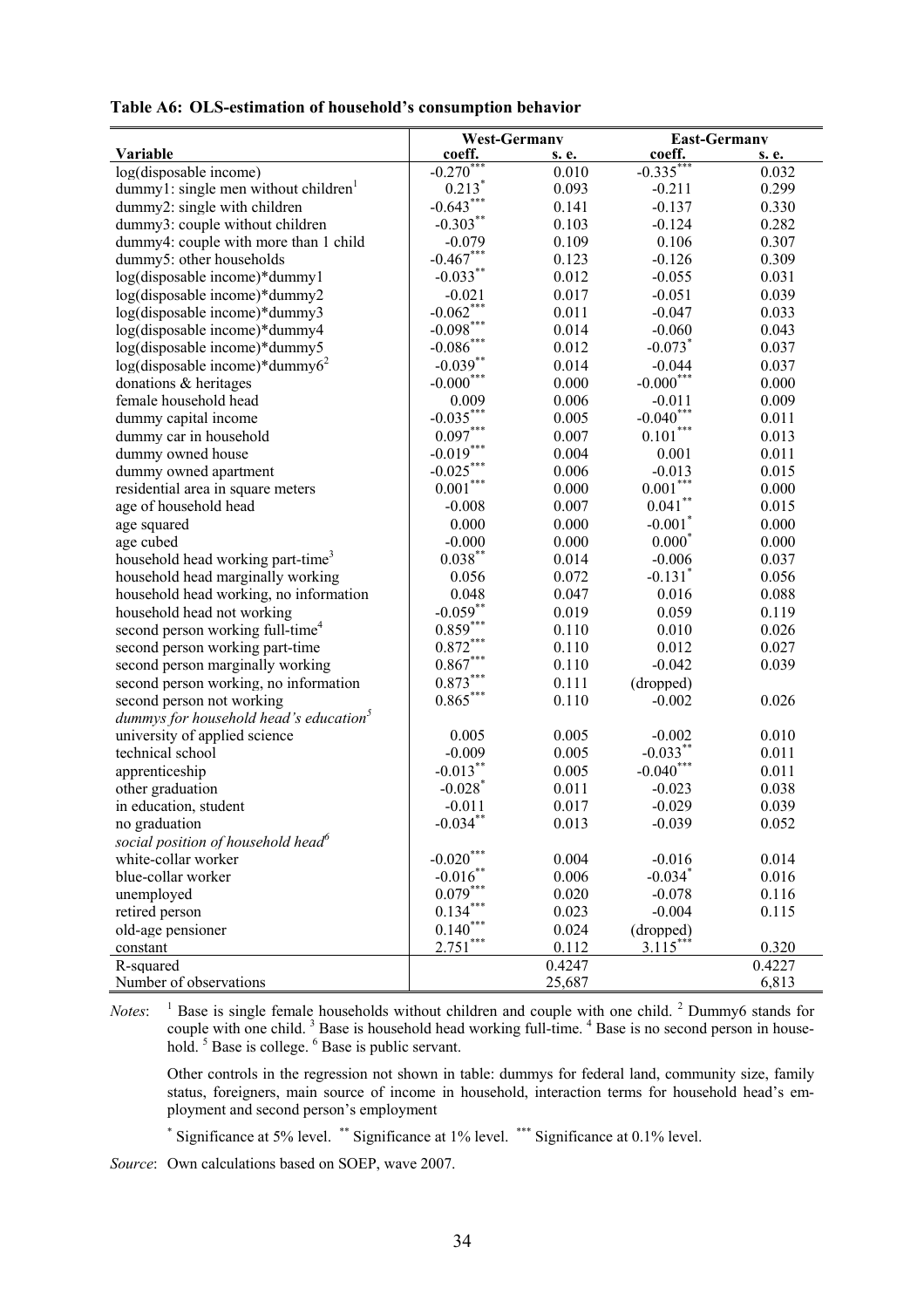|                       | Households     | No MW              | MW of $7.50 \in /$ hour |               |                                 |               |
|-----------------------|----------------|--------------------|-------------------------|---------------|---------------------------------|---------------|
|                       | affected by MW |                    | $\Delta$ average income |               | $\Delta$ total income           |               |
|                       | $\frac{0}{0}$  | $\epsilon$ / month | $\epsilon$ / month      | $\frac{0}{0}$ | $1000 \text{ }\epsilon$ / month | $\frac{0}{0}$ |
| West Germany, overall | 8.24           | 2,656.30           | 47.38                   | 1.78          | 86948.80                        | 100.00        |
| without children      | 5.00           | 1,652.09           | 4.27                    | 4.27          | 46910.21                        | 53.95         |
| with children         | 13.08          | 3,227.71           | 1.06                    | 1.06          | 40038.59                        | 46.05         |
| West Germany, couples | 11.25          | 3,127.58           | 40.89                   | 1.31          | 55753.31                        | 64.12         |
| without children      | 7.15           | 2,227.91           | 60.41                   | 2.71          | 20944.05                        | 24.09         |
| with children         | 13.98          | 3,434.31           | 34.23                   | 1.00          | 34809.27                        | 40.03         |
| both spouses work     | 14.47          | 3,412.77           | 46.23                   | 1.35          | 47576.31                        | 54.72         |
| one spouse works      | 6.60           | 2,429.48           | 15.83                   | 0.65          | 3017.17                         | 3.47          |
| West Germany, singles | 4.65           | 1,292.95           | 66.18                   | 5.12          | 31195.49                        | 35.88         |
| without children      | 3.76           | 1,025.80           | 81.46                   | 7.94          | 25966.16                        | 29.86         |
| with children         | 9.16           | 1,850.98           | 34.27                   | 1.85          | 5229.33                         | 6.01          |
| East Germany, overall | 13.63          | 2,172.22           | 53.28                   | 2.45          | 36097.85                        | 100.00        |
| without children      | 11.56          | 1,622.99           | 60.58                   | 3.73          | 22219.21                        | 61.55         |
| with children         | 17.29          | 2,820.66           | 44.67                   | 1.58          | 13878.64                        | 38.45         |
| East Germany, couples | 16.78          | 2,667.38           | 61.87                   | 2.32          | 25053.71                        | 69.40         |
| without children      | 13.41          | 2,132.20           | 84.9                    | 3.98          | 11891.58                        | 32.94         |
| with children         | 19.36          | 2,950.42           | 49.7                    | 1.68          | 13162.12                        | 36.46         |
| both spouses work     | 19.01          | 2,997.77           | 85.03                   | 2.84          | 23574.33                        | 65.31         |
| one spouse works      | 16.33          | 2,228.72           | 22.46                   | 1.01          | 1231.21                         | 3.41          |
| East Germany, singles | 10.66          | 1,436.54           | 40.52                   | 2.82          | 11044.14                        | 30.60         |
| without children      | 10.65          | 1,308.39           | 45.55                   | 3.48          | 10327.63                        | 28.61         |
| with children         | 10.68          | 2,070.62           | 15.64                   | 0.76          | 716.51                          | 1.98          |

**Table A7: Effects on net household incomes for those households affected by a minimum wage of 7.50 € / hour, 2008** 

*Notes*: Households affected by the minimum wage as percentage of all households in each group. Percentage changes of average income refer to households within the respective group, percentage changes of total income are calculated relative to the whole population. Income projections for 2008 are based on average growth rates.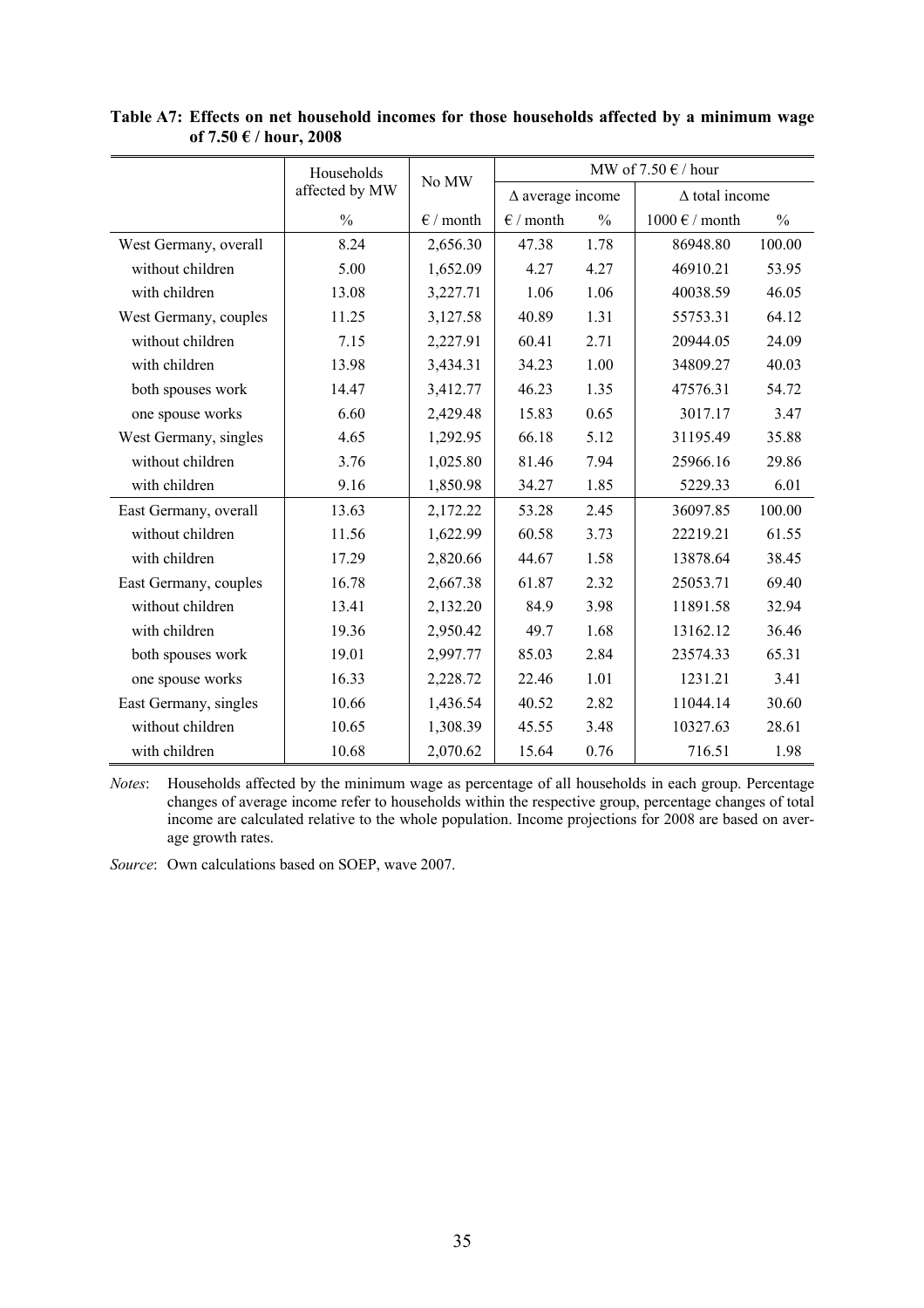|                       | Households     | No MW              | MW of 7.50 $\in$ / hour |               |                                 |               |
|-----------------------|----------------|--------------------|-------------------------|---------------|---------------------------------|---------------|
|                       | affected by MW |                    | $\Delta$ average income |               | $\Delta$ total income           |               |
|                       | $\frac{0}{0}$  | $\epsilon$ / month | $\epsilon$ / month      | $\frac{0}{0}$ | $1000 \text{ }\epsilon$ / month | $\frac{0}{0}$ |
| West Germany, overall | 8.24           | 2,656.30           | 28.34                   | 1.07          | 52,002.06                       | 100.00        |
| without children      | 5.00           | 1,652.09           | 51.77                   | 3.13          | 34,452.84                       | 66.25         |
| with children         | 13.08          | 3,227.71           | 15.01                   | 0.47          | 17,549.23                       | 33.75         |
| West Germany, couples | 11.25          | 3,127.58           | 19.10                   | 0.61          | 26,039.94                       | 50.07         |
| without children      | 7.15           | 2,227.91           | 36.46                   | 1.64          | 12,641.14                       | 24.31         |
| with children         | 13.98          | 3,434.31           | 13.18                   | 0.38          | 13,398.80                       | 25.77         |
| both spouses work     | 14.47          | 3,412.77           | 20.85                   | 0.61          | 21,455.80                       | 41.26         |
| one spouse works      | 6.6            | 2,429.48           | 4.84                    | 0.20          | 922.44                          | 1.77          |
| West Germany, singles | 4.65           | 1,292.95           | 55.08                   | 4.26          | 25,962.12                       | 49.93         |
| without children      | 3.76           | 1,025.80           | 68.43                   | 6.67          | 21,811.70                       | 41.94         |
| with children         | 9.16           | 1,850.98           | 27.2                    | 1.47          | 4,150.42                        | 7.98          |
| East Germany, overall | 13.63          | 2,172.22           | 44.72                   | 2.06          | 30,295.50                       | 100.00        |
| without children      | 11.56          | 1,622.99           | 56.08                   | 3.46          | 20,570.88                       | 67.90         |
| with children         | 17.29          | 2,820.66           | 31.3                    | 1.11          | 9,724.62                        | 32.10         |
| East Germany, couples | 16.78          | 2,667.38           | 48.55                   | 1.82          | 19,660.76                       | 64.90         |
| without children      | 13.41          | 2,132.20           | 74.96                   | 3.52          | 10,499.30                       | 34.66         |
| with children         | 19.36          | 2,950.42           | 34.59                   | 1.17          | 9,161.46                        | 30.24         |
| both spouses work     | 19.01          | 2,997.77           | 72.16                   | 2.41          | 20,006.84                       | 66.04         |
| one spouse works      | 16.33          | 2,228.72           | $-5.72$                 | $-0.26$       | $-313.35$                       | $-1.03$       |
| East Germany, singles | 10.66          | 1,436.54           | 39.02                   | 2.72          | 10,634.74                       | 35.10         |
| without children      | 10.65          | 1,308.39           | 44.42                   | 3.40          | 10,071.58                       | 33.24         |
| with children         | 10.68          | 2,070.62           | 12.29                   | 0.59          | 563.16                          | 1.86          |

**Table A8: Effects on net household incomes for those households affected by a minimum wage of 7.50 € / hour, taking into account labor demand adjustment, 2008** 

*Notes*: Households affected by the minimum wage as percentage of all households in each group. Percentage changes of average income refer to households within the respective group, percentage changes of total income are calculated relative to the whole population. Iincome projections for 2008 are based on average growth rates.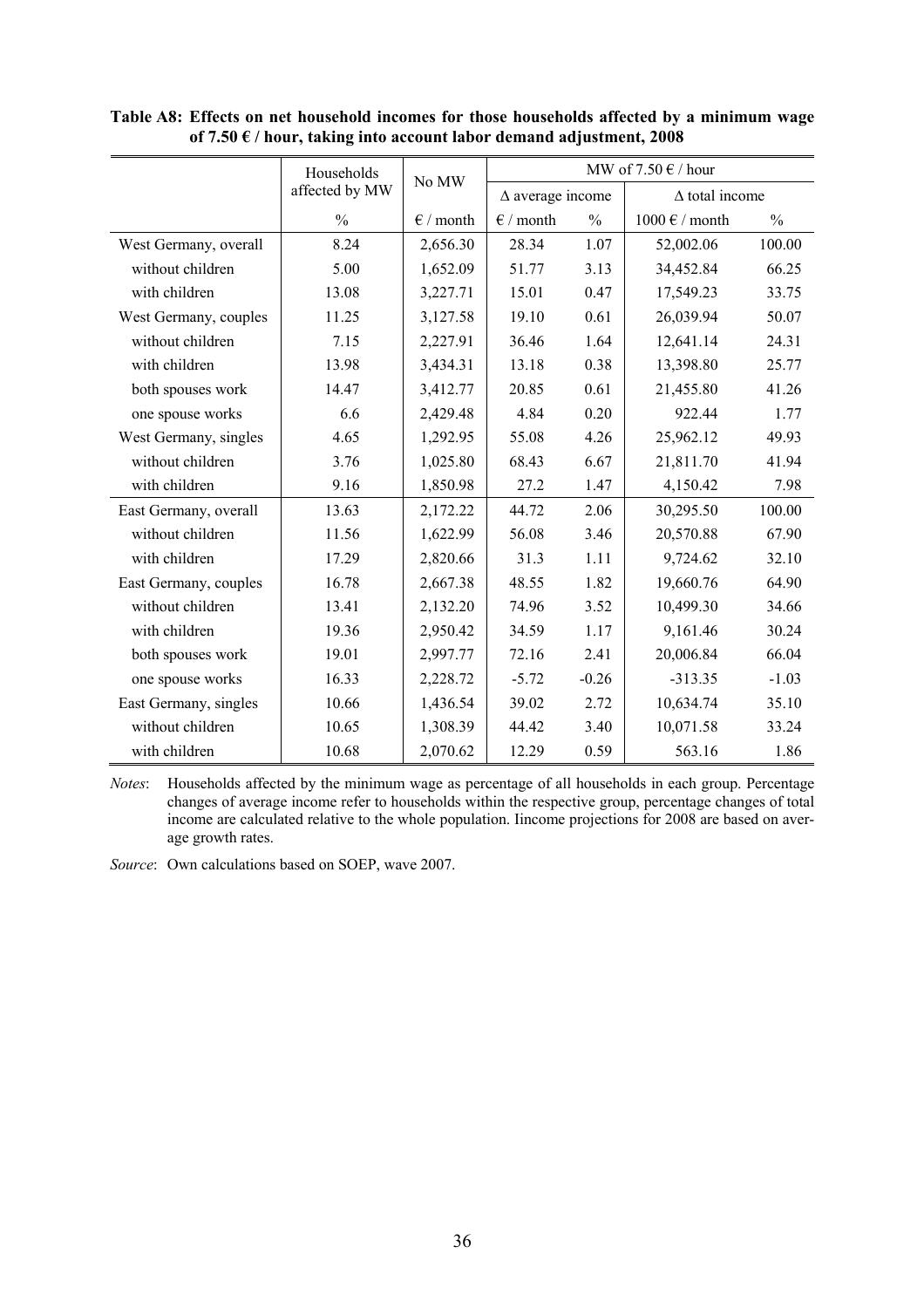|                                  | Persons        | No MW                           | MW of $7.50 \text{ }\epsilon$ / hour |                                    |  |
|----------------------------------|----------------|---------------------------------|--------------------------------------|------------------------------------|--|
|                                  | affected by MW |                                 |                                      | $\Delta$ average equivalent income |  |
| Decile                           | $\frac{0}{0}$  | $\epsilon$ / month              | $\epsilon$ / month                   | $\frac{0}{0}$                      |  |
| West Germany                     |                |                                 |                                      |                                    |  |
| 1 <sup>st</sup>                  | 7.98           | 720.73                          | 23.48                                | 3.26                               |  |
| 2 <sup>nd</sup>                  | 18.65          | 915.04                          | 37.98                                | 4.15                               |  |
| 3 <sup>rd</sup>                  | 14.46          | 1,152.62                        | 27.95                                | 2.42                               |  |
| 4 <sup>th</sup>                  | 11.73          | 1,369.12                        | 22.80                                | 1.67                               |  |
| 5 <sup>th</sup>                  | 9.55           | 1,555.22                        | 50.17                                | 3.23                               |  |
| 6 <sup>th</sup>                  | 9.11           | 1,778.49                        | 15.71                                | 0.88                               |  |
| 7 <sup>th</sup>                  | 3.75           | 2,026.83                        | 67.59                                | 3.33                               |  |
| 8 <sup>th</sup>                  | 3.80           | 2,226.80                        | 44.02                                | 1.98                               |  |
| 9 <sup>th</sup>                  | 2.58           | 2,789.23                        | 17.65                                | 0.63                               |  |
| $10^{\text{th}}$                 | 0.80           | 4,470.75                        | 3.09                                 | 0.07                               |  |
| Total                            | 8.24           | 1,376.22                        | 32.27                                | 2.34                               |  |
| Inequality measures $\times$ 100 | No MW          | $\ensuremath{\text{MW}}\xspace$ | $\Delta$ absolute                    | $\Delta$ %                         |  |
| Gini coefficient                 | 28.22          | 28.15                           | $-0.071$                             | $-0.26$                            |  |
|                                  | (27.10; 29.35) | (27.03; 29.27)                  |                                      |                                    |  |
| <b>MLD</b>                       | 13.92          | 13.86                           | $-0.059$                             | $-0.42$                            |  |
|                                  | (12.73; 15.10) | (12.67; 15.04)                  |                                      |                                    |  |
| Atkinson ( $\varepsilon$ =2)     | 28.13          | 28.07                           | $-0.063$                             | $-0.22$                            |  |
|                                  | (25.24; 31.02) | (25.17; 30.97)                  |                                      |                                    |  |
|                                  | Persons        | No MW                           |                                      | MW of $7.50 \in /$ hour            |  |
|                                  | affected by MW |                                 |                                      | $\Delta$ average equivalent income |  |
| East Germany                     |                |                                 |                                      |                                    |  |
| 1 <sup>st</sup>                  | 2.37           | 623.73                          | 45.79                                | 7.34                               |  |
| 2 <sup>nd</sup>                  | 3.24           | 721.82                          | 79.53                                | 11.02                              |  |
| 3 <sup>rd</sup>                  | 23.12          | 885.52                          | 34.00                                | 3.84                               |  |
| 4 <sup>th</sup>                  | 33.17          | 1,045.50                        | 27.11                                | 2.59                               |  |
| 5 <sup>th</sup>                  | 13.29          | 1,244.14                        | 48.70                                | 3.91                               |  |
| 6 <sup>th</sup>                  | 20.02          | 1,397.64                        | 29.32                                | 2.10                               |  |
| 7 <sup>th</sup>                  | 12.76          | 1,571.34                        | 40.67                                | 2.59                               |  |
| 8 <sup>th</sup>                  | 13.29          | 1,764.54                        | 44.62                                | 2.53                               |  |
| 9 <sup>th</sup>                  | 5.19           | 2,180.57                        | 8.82                                 | 0.40                               |  |
| $10^{\text{th}}$                 | 9.63           | 2,645.64                        | 63.66                                | 2.41                               |  |
| Total                            | 13.63          | 1,349.50                        | 37.13                                | 2.75                               |  |
| Inequality measures $\times$ 100 | No MW          | <b>MW</b>                       | $\Delta$ absolute                    | $\Delta$ %                         |  |
| Gini coefficient                 | 26.82          | 26.52                           | $-0.301$                             | $-1.12$                            |  |
|                                  | (25.46; 28.31) | (25.39; 28.25)                  |                                      |                                    |  |
| <b>MLD</b>                       | 12.10          | 11.85                           | $-0.252$                             | $-2.08$                            |  |
|                                  | (10.69; 13.59) | (10.65; 13.55)                  |                                      |                                    |  |
| Atkinson ( $\varepsilon$ =2)     | 23.73          | 23.29                           | $-0.440$                             | $-1.85$                            |  |
|                                  | (19.83; 27.67) | (19.80; 27.66)                  |                                      |                                    |  |

#### **Table A9: Effects of a minimum wage of 7.50 € / hour on net equivalent incomes of households affected by minimum wage (€ per month) by region, 2008**

*Notes*: Deciles for the overall equivalent net income distribution are calculated for the wage structure in 2008 (without minimum wage) in the respective region. People affected refer to people within a given decile of this distribution affected by the minimum wage. % of ∆ average income refer to average equivalent income in the respective decile and region. Iincome projections for 2008 are based on average growth rates.

MLD is the mean log deviation of equivalent income. The Atkinson inequality measure is calculated for a high degree of inequality aversion ( $\varepsilon = 2$ ). For the exact definition and properties of these inequality measures, see, e.g., Cowell (1995). 5%-confidence bands are given in parentheses.